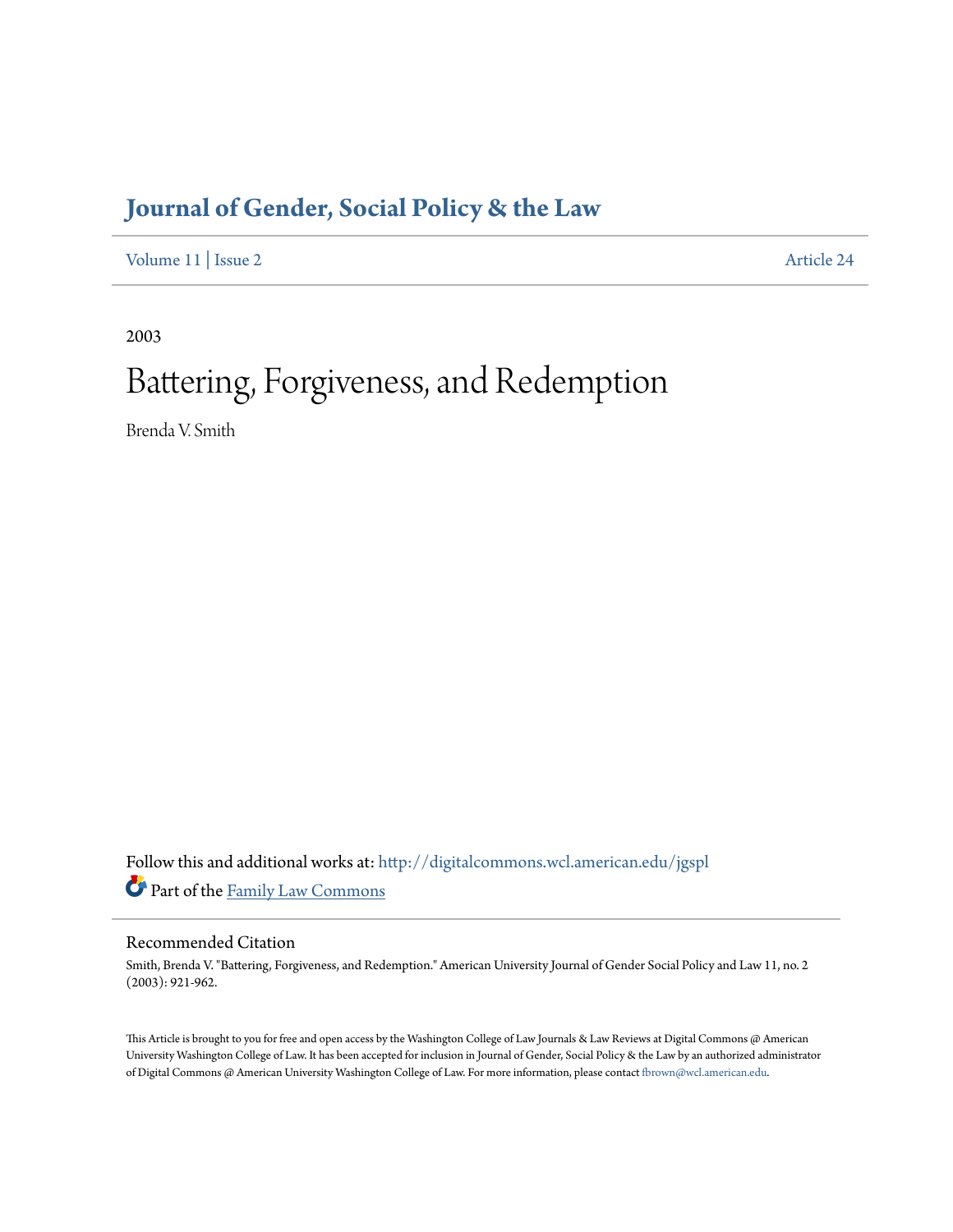### BRENDA V. SMITH<sup>\*</sup>

| II. Principles Underlying a Model Based on                    |  |
|---------------------------------------------------------------|--|
|                                                               |  |
| III. Alternative Models for Addressing Domestic Violence  934 |  |
|                                                               |  |
| В.                                                            |  |
| С.                                                            |  |
|                                                               |  |
|                                                               |  |
| The Ho'oponopono Process - Native Hawaiian Healing 950<br>A.  |  |
| <b>B.</b>                                                     |  |
| Gacaca - A Rwandan Experiment in Justice and<br>C.            |  |
|                                                               |  |
|                                                               |  |

#### **INTRODUCTION**

Is there a place for words like forgiveness and redemption in our discourse on battering and domestic violence? In the almost thirtyyear history of the domestic violence movement, $^1$  these words have been conspicuously absent from the dialogue and the debate. The absence of discourse on even the possibility of forgiveness or

1

<sup>∗</sup> Associate Professor of Law, *Washington College of Law*, *American University*. I would like to thank my mother, Geneva Baker, for her willingness to share her story, and my father, Charles Smith, for his willingness to change. I would also like to thank my colleague at *WCL*, Ann Shalleck, Professor and Director of the Women and the Law Program, who encouraged me to participate in this important symposium, and Rebecca Goldfrank and Loren Ponds, my research assistants, for their excellent work on this project. Finally, I would like to thank my clinical colleagues, particularly those who participated in the Mid-Atlantic Clinical Theory Workshop and who commented on this Article in its earliest stages.

<sup>1</sup>*. See generally* ELIZABETH M. SCHNEIDER, BATTERED WOMEN & FEMINIST LAWMAKING (2000) (surveying the progression of the feminist movement in the domestic violence context).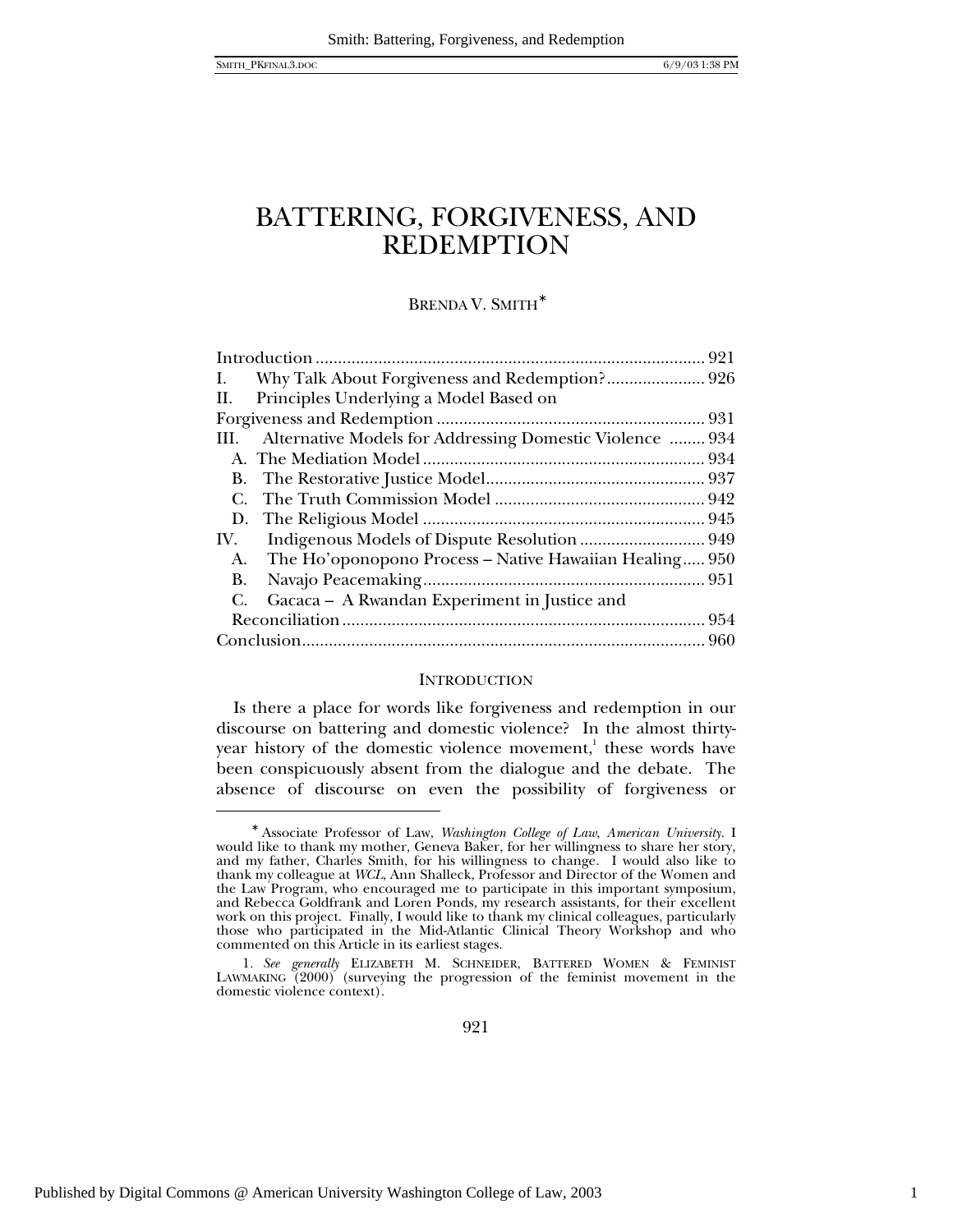redemption has made many, including me, uncomfortable with engaging in the work and the debate surrounding domestic violence.<sup>2</sup> Without understanding, acknowledging and accepting principles of forgiveness or redemption, there is little hope for successful intervention in lives affected by domestic violence. Without discussion of these principles, it is difficult to understand the cyclical nature of relations between batterers and battered women,<sup>3</sup> and to craft strategies and interventions that are effective and healing. Without an understanding of forgiveness and redemption, individual wrongdoers and victims alike may remain focused on vengeance and blame, missing important opportunities to proceed as successful, albeit fallible, human beings.

The words "forgiveness" and "redemption" are loaded in this context. We have been nurtured on the belief that some acts are unforgivable–battering, murder,<sup>4</sup> abuse of children–and that people who commit these acts are irredeemable. $5\,$  Not only is forgiveness not a part of the discussion in the domestic violence movement, most scholars are very critical of even introducing the concept of forgiveness.<sup>6</sup> They believe that focusing on forgiving detracts from the seriousness and unacceptability of domestic violence and opens the possibility that women will return to situations that are dangerous

<sup>2</sup>*. See* Donna Coker, *Enhancing Autonomy for Battered Women: Lessons from Navajo Peacemaking*, 47 UCLA L. REV. 1, 72 (1999) (observing the internal conflict among women of color who fear that resorting to traditional and racist institutional powers to cope with domestic violence will only perpetuate the violence within the community); *see also* Kimberle Crenshaw, *Mapping the Margins: Intersectionality, Identity Politics, and Violence Against Women of Color,* 43 STAN. L. REV. 1241, 1242-44 (1991) (critiquing the failure of the feminist and antiracist movements to consider and address the intersection of race and gender in the domestic violence context).

<sup>3</sup>*. See* Deborah Sontag, *Fierce Entanglement,* N.Y. TIMES, Nov. 17, 2002, at 53 (tracing the history of one woman's experience in a co-dependent, violent relationship and discussing the inadequacies of current approaches to addressing women's needs and coping with domestic violence).

<sup>4</sup>*. See generally* Paige McThenia, *The Role of Forgiveness in Capital Murder Cases*, 12 CAP. DEF. J. 325 (2000) (discussing the various functions of forgiveness and its use in defending death penalty cases).

<sup>5</sup>*. See generally* Pamela Bridgewater, *Connectedness and Closeted Questions: The Use of History in Developing Feminist Legal Theory*, 11 WIS. WOMEN'S L.J. 351 (1997) (arguing that women who commit infanticide are outside of feminist theorists' lens because of the unfathomable nature of their conduct); ELIZABETH S. MENKIN, VICTIM OFFENDER RECONCILIATION PROGRAM, INFORMATION & RES. CTR., I FORGAVE MY SISTER'S KILLER (last visited Mar. 17, 2003) (describing the author's personal transformation from a desire to seek vengeance and retribution against her sister's killer to reaching a mediation agreement with and eventually forgiving the offender), *available at* http://www.vorp.com/articles/forgave.html.

<sup>6</sup>*. See*, *e.g*., Symposium, *The Role of Forgiveness in the Law*, 27 FORDHAM URB. L.J. 1351, 1396 (2000) (exploring the skepticism of forgiveness in the law, particularly within the domestic violence context).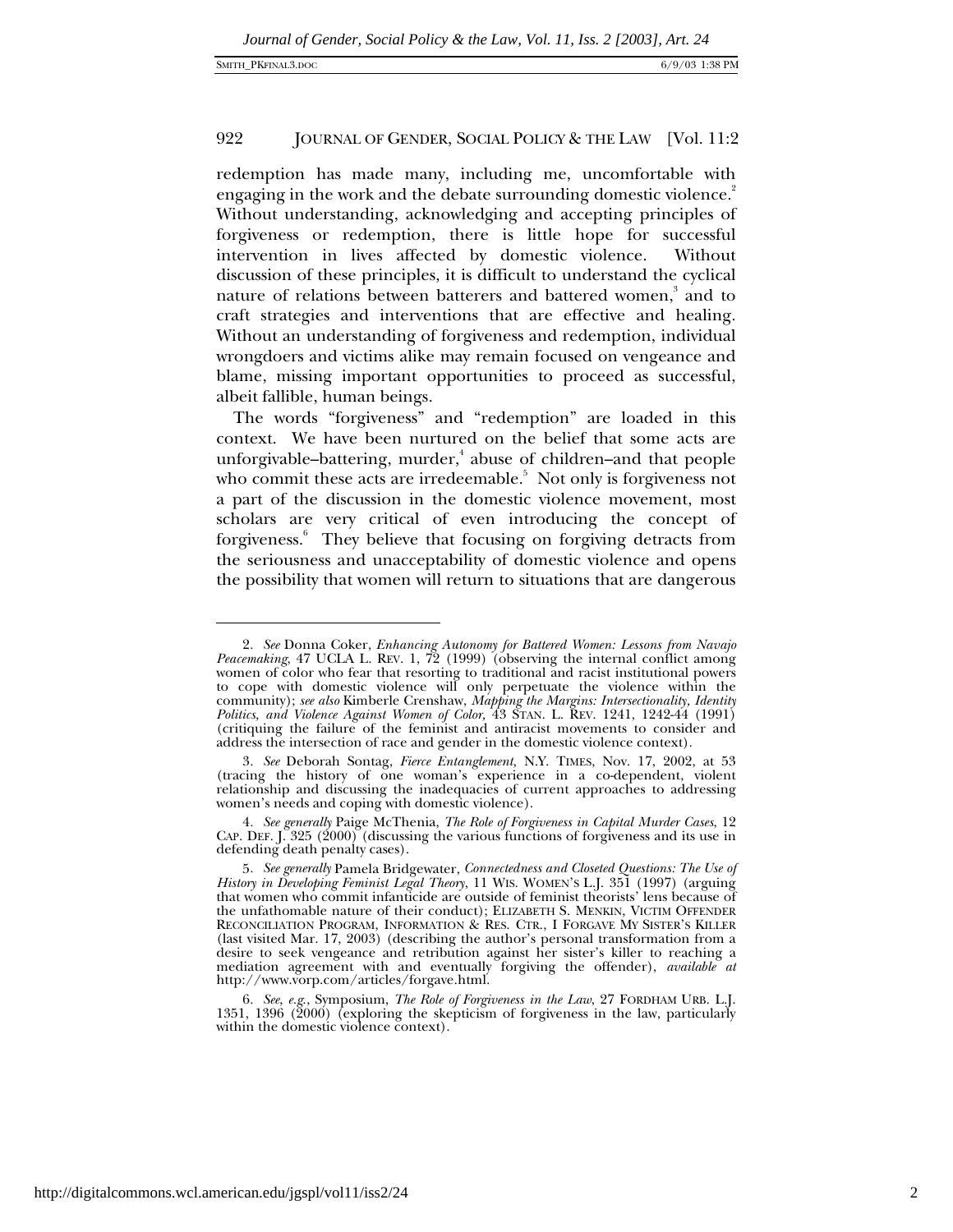and dysfunctional.<sup>7</sup>

Yet the precepts of many religious $^{\rm s}$  and psychological principles $^{\rm s}$ are based on forgiveness and redemption. These principles are premised on the belief that forgiveness is good in and of itself, that it is strengthening, and importantly, that it is necessary for the salvation and healing of the injured person. These principles, of both religion and psychology, leave open the possibility of redemption no matter what the individual has done.<sup>10</sup> Both religious leaders and psychologists believe that without the possibility of forgiveness and redemption, individuals lose hope and motivation to change their  $lives.<sup>11</sup>$ 

What is forgiveness? Joanna North, in *Wrongdoing and Forgiveness*, offers that people who rationally determine that they have been unfairly treated "forgive when they willfully abandon resentment . . . and endeavor to respond to the wrongdoer based on the moral principle of beneficence, which may include compassion, unconditional worth, generosity, and moral love."<sup>12</sup> Martha Minow frames her discussion of forgiveness in the context of choices to punish or reconcile.<sup>13</sup> She explains that a punishment model would be consistent with what is now the predominant response to domestic violence; retribution or vengeance through prosecution.<sup>14</sup> Minow suggests an alternative model and describes that structure as

<sup>9</sup>*. See generally* Jonathan R. Cohen, *Advising Clients to Apologize*, 72 S. CAL. L. REV. 1009 (1999) (discussing the psychological benefits of apologies).

12. Joanna North, *Wrongdoing and Forgiveness,* PHIL., 62, 502 (1987).

13*. See* Martha Minow, *Between Vengeance and Forgiveness: Feminist Responses to Violent Injustice*, 32 NEW ENG. L. REV. 967, 969 (1998).

14*. See id.*

<sup>7</sup>*. See* Sontag, *supra* note 3 (discussing the recurring pattern in which a battered woman leaves and later returns to her husband).

<sup>8</sup>*. See*, *e.g.*, Robert Postawko, *Towards an Islamic Critique of Capital Punishment,* 1 UCLA J. ISLAMIC & NEAR E.L. 269, 271-72 (2002) (attempting to reconcile Islamic beliefs with abolition of the death penalty and dismissing the significance of retribution while noting, "the Qur'an stresses that it is more laudable to forgive than to seek vengeance."); Abbe Smith, *The Calling of Criminal Defense,* 50 MERCER L. REV. 443, 466-73 (1999) (discussing the pivotal role of forgiveness in the Jewish tradition); John Paul II, *Message of The Holy Father for Lent* (Oct. 4, 2001) ("The only path to peace is forgiveness. Forgiveness given and received enables a new kind of relationship between people, breaking the spiral of hatred and revenge and shattering the chains of evil which bond the hearts of those in conflict with one another."), *available at* http://www.liturgical/lent/2001jplllent2002.html.

<sup>10</sup>*. See*, *e.g.*, Michael E. McCullough et al., *Interpersonal Forgiveness in Close Relationships*, 73 J. PERSONALITY & SOC. PSYCHOL. 321, 325-26 (1997) (asserting that an apology by the offender creates empathy on behalf of the injured party, which later progresses into forgiveness).

<sup>11</sup>*. See generally* Erin Ann O'Hara & Douglas Yarn, *On Apology and Consilience*, 77 WASH. L. REV. 1121 (2002) (discussing the conceptual meaning of an apology and probing its effects).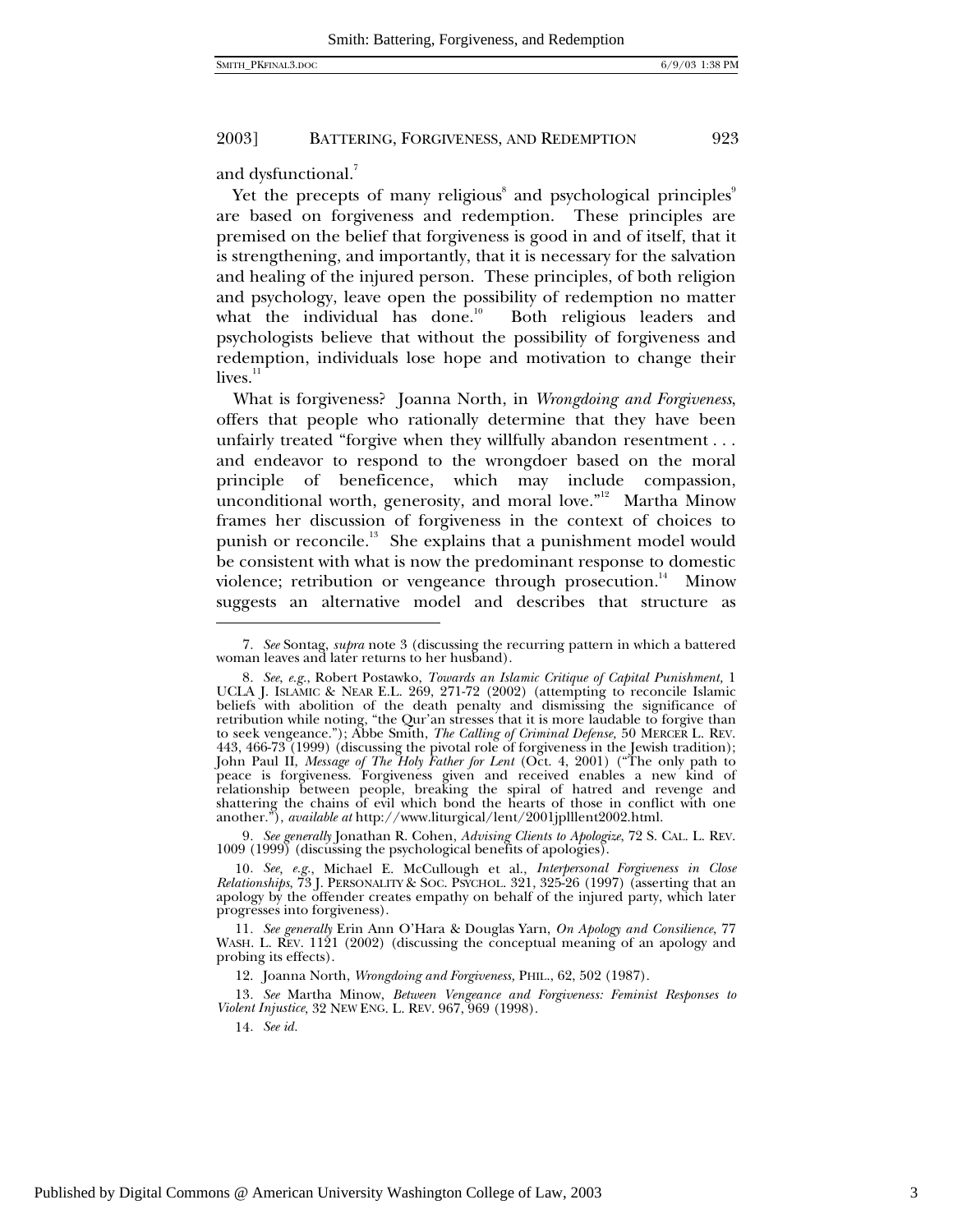grounded in restorative justice and focused on reconciliation.<sup>15</sup> "Restorative justice emphasizes the humanity of both offender and victim, and repair of social connections and peace as more important than retribution."16 A focus on reconciliation in the domestic violence context would look at ways to include forgiveness in the lexicon of possible outcomes.<sup>17</sup>

Again, the language in this context is loaded, because reconciliation, which is widely used in restorative justice models, runs contrary to another tenet of domestic violence work; namely, that women should not return to situations where battering has occurred. So, reconciliation in the restorative justice model means situating the wrong in the context of the community and having appropriate community-based responses and solutions to the offense. It does not necessarily mean, as we often think in the domestic violence context, that the parties will reconcile, reunite or renew their relationship.

Forgiveness is often associated with forgetting and a lack of accountability for the wrongdoer.<sup>18</sup> Yet forgiveness can include both  $accountability$  and remembrance.<sup>19</sup> Being forgiven creates opportunities for accountability because the focus is on the *conduct* of the offender, and not on the offender as a person. The offender is forgiven for his actions, but still held accountable, either through judicial intervention, community and family disapprobation, loss of important rights such as liberty and family interaction, or through alternative forms of dispute resolution.

Why even discuss forgiveness or redemption in this context? Many would say that the decision to forgive depends on whom you are talking about forgiving and who or what behavior is capable of redemption. There are many spaces for forgiveness in the discourse on domestic violence: forgiveness of self for permitting oneself to be battered; forgiveness of self for exposing children to violence; forgiveness of the batterer; and forgiveness of an unresponsive justice system. While the focus of the discussion on battering often centers on the fallibility of male batterers and abused women forgiving them,

<sup>15</sup>*. Id.*

<sup>16</sup>*. Id.*

<sup>17</sup>*. See*, *e.g.*, Sally Engle Merry, *Rights, Religion, and Community: Approaches to Violence against Women in the Context of Globalization,* 35 LAW & SOC'Y REV. 39 (2001).

<sup>18</sup>*. See* MARTHA MINOW, BETWEEN VENGEANCE AND FORGIVENESS: FACING HISTORY AFTER GENOCIDE AND MASS VIOLENCE 9 (1998) ("Forgiveness . . . seems to rule out retribution, moral reproach, non-reconciliation, a demand for restitution, and in short, any act of holding the wrongdoer to account.").

<sup>19</sup>*. See* Minow, *supra* note 13, at 971-72 (describing various public apologies that incorporated both acceptance of responsibility and remembrance).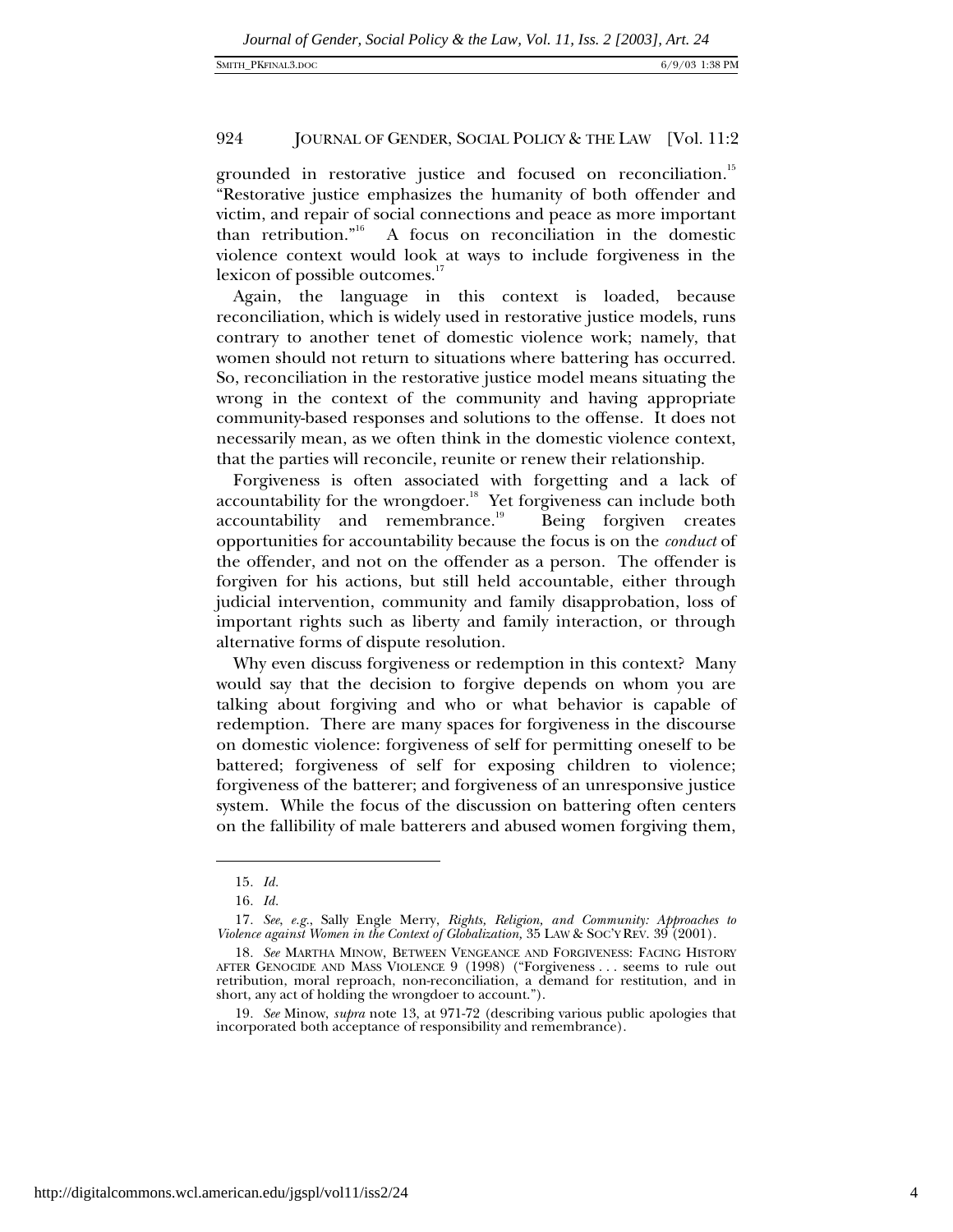-

#### 2003] BATTERING, FORGIVENESS, AND REDEMPTION 925

this movement has only recently begun to identify battered women's needs for forgiveness. Moreover, the movement has only haltingly begun to accept the fallibility of battered women.<sup>20</sup>

While there has been some acknowledgement that battered women  $kill$ ,<sup>21</sup> there has been less acceptance that battered women may neglect or even abuse their children.<sup>22</sup> Battered women who abuse alcohol and other drugs are ignored at best, and at worst, excluded from the discourse on battering.<sup>23</sup> And what of the many battered and abused women in prisons and jails $34$  who have been arrested for some other offense?<sup>25</sup> Can those fallible women be "forgiven" for their offenses and allowed to receive the community affirmation, validation, social services, and protection that other battered women

23*. See* BETH RICHIE, COMPELLED TO CRIME 94 (1996) (describing experiences of African-American battered women who were refused social services due to drug and alcohol abuse or other factors such as homosexuality, prostitution activities or involvement in drug sales).

<sup>20</sup>*. See* Linda A. Ammons, *Dealing with the Nastiness: Mixing Feminism and Criminal Law in the Review of Cases of Battered Incarcerated Women*—*A Tenth-Year Reflection,* 4 BUFF. CRIM. L. REV. 891, 910 (2001) (reflecting upon efforts to grant battered women clemency while critiquing those same efforts as piecemeal, delayed responses to a widespread problem); Joan S. Meier, *Notes from the Underground: Integrating Psychological and Legal Perspectives on Domestic Violence in Theory and Practice,* 21 HOFSTRA L. REV. 1295, 1305 (1993) (commenting on varied social science theories, used in court by experts and attorneys, to explain the behavior patterns of battered women).

<sup>21</sup>*. See generally* ANGELA BROWNE, WHEN BATTERED WOMEN KILL (1987) (providing an historical and legal overview of women who kill their battering partners).

<sup>22</sup>*. See*, *e.g.*, Elizabeth M. Schneider, *Particularity and Generality: Challenges of Feminist Theory and Practice in Work on Woman-Abuse,* 67 N.Y.U. L. REV. 520, 552-56 (1992) (discussing societal expectations that women "transcend their own victimization, to act on behalf of their children, regardless of their own situations"); *see also* SCHNEIDER, *supra* note 1, at 158-59 (detailing cases where women in violent relationships were held responsible for neglect because they were aware of the dangerousness of their spouses). Schneider further comments on several New York cases in which women were held liable for child neglect by allowing children to witness domestic violence. *See id.*

<sup>24</sup>*. See generally* CAROLINE WOLF HARLOW, BUREAU OF JUSTICE STATS., U.S. DEP'T OF JUSTICE, PRIOR ABUSE REPORTED BY INMATES AND PROBATIONERS (1999) (revealing that 57.2% of women in state prisons and 39.9% of women in federal prisons had experienced either physical or sexual abuse before admission to prison), *available at* http://www.ojp.usdoj.gov/bjs/abstract/parip.htm; Angela Browne et al., *Prevalence and Severity of Lifetime Physical and Sexual Victimization Among Incarcerated Women,* 22 INT'L J.L. & PSYCHIATRY 301, 303-07 (1999) (discussing the link between a history of violence and increased incarceration of women while comparing six studies estimating the incidence of abuse in the lives of incarcerated women to be between 29% and 85%).

<sup>25</sup>*. See* RICHIE, *supra* note 23, at 20-21 (surveying crimes of incarcerated African-American and white battered women involved in study and identifying these offenses as inclusive of child murder, assault of men other than spouse, illegal sex acts, crime during assault, economic crimes, and illegal drug activity); Minow, *supra* note 13, at 971-72 (noting the incongruous stance of feminists who have generally been silent on criminal justice issues, except to push for greater forgiveness of women and harsher penalties for men).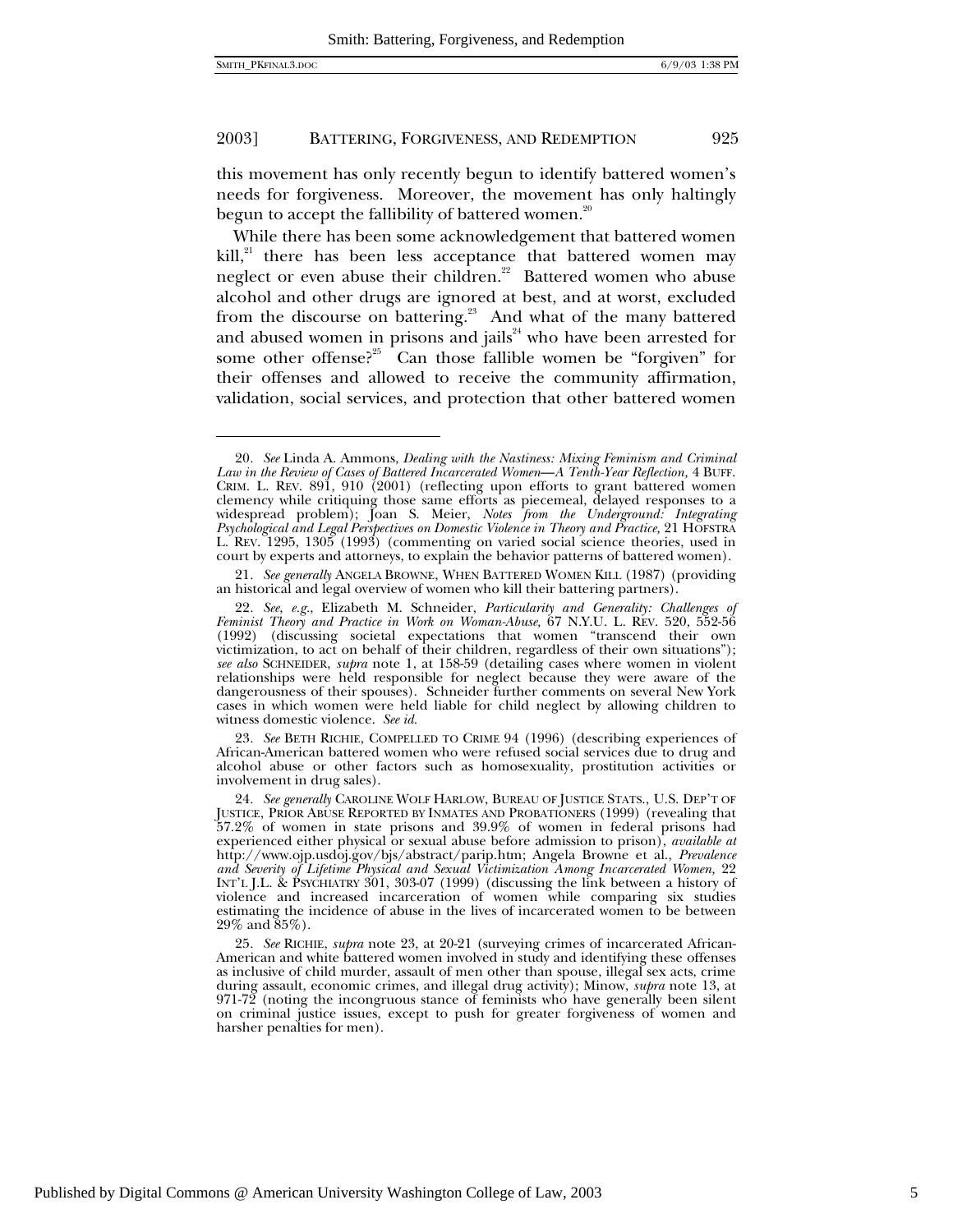#### SMITH\_PKFINAL3.DOC 6/9/03 1:38 PM

-

# 926 JOURNAL OF GENDER, SOCIAL POLICY & THE LAW [Vol. 11:2

receive?<sup>26</sup> This Article focuses on a topic that, though discussed, has frequently been dismissed in the domestic violence discourse; battered women's forgiveness of their batterers and battered women's process of forgiving themselves for participating in the relationship.<sup>27</sup> I will use the device of a personal narrative taken from my own experience to explore these two issues.<sup>28</sup>

# I. WHY TALK ABOUT FORGIVENESS AND REDEMPTION?

Why do I talk about forgiveness and redemption? Because, I come from a tradition of love, forgiveness and redemption. I was raised in a Pentecostal church in South Florida.<sup>29</sup> A foundation of that experience was that you could always come back. No matter what or who you had become—drunk, prostitute, murderer, abuser—or who you were—child, man or woman—there was always space for you. It was never too late to repent your misdeeds, seek forgiveness, redeem yourself and come back.<sup>30</sup> It was understood that the breadth of

<sup>26</sup>*. See* Schneider, *supra* note 22, at 556 (discussing challenges faced by "women who depart from traditional stereotypes of perfect mothers, including those who are sexually active, lesbian, or battered").

<sup>27.</sup> In this Article, I am addressing only the interactions between battered women and male batterers. However, that is not to minimize domestic violence that crosses gender, sexual orientation and age lines. *See generally Revolutions Within Communities, The Fifth Annual Domestic Violence Conference, Lesbian, Gay, Bisexual and Transgender Communities and Intimate Partner Violence*, 29 FORDHAM URB. L.J. 121 (2001); PATRICIA TJADEN & NANCY THOENNES, BUREAU OF JUSTICE STATS., U.S. DEP'T OF JUSTICE, EXTENT, NATURE, AND CONSEQUENCES OF INTIMATE PARTNER VIOLENCE: FINDINGS FROM THE NATIONAL VIOLENCE AGAINST WOMEN SURVEY (2000) (reporting that 834, 732 women reported intimate abuse, as compared to approximately 160,000 men, in a 1998 study on partner violence), *available at* http://www.ojp.usdoj.gov/nij/pubssum/ 181867.htm; ADMIN. ON AGING, THE NATIONAL ELDER ABUSE INCIDENCE STUDY: FINAL REPORT (1998) (discussing increased incidence of elder abuse), *available at* incidence of elder abuse), *available at* http://www.aoa.gov/abuse/report/default.htm.

<sup>28.</sup> I offer this narrative only as my experience and the experience of my family. It is explicitly anecdotal and speaks to my understanding and integration of those experiences. It is meant to be illustrative and not authoritative. Certainly, other women and children affected by domestic violence have different experiences and perspectives. I offer it as one way to look at the concepts and process of forgiveness and redemption.

<sup>29.</sup> I am sure that for some, the notion of Pentecostals as "forgiving" is somewhat incongruous. Indeed, I encountered many contradictions of this notion myself, while growing up: women not being able to wear pants (I did); not listening to secular music (I did); not dancing (I did); and being subservient to men (I wasn't). Despite all this, within the community there remained a tremendous acceptance of people who had overcome or were still struggling with problems such as abuse, alcoholism, drug addiction and prostitution. More recently, my church has been dealing openly with AIDS and adultery among the congregation.

<sup>30.</sup> In my church, there was a public space during the service called "testimony service." During that time, anyone could stand and "testify" about God's goodness or even confess a "sin" or misdeed and ask for forgiveness. Usually, when this happened, the church would unitarily offer affirmation for the individual's statement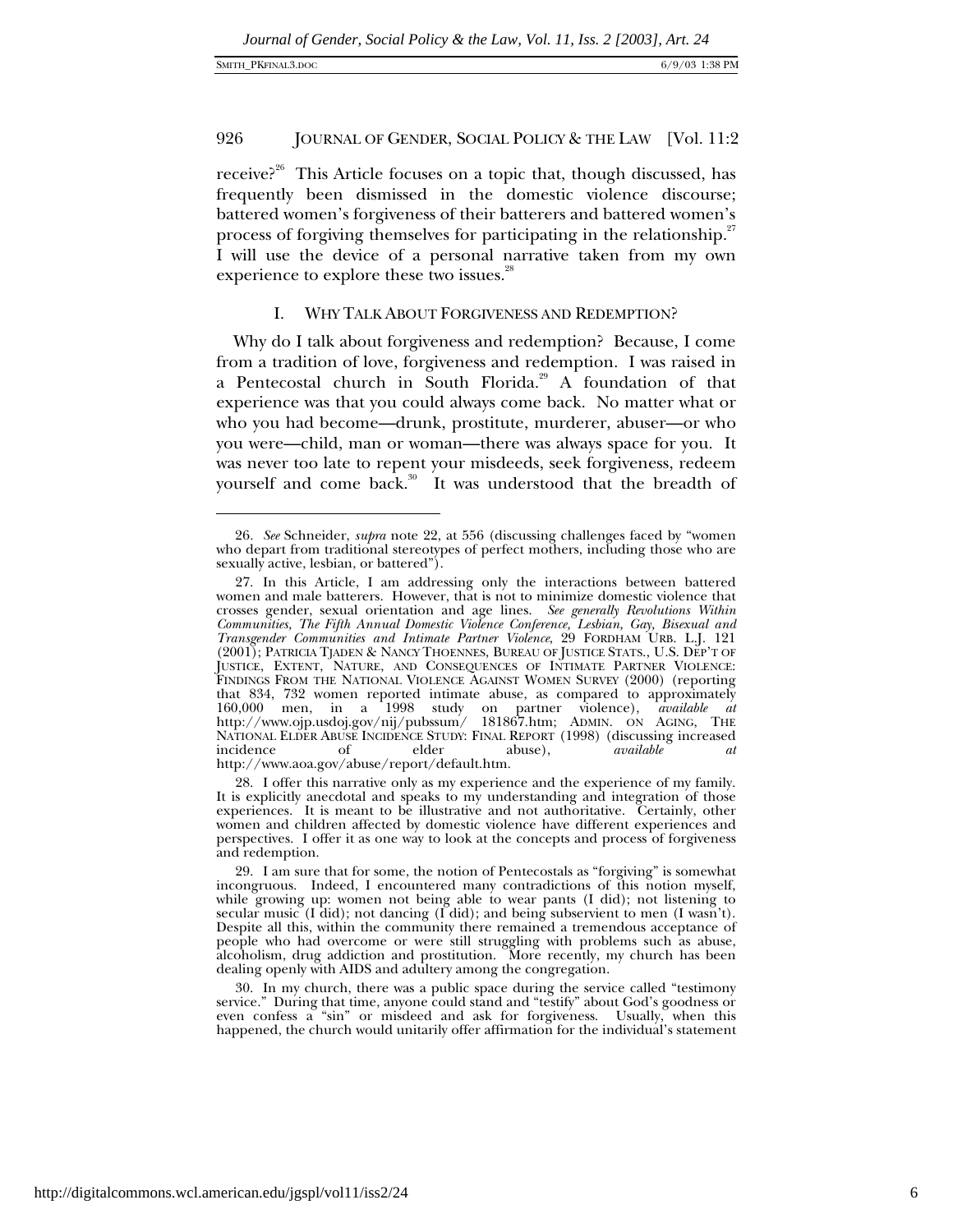1

# 2003] BATTERING, FORGIVENESS, AND REDEMPTION 927

God's abundance and forgiveness included you, no matter what you had done, no matter where you had been.

The experience of growing up in a Pentecostal or "holiness" church shaped my thinking about many things in both positive and negative ways. $31$  At the same time that the church exerted this powerful influence on my thinking, I lived in a household where my father beat my mother regularly. The police knew our address. They came on Fridays or Saturdays and locked up my father. My father's girlfriends would bail him out of jail each weekend. And he would return to our home. My mother reminds me of how she used to sleep with either my sister or me, or put both of us in bed and sleep between us, so that my father would not try to beat her or have sex with her. It is only as I have become older that she has referred to my father's conduct as rape. I forget and she reminds me of how we used to sleep under the bed so that he could not reach her.<sup>32</sup>

I have asked my mother why she stayed and she explains:

I stayed because the church told me to stay.<sup>33</sup> They quoted scripture about our heavy burden and told us that we were supposed to endure the abuse. I was not the only one. A lot of us were working like dogs in the fields<sup>34</sup> and being abused at night.

and display public acceptance of him/her. On a visit home last year, I saw this practice in action. The minister asked an estranged couple to come forward. He publicly asked the woman if she would forgive her husband for his actions (infidelity, drunkenness, deceit and abuse). Both male and female church elders stood around the couple. The woman indicated that she would forgive her husband, but that he could not return to their home. Thus, the woman offered forgiveness while simultaneously holding her husband accountable for his actions.

<sup>31.</sup> For example, smoking and drinking were absolutely forbidden in my church. Consequently, I almost never smoke or drink. At the same time, the strictures of growing up in an institution where women were not permitted to preach or lead, even when they were responsible for the survival of the church, meant that I sought opportunities to be visible and powerful as a woman.

<sup>32.</sup> In relating these stories, my mother focuses less on the violence and more on the issue of how these experiences brought my mother, my sister, and me closer to each other, and how overcoming them were formative events for the three of us, both personally and spiritually.

<sup>33</sup>*. See generally* Merry, *supra* note 17, at 60-70 (discussing the powerful role of the church in domestic violence situations and remarking on its anti-divorce stance); *see also* Katherine Hancock Ragsdale, *The Role of Religious Institutions in Responding to the Domestic Violence Crisis,* 58 ALB. L. REV. 1149, 1154 (1995) (analyzing religion's role as fostering a hierarchical system of creation and humankind, and thus a natural domination of church and men over women and children).

<sup>34.</sup> My mother and five of my aunts did farm work. My mother, her sisters and their children worked on farms all over Florida and in several other states. Depending on age, my cousins and I worked alongside our mothers or ran errands like getting water, preparing lunch or keeping up with the money. One of my first memories is of sitting on a wire basket in a huge field that seemed to stretch endlessly. I remember being moved from row to row on the basket, occasionally putting tomatoes in the basket.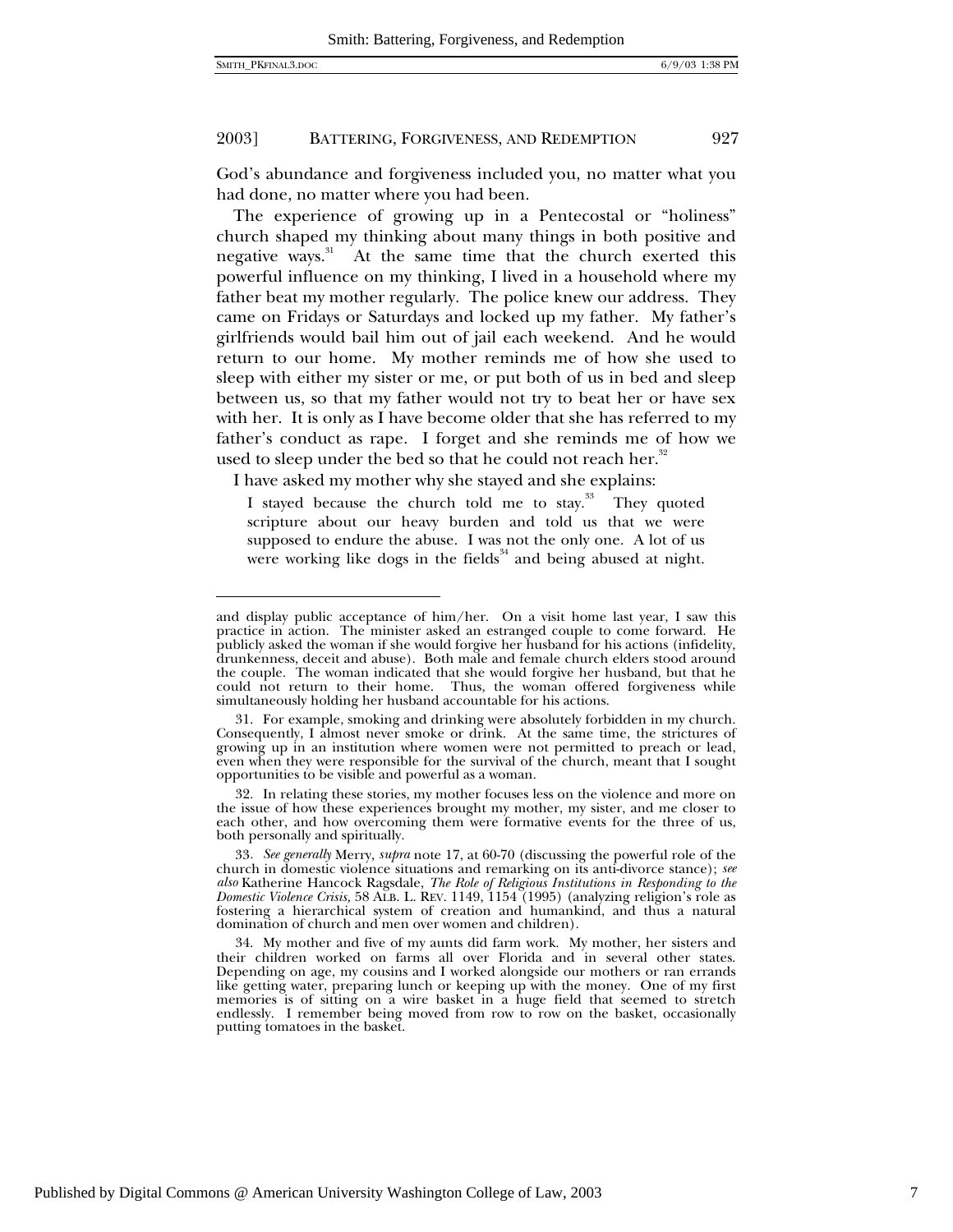Your Dad used to take my money. $35$  I would get all these dimes for picking tomatoes and he would take them and throw them all over the floor. I would be crawling around on the floor trying to get my money.

I stayed because I had been beaten all my life by my mother. I left my mother's abuse because it was more acceptable for a grown woman to be abused by her husband. I stayed because I wanted you and your sister to have a name. In my family we all had different last names; Mathis, Minatee, this, that. I didn't want that for my children. I said that I would endure in order for you to have better.

Like many battered women, my mother left and returned.<sup>36</sup> Her return was motivated both by economic and social factors. Economically, we were poor; $37$  my father's income as a brickmason made the difference in our being able to own a home and have a car. Socially, being married indicated status. Many women in our community were not married and had children from a series of relationships,<sup>38</sup> but my mother aspired to be different—better. She also had been raised in the Pentecostal church and believed that divorce was a sin.

I remember one of the occasions when my mother left and returned. My parents had had a particularly violent fight, and my mother had decided that she could not take any more. She decided to leave the house, furniture, and dishes and to move to peace and safety. We moved out of our house into a very small house in a neighborhood of other little box houses. There was one bedroom for all of us, whereas before, we had lived in a three-bedroom house. We had a black and white television and few of the comforts of home. My aunt Josephine, in a tradition of self-help, ejected my father and his current girlfriend from our home and we moved back to our

<sup>35.</sup> If you worked "by the piece" you earned money for each basket of produce you picked. One basket was a dime. Two baskets were a quarter. If you worked "by the day," you earned minimum wage, which was \$10-12 per day at that time.

<sup>36</sup>*. See generally* RICHIE, *supra* note 23 (discussing the continuum of oppression suffered by poor, uneducated women of color who may not perceive domestic violence as their most serious problem); LENORE WALKER, THE BATTERED WOMAN (1979) (initiating scholarly discourse on battered woman's syndrome and describing the phenomenon of 'psychological paralysis,' which often returns women to their batterers or impedes them from seeking help).

<sup>37.</sup> I never knew I was poor until I attended college because everyone in our community, which was stratified by both race and class, lived the way we did.

<sup>38.</sup> Because this was so much the norm, there was little societal stigma attached to having children without being married to the children's father. Yet the community aspired to a more traditional family structure and privileged intact families in subtle ways.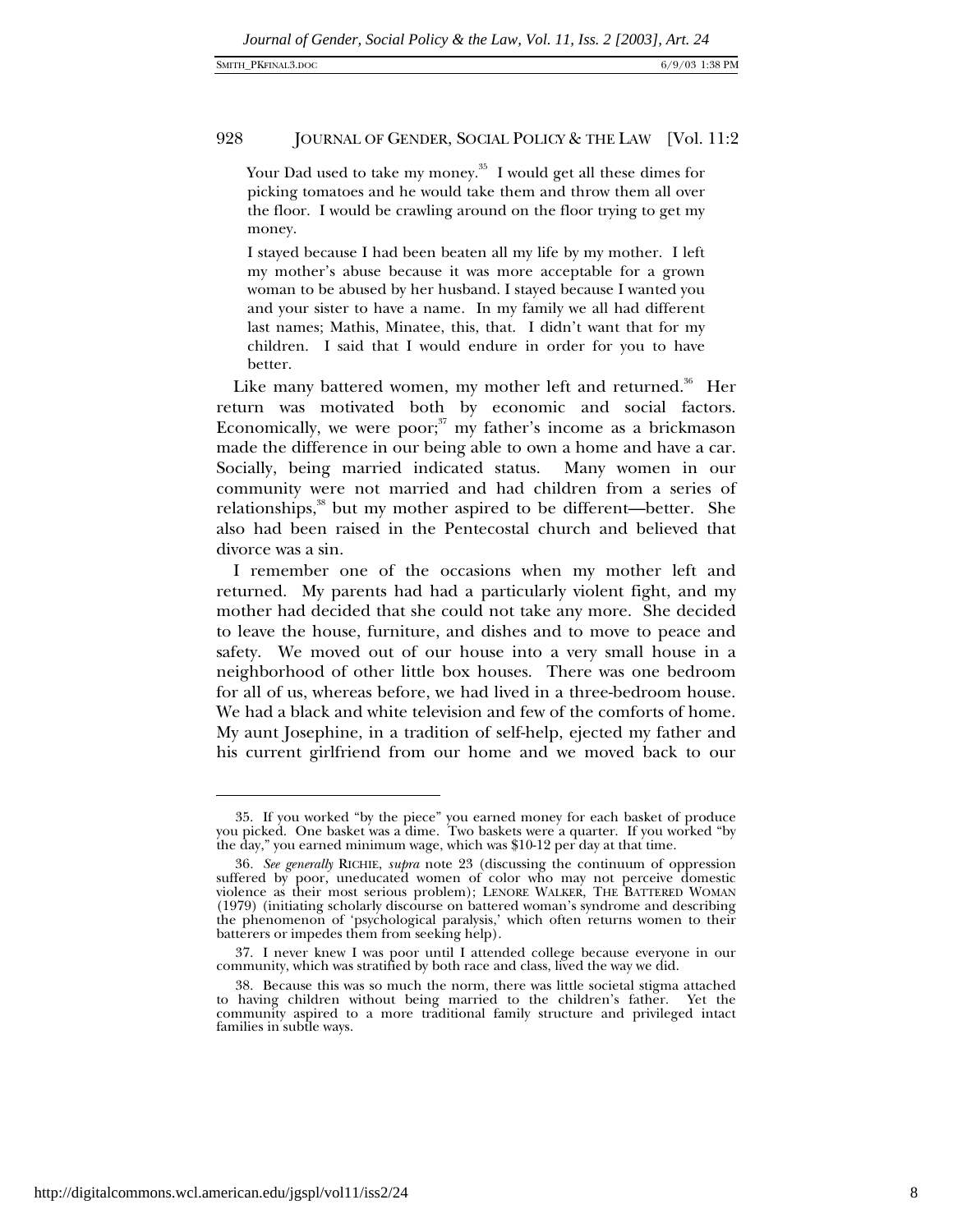$\overline{a}$ 

#### 2003] BATTERING, FORGIVENESS, AND REDEMPTION 929

house and stuff and security, not to my father.<sup>39</sup> Shortly after that my parents divorced.

I ask my mother, "How could you still believe in redemption and forgiveness and the church after what he did to you?" She says, "I forgave [your father] and [the church] in spite of themselves. I forgave them for me and for you. I could not continue to hold on to my anger at them and do what I needed to do for myself or for you." Thus her narrative was "I forgive you for being fallible, but I don't forgive you for hurting me or others. I hold you accountable for your actions. But I also open up the possibility for redemption–not only that you can prove that you can do better but that you can do better."

I analogize the battered women's movement to a story that I tried to write about my mother. Each time I began writing about her, I ended up writing about my father. I think this analogy is particularly apt for this discussion. So much of the work in domestic violence has been about men, even though we think it is about women. Personally, I could not write about my mother until I forgave my father, because much of what I perceived about her was filtered through my response to him and his actions.

The domestic violence movement has devoted its resources primarily to addressing the violence of men and the sequellae of that violence—displacement of women and children. Yet it has done little to address the needs of women.<sup>41</sup> While women need safety, they also need a framework to move forward out of violence. Perhaps resorting to principles of forgiveness and redemption could provide the template for that framework.

A primary barrier to examining forgiveness and redemption has been the resistance to acknowledging the concept of fallibility,

<sup>39.</sup> Harder questions about the availability or advisability of forgiveness exist for the many women who return and remain in physically and psychologically abusive relationships. Whether they forgive is difficult to determine. More often women hope that the batterer will change or stop the abuse. Alternatively, women think they will be able to change or control the conduct that they believe causes the abuse. In that way, battered women may not ever believe that the batterer engaged in behavior that requires forgiveness.

<sup>40</sup>*. See* Minow, *supra* note 13, at 969 (discussing the role of restorative justice models in coping with mass domestic violence by examining models such as those implemented in South Africa, which have helped victims "move beyond anger and beyond a sense of powerlessness"). Notably, restorative justice models may be equally useful in the smaller-scale domestic violence context, such as within the home.

<sup>41</sup>*. See*, *e.g.*, Sarah M. Buel, *Family Violence and the Health Care System: Recommendations For More Effective Interventions*, 35 HOUS. L. REV. 109, 110 (1998) (analyzing inadequacies of current domestic violence intervention programs and institutions).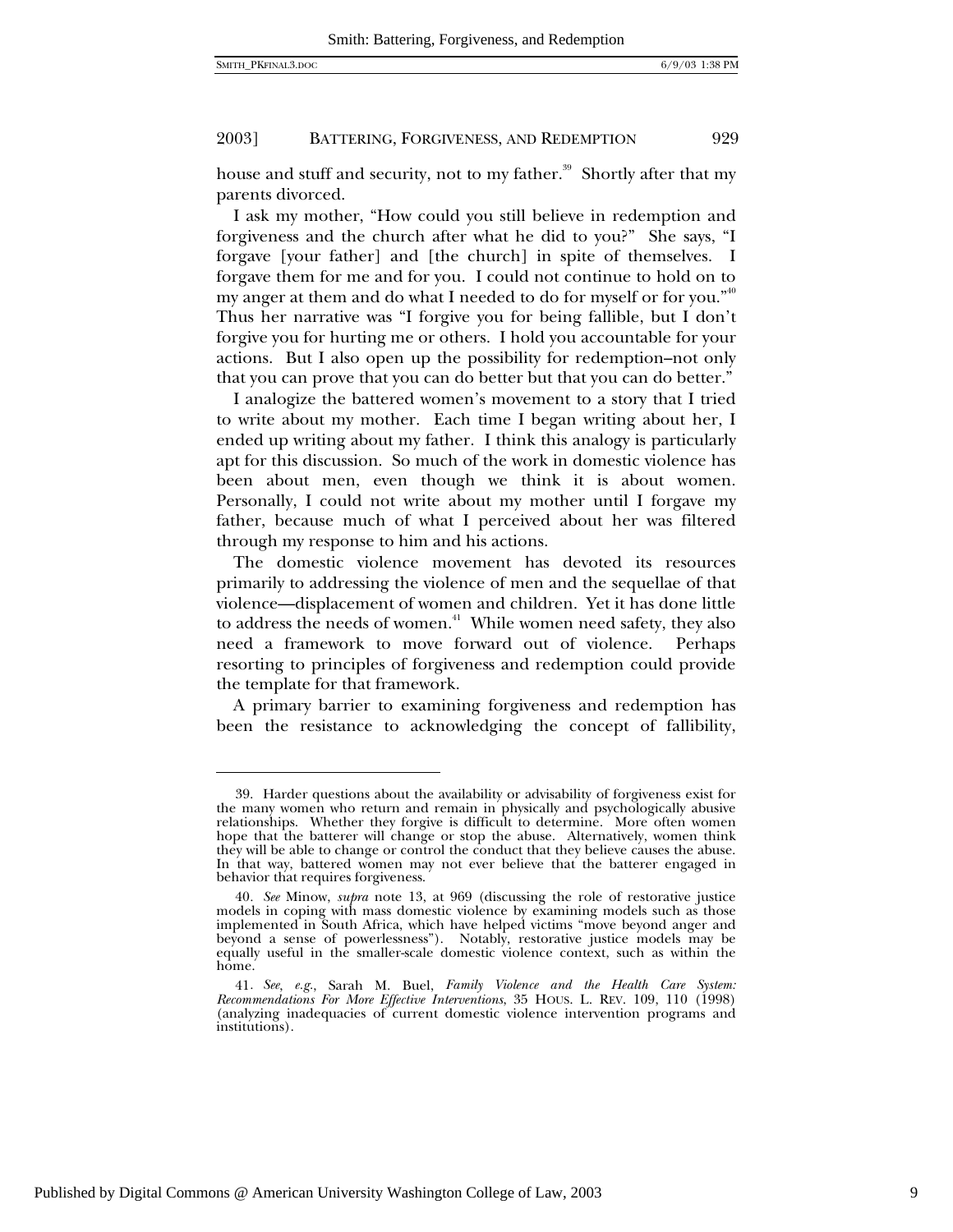especially of battered women.<sup> $42$ </sup> So even when women gain resources and relief, they nevertheless lose on a number of levels: when they are not perfect; when they are fallible; when they do not fear; $43$  when they harm or fail to protect their children;<sup>44</sup> when they abuse drugs or alcohol;<sup>45</sup> when they commit some other crime;<sup>46</sup> and when they go back to their men and their homes. $47$ 

One aspect that is often overlooked is self-forgiveness. How did my mother forgive herself?<sup>48</sup> How did she forgive herself for putting my sister and me in danger and for exposing us to harm, the possibility of physical abuse, the reality of emotional trauma and abuse? How did she forgive herself for staying involved in a situation that she knew wasn't right?

My immediate response, which is perhaps always the most honest, is that she had to forgive herself in order to get up every day and keep living. In order to get on buses at four and five o'clock in the morning, and pick tons of tomatoes and oranges for dimes and dollars, she had to forgive herself and others. Otherwise, she would not have been able to go on and provide some measure of security for herself and for us. If she had not had a spirit of forgiveness, I imagine that she would have hurt us, herself, or others.

 $\overline{a}$ 

47*. Id.*

<sup>42</sup>*. See* Schneider, *supra* note 22, at 556 (asserting that battering fathers are usually not penalized because of their attacks, although battered mothers often are).

<sup>43</sup>*. See* Laurie Kohn, Remarks at the Symposium, *Confronting Domestic Violence and Achieving Gender Equality: Evaluating BATTERED WOMEN AND FEMINIST LAWMAKING by Elizabeth M. Schneider*, *Domestic Violence Victims, Credibility Assessments and the Expectations of Fact Finders* (Apr. 19-20, 2002) (transcript on file with the *American University Journal of Gender, Social Policy & the Law*) (discussing her work with victims of domestic violence and their unwillingness to "testify to being fearful of their batterers"); *see also* Laurie S. Kohn, *Barriers to Reliable Credibility Assessments: Domestic Violence Victim-Witnesses*, 11 AM. U. J. GENDER SOC. POL'Y & L 733 (2003).

<sup>44</sup>*. See* SCHNEIDER, *supra* note 1, at 150-59; *see generally* Michael Dowd, *Battered Women: A Perspective on Injustice,* 1 CARDOZO WOMEN'S L.J. 1, 45 (1993) (comparing battered women defendants in the judicial system with the "good battered woman" who comports with the stereotypical notion of the blameless victim); Schneider, *supra* note 22, at 556 (indicating that the stereotypical notion of a battered woman as weak and unable to care for her children works against the mother in custody proceedings).

<sup>45</sup>*. See* SCHNEIDER, *supra* note 1, at 150-59.

<sup>46</sup>*. Id.*

<sup>48.</sup> This was a question I had not considered until a colleague raised it. Yet another colleague asked about why, in writing this Article, I had not talked about my anger toward my mother. It too was a question I had never considered. In reflecting, I cannot think of a time when I was ever angry with my mother about the abuse she suffered or for exposing us to violence. I realized that she did not and could not control my father's conduct any more than I could. And like she, I placed the violence in the context of a number of other equally "violent" experiences in my life, such as racial segregation, poverty, and fear for my safety from people outside my home.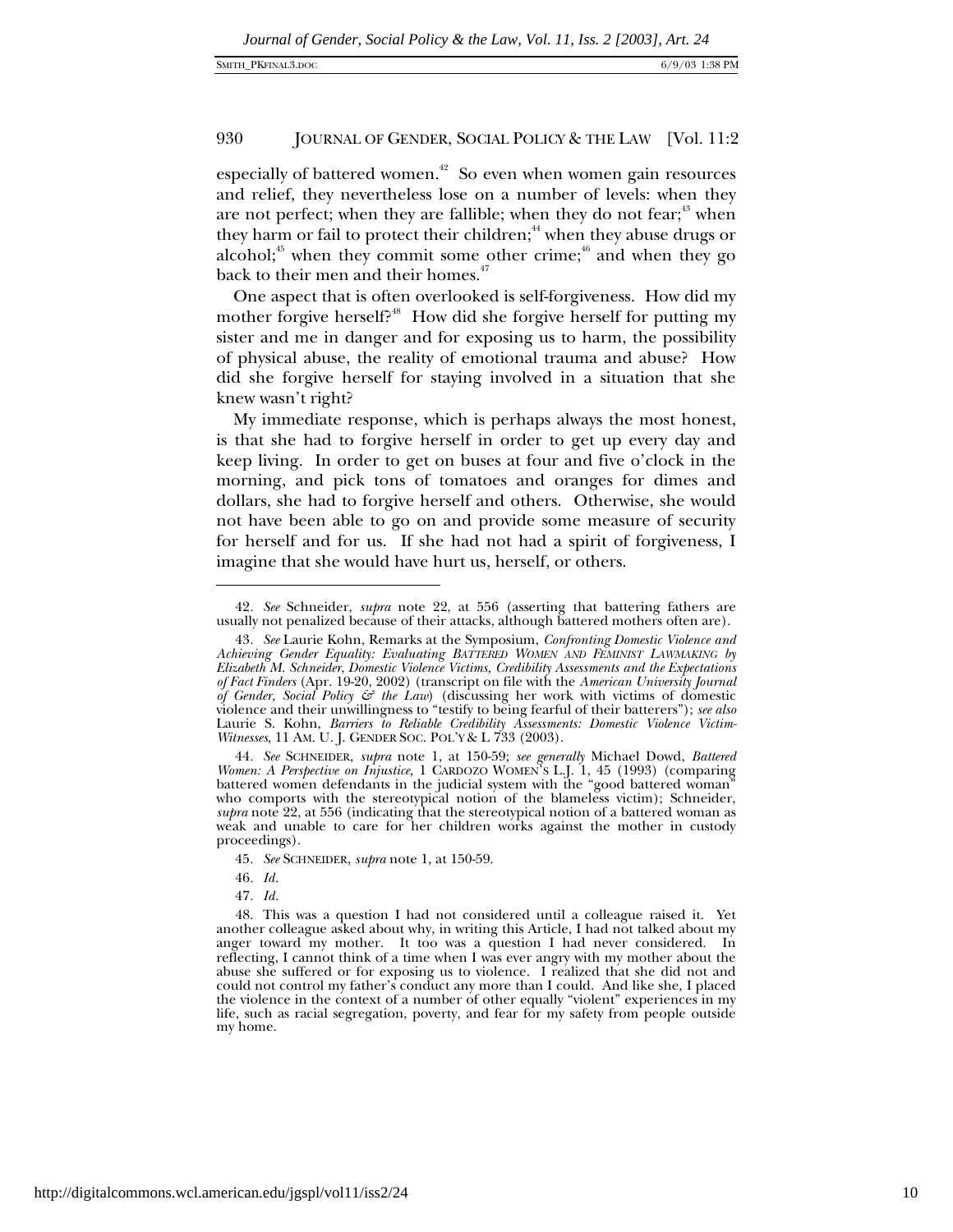I also imagine that the abuse that my mother experienced from my father did not feel very different from the abuse of poverty and racism that she experienced every day.<sup> $49$ </sup> She thought that feeling bad and being treated badly were what happened to women in her circumstances.50 Until she could envision a better outcome for her and for us, it was hard to move on.

# II. PRINCIPLES UNDERLYING A MODEL BASED ON FORGIVENESS AND **REDEMPTION**

How do we help women to forgive themselves so that they can move on, so they can make better choices, choices concerning whether to stay or to go? In beginning to think about applying principles of forgiveness in the domestic violence context, I offer several principles.

First, we must accept the fallibility of both women and men. Intimate relationships are incredibly complex and often irrational. It is rare that there is a neat solution or narrative that positions any party as totally in the right or totally in the wrong.

My mother married my father when she was eight months pregnant with their first child, my sister. He was not a citizen of this country, $51$ though he desperately wanted to become one. They both admit that the marriage met both their needs–my mother's need for legitimacy and my father's need for citizenship. Together, they came into the relationship with unspoken expectations and few experiences with healthy relationships. My maternal grandmother had had a series of relationships, resulting in ten children with four fathers. My father's mother died when he was seven, and he had seen his own father go from one relationship to the next, ultimately fathering at least sixteen children.<sup>52</sup>

A Bahamian, my father came from a culture where physical discipline of children and women was accepted. And to some degree, that was the culture in which my mother came of age as well. It was

<sup>49</sup>*. See generally* RICHIE, *supra* note 23 (examining how the burdens of race and class prevent women from leaving abusive partners); Kimberle Crenshaw, *Mapping the Margins: Intersectionality, Identity Politics, and Violence Against Women of Color,* 43 STAN. L. REV. 1241 (1991) (exploring the experiences of women of color as the product of patterns of racism and sexism).

<sup>50</sup>*. See* Crenshaw, *supra* note 49, at 1242 (noting the gradual change from battered women accepting routine violence in a private, isolated setting to women making a broad political demand for recognition and change).

<sup>51.</sup> My father was born in Long Island, Bahamas, and came to this country as a contract worker when he was twenty-one years old.

<sup>52.</sup> My grandfather claims that he has thirty-two children. He only married once, to my father's mother.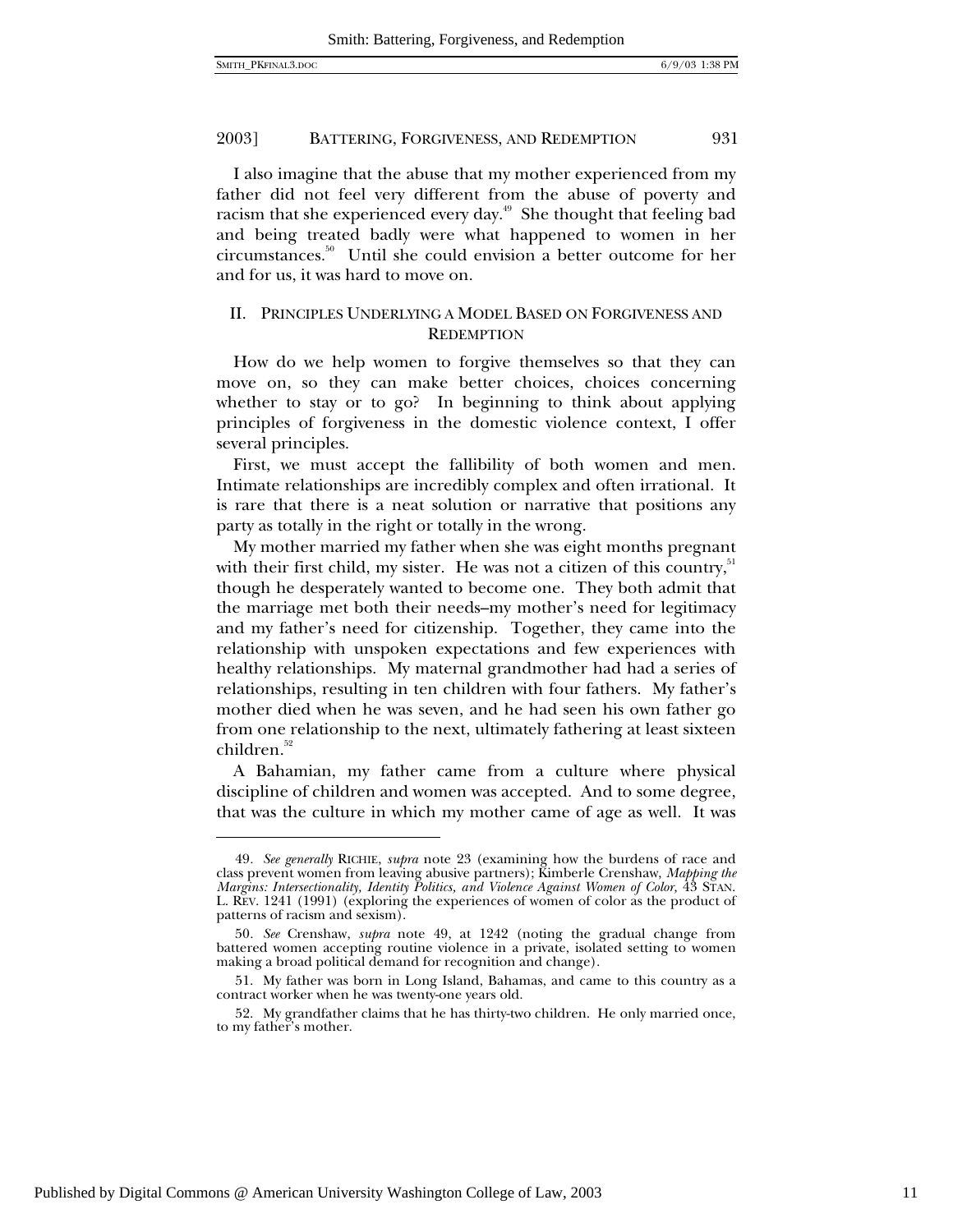indeed the rare man who did not feel entitled to hit or chastise his wife. Both of my parents had thus been exposed to a culture where men routinely had other relationships with women outside their marital relationships.

Notwithstanding these norms, women felt empowered to fight back and to give as good as they got. Common self-help strategies often resulted in further violence, and included battered women challenging the abusive conduct, resorting to violence, or "putting men out." My mother stepped out of role by refusing to accept my father's infidelity and his physical abuse, and by ending the relationship.

Second, institutions are fallible. The nature of institutions is that they are best at dealing with generalities. It is difficult for institutions to respond to the particular needs of individual families. $53$  That is why the response by courts and law enforcement to particular problems in domestic violence cases, e.g., women reluctant to proceed with arrest or prosecution, wreak such havoc in particularized situations. The interventions of courts, prosecutors and police are blunt instruments that do not handle well the fine and subtle distinctions of families and relationships.<sup>54</sup>

Third, the women involved may themselves understand their situations and solutions better than we do. A basic principle of clientcentered lawyering is that clients have crucial information about the nature of their problem and the nature of the solutions to their problems.<sup>55</sup> Yet many of the policies that have been developed over the past thirty years to intervene in and prevent domestic violence run contrary to the explicit desires of battered women. Often women decide that they do not want the batterer arrested or they do not want to proceed with prosecution.<sup>56</sup> However, mandatory arrest and

<sup>53</sup>*. See generally* Schneider, *supra* note 22 (providing an overview of the difficulties associated with imposing a definition on the battered woman and asserting that not all battered women are "similarly situated").

<sup>54</sup>*. See generally* Buel, *supra* note 41 (proposing a community-based, comprehensive approach to domestic violence intervention and prevention as opposed to the ineffective, piecemeal involvement of the community, police, court system, and hospitals).

<sup>55</sup>*. See* Binny Miller, *Give Them Back Their Lives: Recognizing Client Narrative in Case Theory*, 93 MICH. L. REV. 485, 503-04 (1994) (explaining the benefits and drawbacks of client decisionmaking).

<sup>56</sup>*. See* Maria Arias, Remarks at the Symposium, *Confronting Domestic Violence and Achieving Gender Equality: Evaluating BATTERED WOMEN AND FEMINIST LAWMAKING by Elizabeth M. Schneider*, *The Relationship of Mandatory Arrest Laws and Communities of Color in New York* (Apr. 19-20, 2002) (transcript on file with the *American University Journal of Gender, Social Policy & the Law*) (reciting one example of a client who wanted to cease the arrest and eventually prosecution proceedings that were ongoing against her husband, but was unable to due to mandatory arrest laws).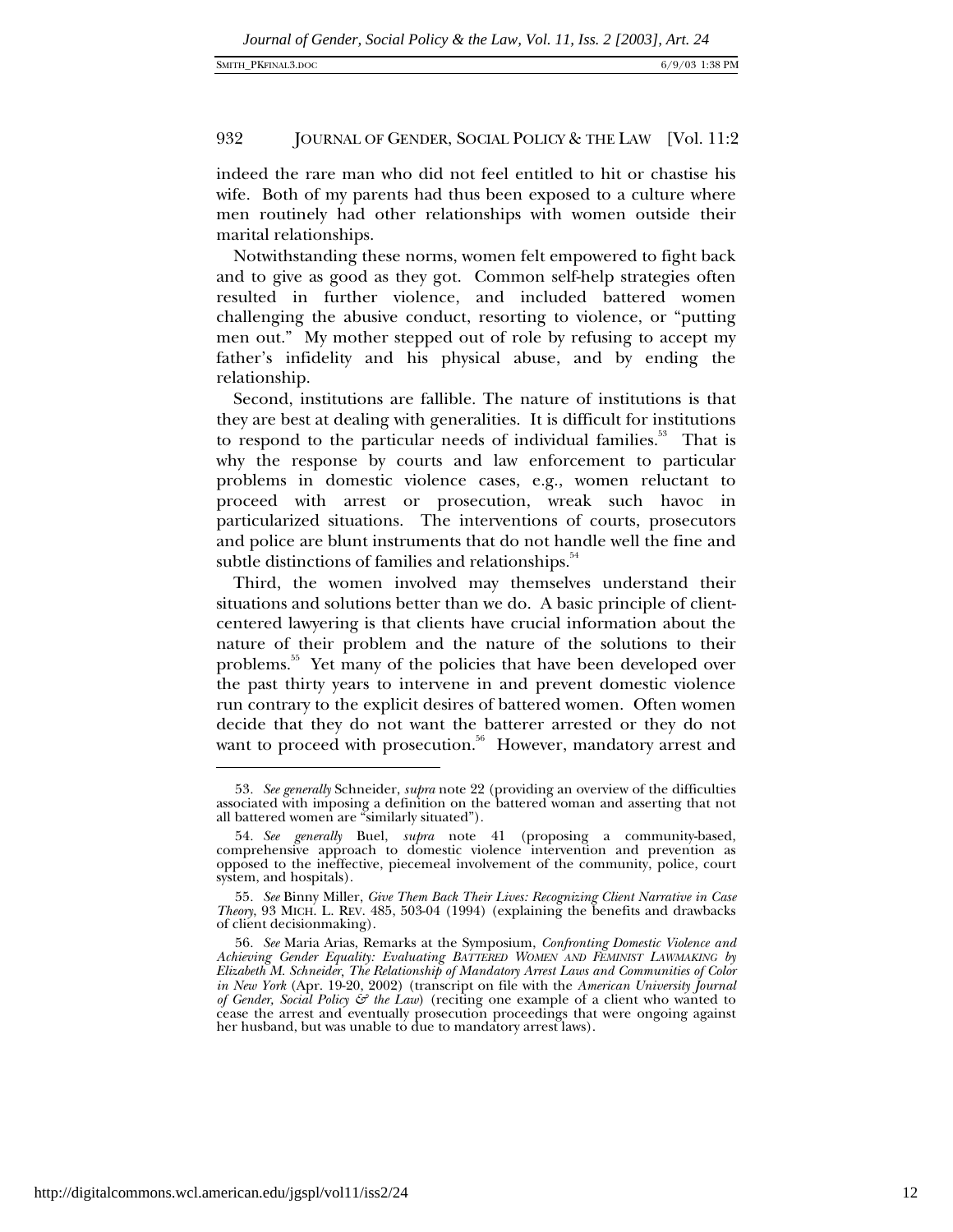prosecution policies thwart women's wishes and deny their agency.<sup>57</sup> Women may not want the batterer arrested or prosecuted because they fear for their safety, which may not be an unreasonable fear.<sup>58</sup> Battered women may also believe that the violent incident will not be repeated or that the violence may not merit institutional intervention, thus leading them to prefer to handle the violence outside of the rigid systems available through police or court processes. Women may seek to involve other institutions, such as the church, that are more rooted in familiar traditions. They may have mixed motives related to status, fear of losing important economic and social support and the desire to preserve their families. Finally, women may fear that institutions of control, once unleashed toward battering men, will ensnare them either through criminal or abuse and neglect proceedings.<sup>59</sup>

Fourth, while thus far interventions in battering have been primarily through the judicial system, there are other models that exist which may provide greater particularity in resolving family violence conflicts. While none of the models, discussed *infra*, is perfect, neither is the current model. They merit serious discussion, study, and, in some instances, implementation to determine their effectiveness in addressing domestic violence.

Fifth, the process of forgiveness and redemption is personal and evolving, much like the process of addressing family violence. It often takes years for families to resolve to address violence. Likewise, the process of forgiving and changing or redeeming takes time. The challenge for the domestic violence community is to develop and use models that recognize the persistence of violence, yet also embrace the possibility for healing and change.

The role of progressive advocates is to provide women with other ways of imagining and actualizing their own healing and to assist women to move beyond their identities as survivors. In shedding themselves of the "survivor identity," women will be able to accept that violence was committed against them, but transcend those experiences as non-defining of their self-image. Further, we must help women become thrivers who have integrated and conquered

<sup>57</sup>*. See generally* Kathryn Abrams, *From Autonomy to Agency: Feminist Perspectives on Self-Direction*, 40 WM. & MARY L. REV. 805 (1999) (examining self-definition and selfdirection as integral aspects of choice involved in agency).

<sup>58</sup>*. See* Daniel Goldman, *Do Arrests Increase the Rates of Repeated Domestic Violence?*, N.Y. TIMES, Nov. 27, 1991, at C8 (discussing a study by Dr. Lawrence Sherman that found an increased incidence of violence in cases of men who were arrested, rather than issued a warning).

<sup>59</sup>*. See* SCHNEIDER, *supra* note 1, at 150-59.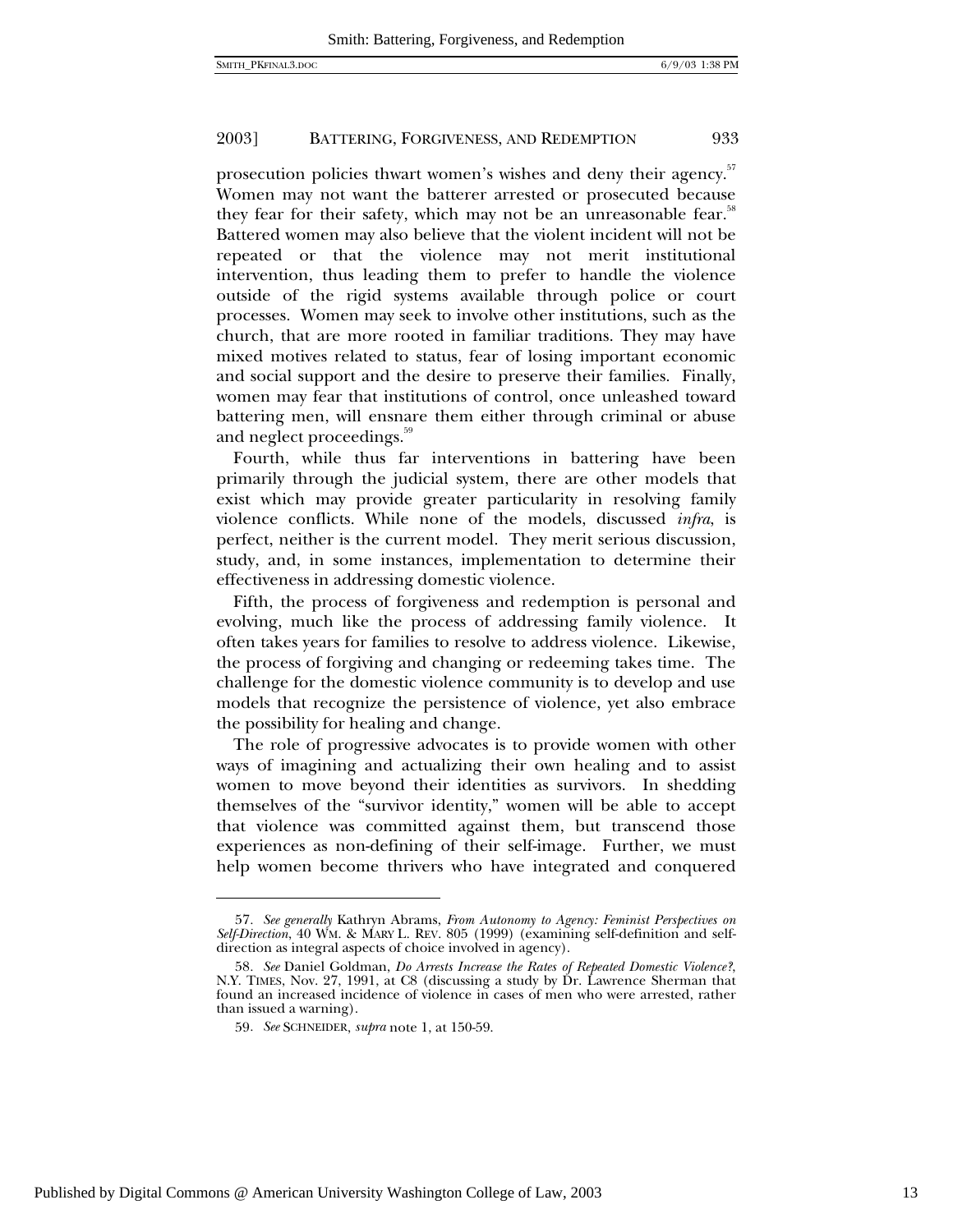their experiences of violence. The models below hold out some promise in helping women achieve that goal.

# III. ALTERNATIVE MODELS FOR ADDRESSING DOMESTIC VIOLENCE

While the predominant model for addressing domestic violence in this country is through the formal judicial system (either through the use of civil protection orders or criminal justice sanctions), there are a number of other models of dispute resolution that have been used in other contexts. These models, while still to some degree in their infancy, may offer alternate approaches or elements of an approach to address domestic violence. Each has particular strengths and weaknesses that make its application to domestic violence situations more or less promising. Yet, each explicitly acknowledges the possibility of forgiveness or reconciliation and redemption.

I am not advancing any of these approaches as a curative; rather I am elevating those approaches that women in specific communities, particularly those in marginalized communities and communities of color are using themselves. While any approach involves certain dangers, we should evaluate these alternatives not only as to how they compare to the current criminal justice model, but as to how they support the needs of specific communities. These models, which often bypass or operate parallel to the criminal justice system, have the benefit of cultivating and situating resolution of violence within institutions that communities recognize and respect.

# *A. The Mediation Model*

Mediation, a common form of dispute resolution, is "the process by which the participants, together with the assistance of a neutral person or persons, systematically isolate disputed issues in order to develop options, consider alternatives, and reach a consensual settlement that will accommodate their needs."<sup>60</sup> Mediation has four primary benefits: (1) its success in reaching agreements; (2) reduced costs of conflict resolution; (3) court efficiency; and (4) greater responsiveness to parties' psychological and interpersonal needs.<sup>61</sup> Mediation also has four defining features: privacy, procedural informality, absence of substantive rules, and compromise.<sup>8</sup>

These features can carry over to mediation in domestic violence

<sup>60.</sup> JAY FOLBERG & ALISON TAYLOR, MEDIATION: A COMPREHENSIVE GUIDE TO RESOLVING CONFLICTS WITHOUT LITIGATION 7-8 (1984).

<sup>61</sup>*. See* Isabelle R. Gunning, *Diversity Issues in Mediation: Controlling Negative Cultural Myths,* 1995 J. DISP. RESOL. 55, 56-58 (1995).

<sup>62</sup>*. See id.*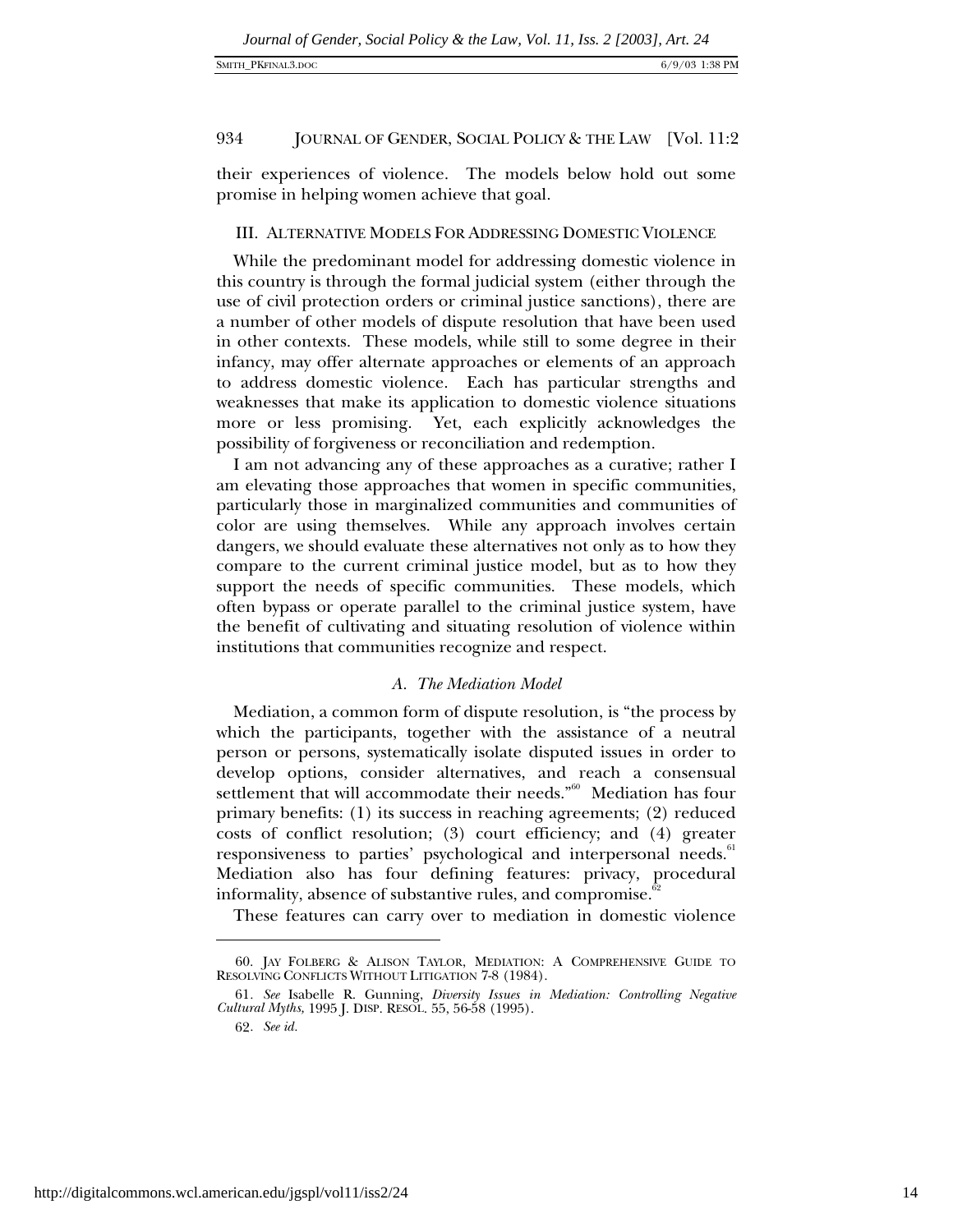cases and according to proponents, provide "the prospect of empowerment to the victim, rehabilitation of the batterer . . . a model of constructive conflict resolution, [and] an opportunity to end the cycle of violence."<sup>63</sup> Proponents view mediation as more responsive than judicial processes because it personally involves the parties and addresses the violence and its consequences directly. Although some instances of domestic violence may be too explosive to use mediation, proponents offer it as superior to the court, which merely seeks to control violence and the offender.<sup>64</sup>

Yet, the very features of mediation–privacy, procedural informality, the lack of substantive rules and compromise–evoke strong opposition and are a caution against using mediation in domestic violence matters. Opponents insist that victims have a basic right to safety which is not negotiable.<sup>65</sup> They believe that concentrating on individual rights, rather than compromise, can be accomplished only within an adversarial setting with strong court intervention.<sup>66</sup> Opponents also believe that court intervention is necessary to ensure the accountability of the batterer.<sup>67</sup>

Opponents suggest that the mediation process in the domestic violence context is both inappropriate and inherently flawed. In *The Culture of Battering and the Role of Mediation in Domestic Violence Cases*, the authors argue that the screening by which cases are selected for mediation is ineffective at determining the degree of abuse and whether mediation is appropriate. $68$  It is particularly difficult to assess the extent of abuse when abused women live in a "culture of

<sup>63.</sup> Kathleen O. Corcoran & James C. Melamed, *From Coercion to Empowerment: Spousal Abuse and Mediation*, 7 MEDIATION Q. 303, 311 (1990).

<sup>64</sup>*. See id.*; *see also* Peter Salem & Anne L. Milne, *Making Mediation Work in a Domestic Violence Case*, 17 FAM. ADVOC. 34 (1995) (describing mediation as an option to battered women, suggesting means of implementing mediation successfully in domestic violence cases, and describing a study conducted in Ontario which "found that mediation was associated with a greater reduction in physical, verbal, and emotional abuse rather than lawyer-assisted settlement").

<sup>65</sup>*. See* Karla Fischer et al., *The Culture of Battering and the Role of Mediation in Domestic Violence Cases*, 46 SMU L. REV. 2117, 2171 (1993) (asserting that mediation is incompatible with the battering culture).

<sup>66</sup>*. See* Gunning, *supra* note 62, at 61-62 (arguing that the courtroom provides a better battleground for an adversarial fight); Janet Rifkin, *Mediation from a Feminist Perspective: Promise and Problems*, J.L. & INEQUALITY 21, 30-31 (1984) (citing as a common criticism of mediation the argument that traditional courts are better suited to combat male dominance).

<sup>67</sup>*. See id.*

<sup>68</sup>*. See* Fischer et al., *supra* note 65, at 2144-49, 2169 (providing an overview of several state statutes and describing the processes used to determine whether a domestic dispute may be referred to mediation)*.*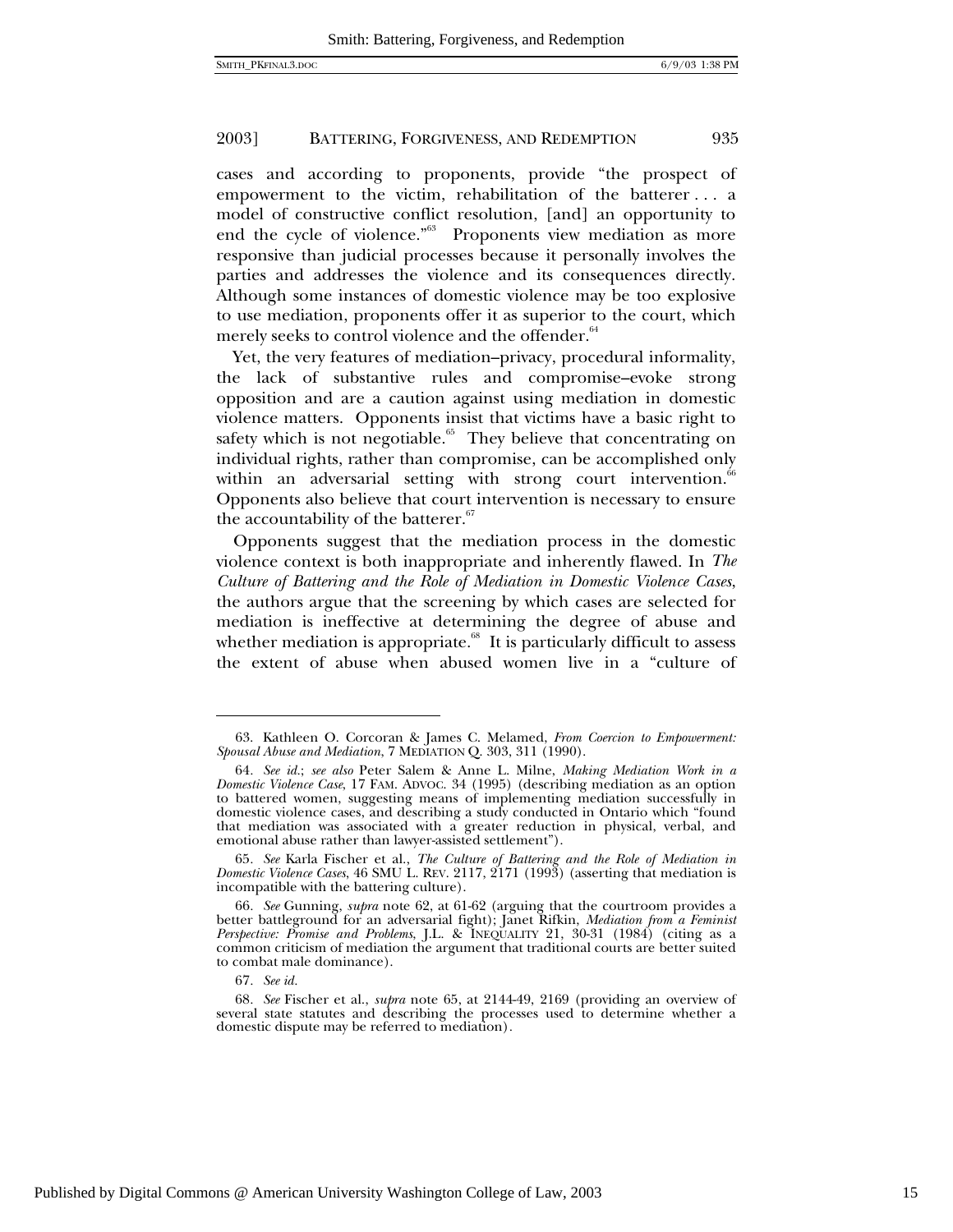-

# 936 JOURNAL OF GENDER, SOCIAL POLICY & THE LAW [Vol. 11:2

battering."<sup>69</sup> Ingrained in the culture of battering is a "systemic pattern of control and domination" that advocates believe would prevail over battered women even in the mediation setting.<sup>70</sup>

Moreover, opponents of mediation in domestic violence cases suggest that mediation is incompatible with domestic violence as it is future-focused and does not address the history of domination and violence.<sup>71</sup> Opponents suggest that, "mediation in domestic violence cases belittles the batterer's violence, treats it as non-criminal, and empowers the batterer."72 Furthermore, opponents point out that the personal nature of mediation and lack of public record of the proceedings may promote the continued societal rejection of domestic violence as a serious problem.<sup>73</sup> Finally, mediation opponents argue that mediation of domestic violence lacks funding and experienced personnel, often leading to the courts' failure to enforce mediated agreements.<sup>74</sup>

- 71*. See* Fischer et al., *supra* note 65, at 2172.
- 72. Klein & Orloff, *supra* note 70, at 27.

73*. See* Holly Maguigan, *Wading into Professor Schneider's "Murky Middle Ground" Between Acceptance and Rejection of Criminal Justice Responses to Domestic Violence*, 11 AM. U. J. GENDER SOC. POL'Y & L.  $42\tilde{7}$  (2003). One of the great successes of the domestic violence movement has been its impact in educating the public about the prevalence, causes, and manifestations of domestic violence. In fact, some commentators note that the domestic violence community's efforts have been so thorough that they have ironically resulted in additional and unintended negative consequences for battered women. *See*, *e.g*., Beth Richie, Comments at Women and the Law Conference, *Women's Rights in Theory and Practice: Employment, Violence Against Women, and Poverty* (May 21, 2002) (stating that the domestic violence movement is like the old Jefferson Starship song, "We Built This City," and "now [the domestic violence community] ha[s] to think about dismantling it."); Holly Maguigan, Remarks at the Symposium, *Confronting Domestic Violence and Achieving Gender Equality: Evaluating BATTERED WOMEN AND FEMINIST LAWMAKING by Elizabeth M. Schneider*, *The Overreliance on Criminal Strategies in the Domestic Violence Movement: Race, Ethnicity, and Culture and the Social Control Agenda* (Apr. 19-20, 2002) (transcript on file with the *American University Journal of Gender, Social Policy & the Law*) (discussing the widespread and publicized effort to mobilize police involvement in domestic violence situations and the disproportionate negative effects that their involvement has on arrest rates of women).

74*. See* Luisa Bigornia, *Alternatives to Traditional Criminal Prosecution of Spousal Abuse,* 11 J. CONTEMP. LEGAL ISSUES 57, 61 (2000) (noting that funding for mediation, however, would probably be increased if domestic violence advocates viewed mediation as a viable alternative in domestic violence cases). While funding certainly exists as a relevant factor, the failure to enforce agreements occurs in both mediated

<sup>69</sup>*. Id.* at 2119 (observing that the battering culture entails a means of communication through subtle phrases and modes of interaction that have meanings and symbols that are idiosyncratically shared by a battered woman and her abuser).

<sup>70</sup>*. See id.* at 2161, 2168 (describing mediation's focus as equalizing power imbalances, despite the possibility that power imbalances can never be eliminated); Catherine F. Klein & Leslye E. Orloff, *Representing a Victim of Domestic Violence*, 17 FAM. ADVOC. 25, 26-27 (1995) (describing mediation as "incompatible with a relationship in which there is disproportionate bargaining power due to fear or intimidation"). *See generally* CATHARINE MACKINNON, FEMINISM UNMODIFIED: DISCOURSES ON LIFE AND LAW (1987) (analyzing the inherent power imbalance between men and women).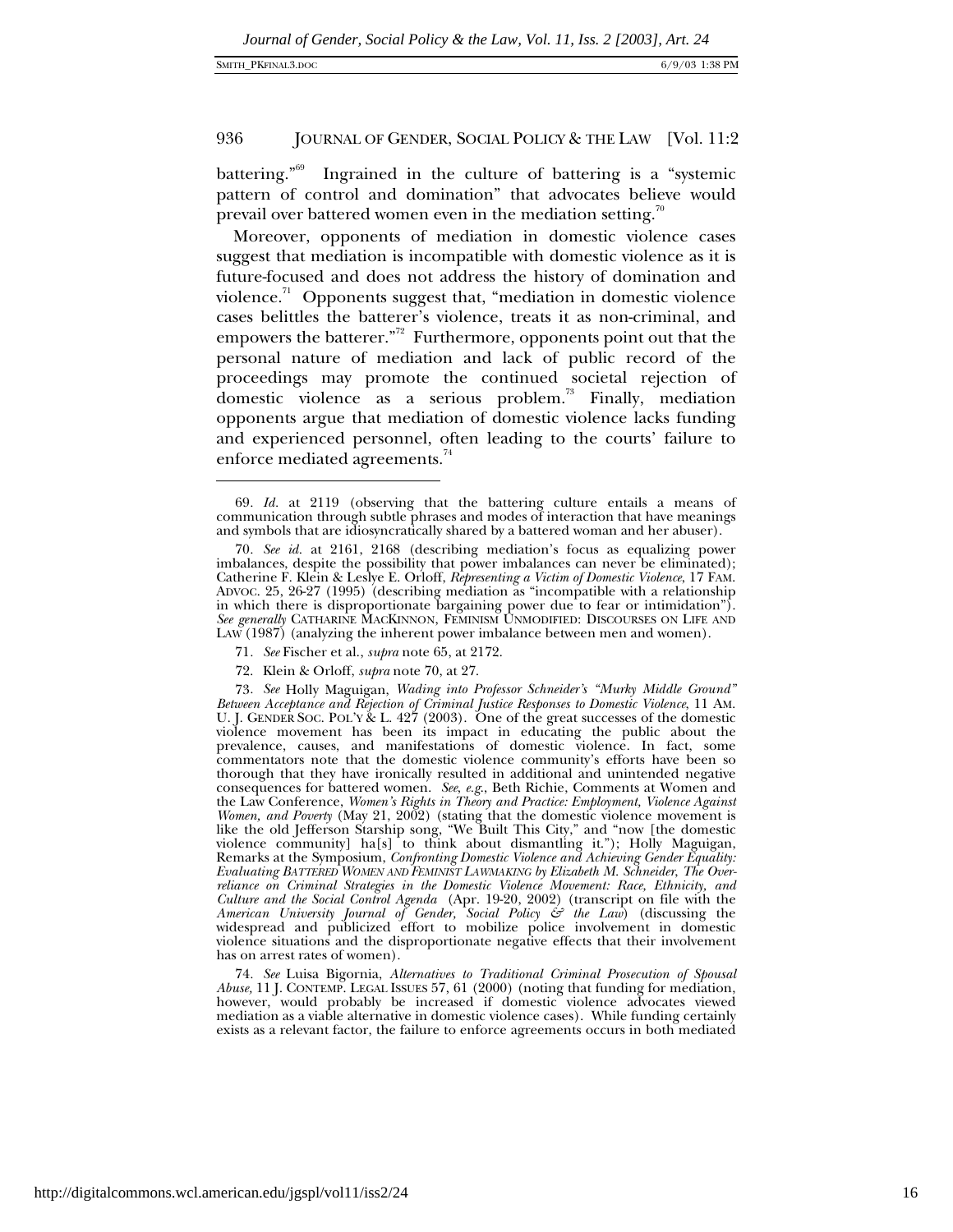While the arguments on both sides have merit, mediation in domestic violence matters could be very difficult to implement. The nature of battering incidents is that an acute incident occurs, which requires immediate intervention and resolution. In order for mediation to work, both parties would have to be motivated to resolve the problem and committed to the process. It would be very difficult for a mediation program to assess the motivation and commitment of the parties without working with them over an extended period of time.

This investment of time runs contrary to one of the core goals of mediation–efficiency and quick resolution of problems. The benefits of efficiency could be lost in the time required to resolve the often complex problems and relationships associated with battering. Moreover, the physical settings where most mediation occurs, in which both parties in the presence of a neutral third party are brought together and are unrepresented by counsel, could intimidate women who are already intimidated by the batterer.

Changing the prism somewhat, however, and elevating the goals of forgiveness and redemption, casts mediation in a different light. While problematic in some respects, mediation has the potential to advance principles of forgiveness and redemption in domestic violence matters by permitting the parties to mediate or discuss issues tangential to the fact that violence occurred, but important to maintaining a cooperative relationship. The presence of a mediator could enhance women's sense of power and of being heard, while at the same time providing a measure of transparency so that a batterer's actions to intimidate are apparent. It could also provide an important opportunity for a batterer to show that he has changed, that he can manage his anger, and that he can participate as a partner in making decisions about important issues affecting the relationship. As with most mediation matters, a violation of the mediation agreement could move the matter back into the formal judicial process.

#### *B. The Restorative Justice Model*

Restorative justice models are anchored in the notion of giving something of positive value to the victim, acknowledging that infliction of pain or incarceration on the offender is not of positive value.<sup>75</sup> Given the demonstrably poor response to the retribution or

and court ordered agreements. *See id.*

<sup>75</sup>*. See generally* Lawrence W. Sherman, *Domestic Violence and Restorative Justice: Answering Key Questions,* 8 VA. J. SOC. POL'Y & L. 263, 267-68 (2000) (describing a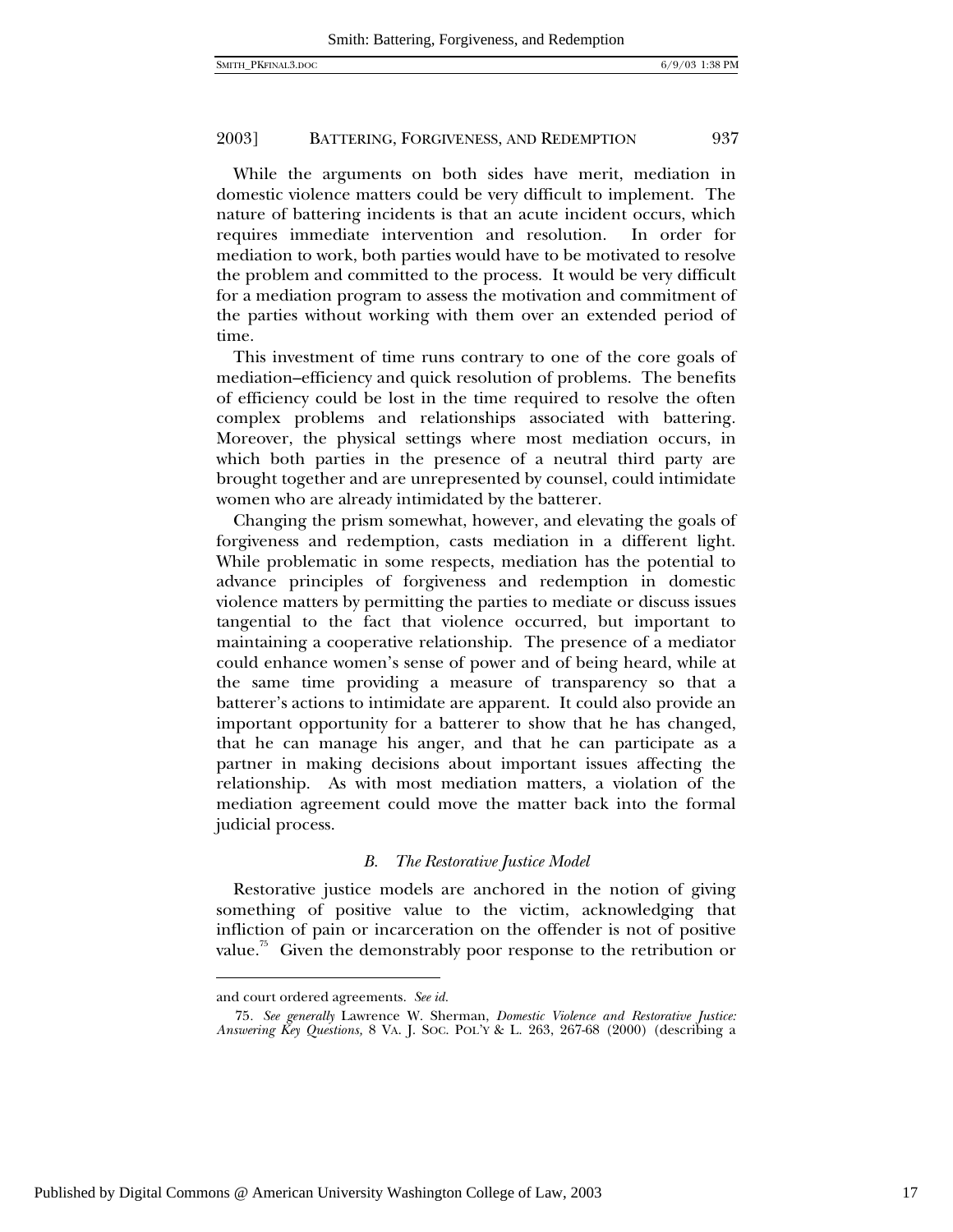criminal justice model, restorative justice offers a more utilitarian and future-oriented solution.<sup>76</sup> The goal is to restore the victim to wholeness, but also to make the offender accept responsibility for his wrong and, in turn, make him a more productive member of society.<sup>11</sup> Restorative justice recognizes the ripple effect of crime and mobilizes social networks of families and friends to respond to it, thereby encouraging broad investment in the process.<sup>78</sup> Another principle of restorative justice is to condemn the act, and not the actor.

Dr. Lawrence W. Sherman, a proponent of restorative justice, has recommended using a restorative justice model to address domestic violence.<sup>79</sup> Sherman supports restorative justice in domestic violence cases, although he has only studied it in settings involving juvenile violence, property crimes and drunk driving.<sup>80</sup> Sherman offers three theories that argue for using a restorative justice model, rather than a traditional justice model, in domestic violence matters.<sup>81</sup> The first, "reintegrative shaming," activates a family or village approach to wrongdoing that condemns the act, not the actor.<sup>82</sup> Restorative justice is also aligned with the "theory of procedural fairness," which Sherman describes as a process that reduces anger, a prevailing trait of abusers.<sup>83</sup> The third theory that Sherman advances is that of

79*. See id.* at 272 (asserting that restorative justice would be successful in the domestic violence setting because it is acutely specific to the situations and people involved).

80*. See* Melvin N. Wilson et al., *Reconciliation, Justice, and Domestic Violence: Commentary on Dr. Lawrence W. Sherman*, 8 VA. J. SOC. POL'Y & L. 291, 292 (2000) (noting the limited settings in which Dr. Sherman has studied the efficacy of restorative justice, and critiquing its viability in domestic violence situations).

restorative justice study done in Canberra, Australia, and supporting use of the model in domestic violence cases).

<sup>76</sup>*. See id.* at 267-68. However, the future-oriented nature of restorative justice also makes it vulnerable to the same criticism of mediation: that it does not take into consideration the history of domination and control of the batterer over the victim.

<sup>77</sup>*. See id.* at 267 (commenting that because certain kinds of harm, such as emotional damage, are irreparable, the victim's restoration remains a goal and not a guarantee).

<sup>78</sup>*. See id.* at 269 (citing the Truth and Reconciliation Commission of South Africa as an example of restorative justice on a grand scale and involving an entire national community in the restoration process).

<sup>81</sup>*. See* Sherman, *supra* note 75, at 273 (noting that "this particularity can lead to very high levels of satisfaction with the process, absent a major division of opinion within the group about what should be done").

<sup>82</sup>*. See id.* at 277 (promoting transitory stigma and favoring inclusion in the family or community environment as a more socially productive form of punishment).

<sup>83</sup>*. See id.* at 279 (asserting that a process which allows the offender to "feel much more value and dignity as a human being" is more conducive to a productive and healthy end to violence); Deborah Epstein, *Procedural Justice: Tempering the State's Response to Domestic Violence*, 43 WM. & MARY L. REV. 1843, 1875 (2002) (commenting that recent social science research indicates that fair treatment affects compliance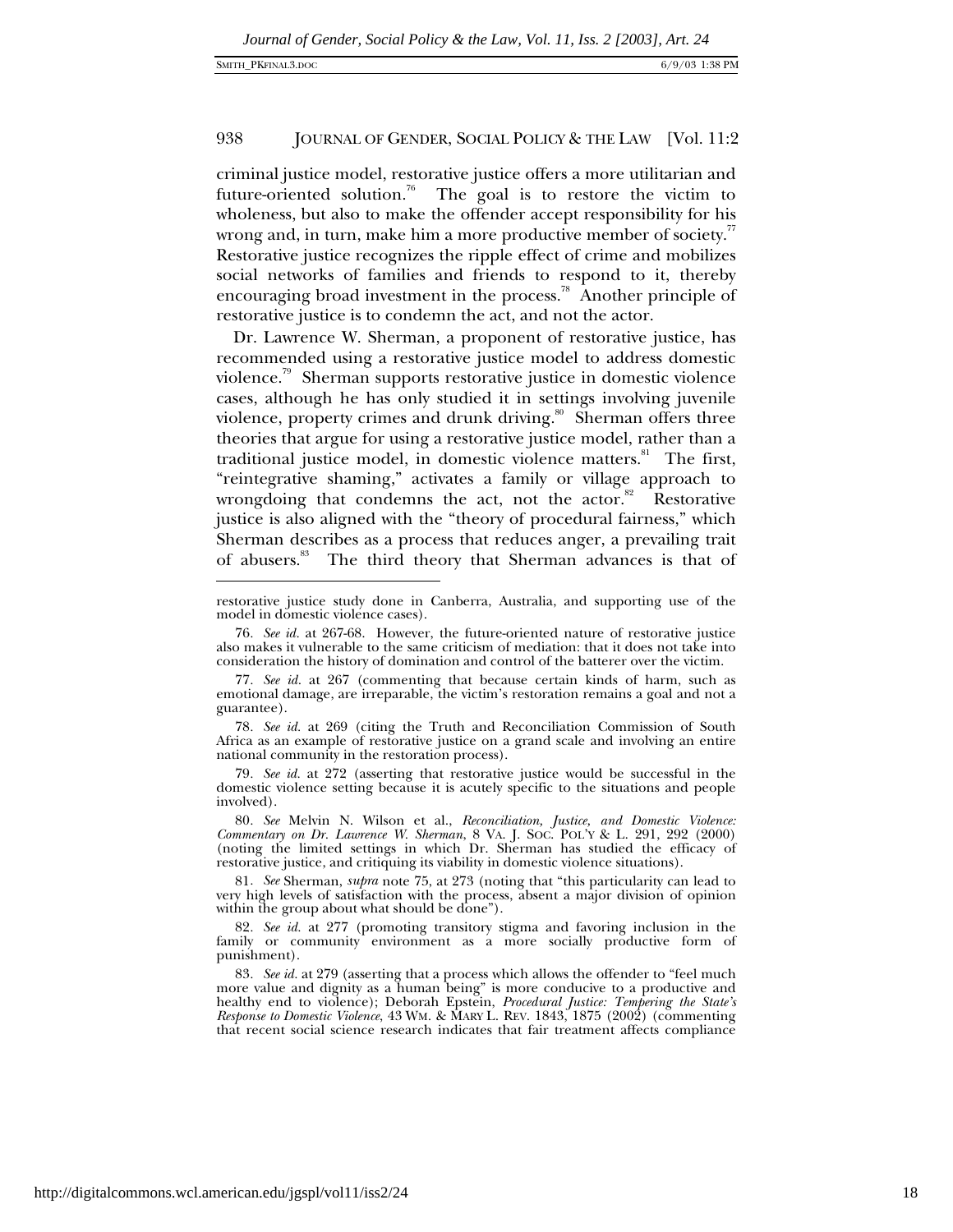$\overline{a}$ 

#### 2003] BATTERING, FORGIVENESS, AND REDEMPTION 939

routineness, which suggests that family network involvement in the justice process reduces the opportunities for the occurrence of domestic violence.<sup>84</sup>

Sherman's process, frequently led by a police officer, includes three steps: (1) the offender's waiver of any claim of innocence;  $(2)$ a "diversionary conference" where the victim and others injured by the offenders' acts are heard;<sup>86</sup> and (3) decision making about repairing the harm and preventing its reoccurrence. This process occurs outside the formal structure of the court, is based on consensus and is only complete after all parties–including the offender–are heard.<sup>87</sup>

Sherman asserts that restorative justice increases accountability of the offender through shaming mechanisms, while also allowing him to feel that he is treated fairly. He also believes that the process provides victims with more closure, as they are an integral part of the justice process and their emotional needs are explicitly addressed.<sup>88</sup>

In a commentary on Sherman's study, however, Melvin Wilson proposes several additional considerations that should be examined before using a restorative justice approach in domestic violence cases.<sup>89</sup> Wilson, who has conducted research with men who batter

89*. See* Wilson et al., *supra* note 80, at 292 (arguing that among other factors, a demand for retribution prevents the restorative justice approach from being

regardless of whether the ultimate result is viewed as right or wrong).

<sup>84</sup>*. See* Sherman, *supra* note 75, at 280 (noting that the concept of "routine activities" perceives that "potential offenders commit fewer crimes when there are fewer opportunities to do so"). An opportunity may be defined as "the convergence of a motivated offender with a suitable target in the absence of capable guardians or handlers who could intervene and prevent a crime." *Id.* However, this theory is also vulnerable to the same criticism as reintegrative shaming based on a family model, where the community or the family may not prioritize violence against women. *Id.*

<sup>85</sup>*. See id.* at 270 (noting that the process begins only after the offender agrees to waive any claim to innocence pending resolution of the complaint ouside of the traditional criminal justice system).

<sup>86</sup>*. See id.* at 270-72 (observing that the diversionary conference, frequently held by a polices officer, also called the community justice conference, involves the victim, the offender, and their respective social support networks). The victim's network in a hypothetical domestic violence conference may include her children, parents, and siblings, all of whom are also victims in varying degrees. *Id.* The focus is on the primary victim speaking out, community condemnation of the harmful act, and discouraging the offender from repeating the offence. *Id.*

<sup>87</sup>*. See id.* at 271 (discussing deliberative democracy as a fundamental tenet of the process); John Braithwaite, *Restorative Justice: Assessing Optimistic and Pessimistic Accounts*, 25 CRIME & JUST. 1, 106 n.87 (describing deliberative democracy as entailing a Quaker-style agreement, in which all parties involved participate). "A rich deliberative democracy is one where the rule of law shapes the rule of the people and the concerns of the people reshape the rule of law." *Id.*

<sup>88</sup>*. See* Sherman, *supra* note 75, at 270-72 (observing that the deliberative victimcentered process produces meaningful solutions for the victim and offender as opposed to merely determining an appropriate punishment be inflicted).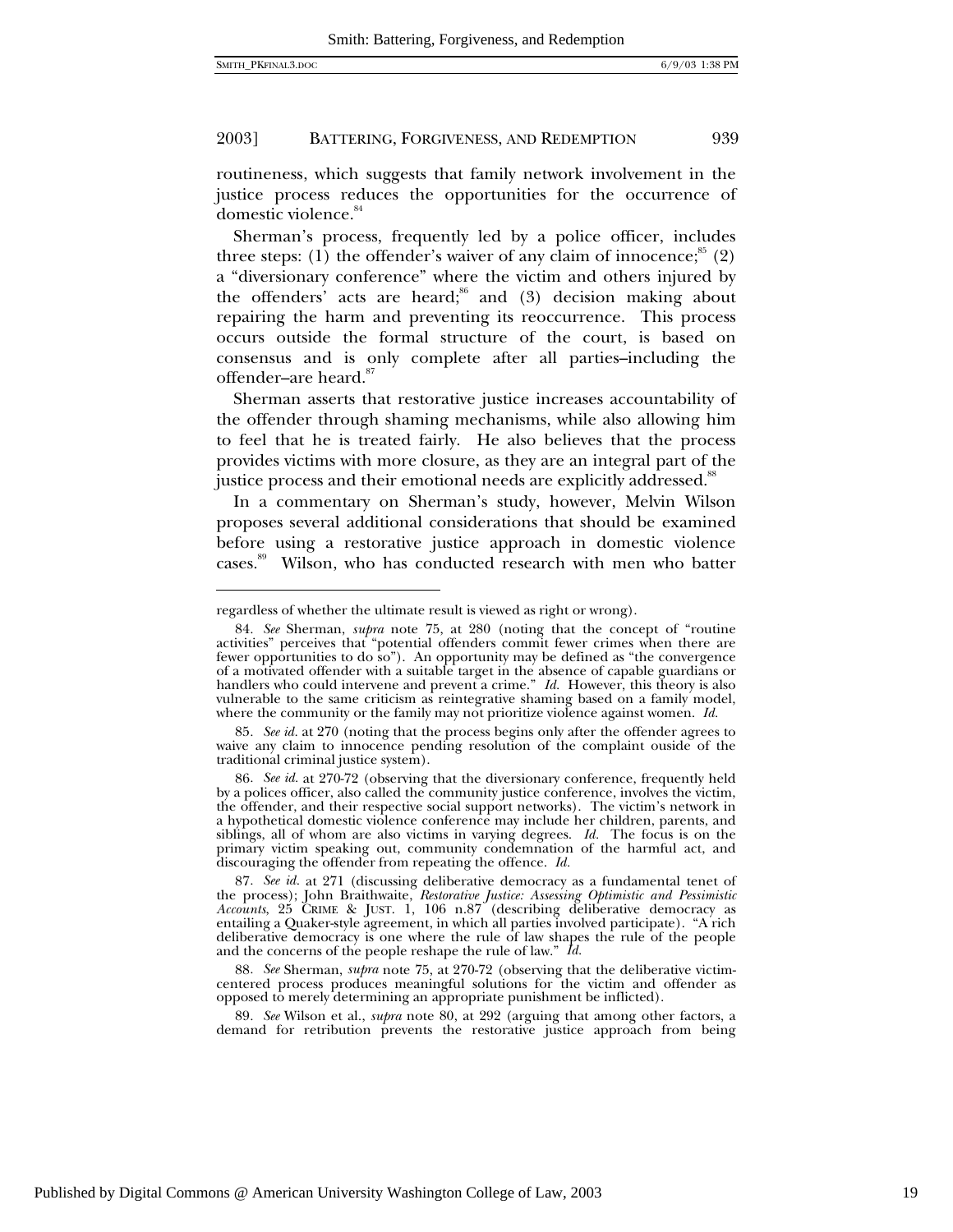their partners, provides insight into possible contraindications of restorative justice tools among the different personality types of violent men.<sup>90</sup> According to Wilson, many abusers tend not to accept responsibility for their actions and to have difficulty expressing themselves.<sup>91</sup>

Wilson states that while the restorative justice process should incorporate men's resolve to address interpersonal communication problems, it is more important that the process focus on stopping the batterer's violence and facilitate his acceptance of responsibility for his actions.<sup>92</sup> Wilson believes that only after violence ends can the therapeutic process begin. This process should include disabusing batterers of their notions that women, particularly their partners, are helpless and subordinate to men.<sup>93</sup>

Wilson's commentary suggests that in order for restorative justice to work, victims must have a strong support system and the opportunity to express the physical and psychological harm they have experienced.<sup>94</sup> Meanwhile, Wilson believes that abusers must recompense their victims, and that any intervention must be attuned to social and cultural factors.<sup>95</sup> Even with these caveats, Wilson remains concerned that a restorative justice model would not address the interpersonal and inherent power imbalance in relationships and, thereby, fail to intervene in a meaningful way in these matters.<sup>96</sup>

Both Wilson and Sherman leave many unanswered questions about the efficacy and advisability of using restorative justice in domestic violence cases. Kay Pranis' work as the Restorative Justice Planner at the Minnesota Department of Corrections is more promising and implicitly incorporates notions of forgiveness and redemption.

1

utilized).

<sup>90</sup>*. See id.* at 298-99 (identifying traits such as inability to control anger, a high level of frustration, and being very emotional prior to the act of violence).

<sup>91</sup>*. Id.* at 298 (relating that men externalize the causes of their violence and blame their wives).

<sup>92</sup>*. See id.* at 299 (placing responsibility on the batterer and devising time-out plans and self-talks to aids in avoiding battering episodes).

<sup>93</sup>*. Id.* (bringing the man and woman together as distinct human beings separate from one another and the marriage).

<sup>94</sup>*. See id.* (emphasizing the individuals' own behaviors and emotions).

<sup>95</sup>*. Id.* (maintaining this assertion on the condition that the batterer acknowledge the victim's pain and injuries).

<sup>96</sup>*. Id.* at 300 (asserting that while restorative justice may be a familial solution that addresses individual issues, it does not necessarily resolve intricate interpersonal dynamics between the victim and abuser); Sherman, *supra* note 75, at 274 (conceding a major critique by domestic violence advocates that restorative justice may not speak to "the dangers of a result driven by intimidation and threats behind the scenes").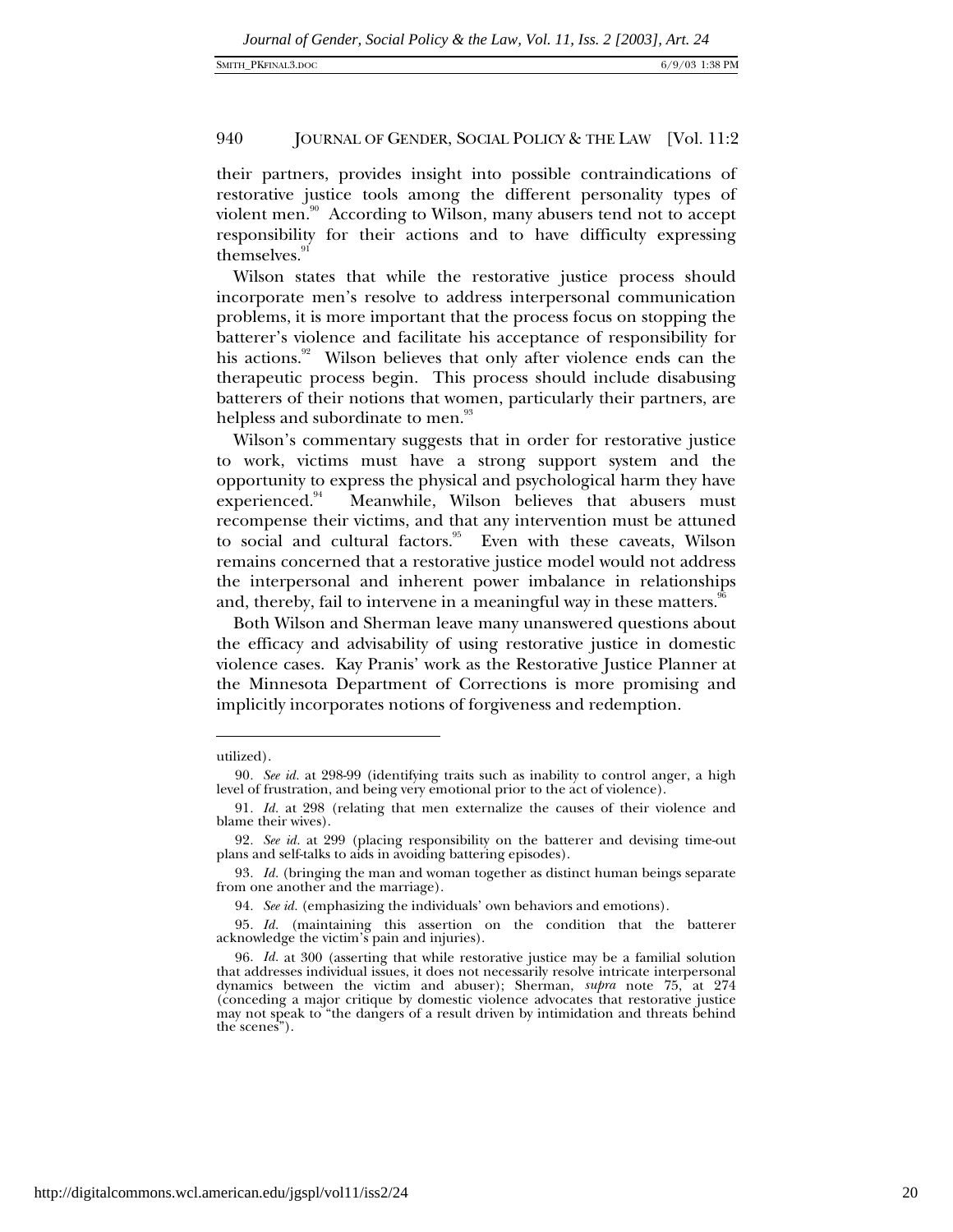Pranis' work employs restorative justice principles concurrent with training, group conferences, and peacemaking circles $\sigma$  for individual and community healing.<sup>98</sup> Pranis posits that restorative justice is possible in domestic violence cases, even though traditional restorative justice strategies, such as face-to-face meetings and the focus on reconciliation, may need to be modified.<sup>99</sup> She argues that the restorative justice project is broader than individual cases and really goes to the larger project of healing the web of connectedness between the parties and the community, which has been ruptured by domestic violence.<sup>100</sup> Pranis, like Wilson, cautions that meaningful restorative practices in domestic violence situations must also address "[l]ong-established power imbalances, secrecy, ongoing relationships, economic dependencies, [and] family pressures."<sup>101</sup>

Pranis outlines a set of guidelines to address the use of restorative justice in domestic violence cases. First, family violence experts, including advocates and former victims and offenders, and the greater community must be involved in designing the structure of a restorative justice model for domestic violence.<sup>102</sup> Second, the traditional court system must participate in both the creation and oversight of the process to emphasize, through formal justice standards and law, the harm domestic violence causes.<sup>103</sup> Third, she advocates the involvement of family violence experts in decisionmaking about individual cases, to educate participants and recognize danger signs that may exhibit during the process.<sup>104</sup> Fourth, Pranis identifies the involvement of people outside of the immediate family who disapprove of the violence as a key element that serves to break down the secrecy typical in domestic violence cases.<sup>105</sup> Fifth, establishing "safe avenues" for victim feedback is also essential to the process, both for future restorative sessions and to alter or cease the

 $\overline{a}$ 

105*. Id.*

<sup>97</sup>*. See* Coker, *supra* note 2, at 33 (discussing how peacemaking and group conferencing are models of dispute resolution that may incorporate traditional indigenous jurisprudence principles focusing on a communitarian goal of improving the lives of individuals and the community through healthy, egalitarian relationships).

<sup>98</sup>*. See generally* KAY PRANIS, RESTORATIVE JUSTICE AND FAMILY VIOLENCE (Heather Strang & John Braithwaite eds., 2002) (examining the potential for restorative processes to reduce and prevent family violence).

<sup>99</sup>*. See id.* at 25.

<sup>100</sup>*. Id*.

<sup>101</sup>*. Id.* at 32.

<sup>102</sup>*. Id.*

<sup>103</sup>*. Id.*

<sup>104</sup>*. Id.*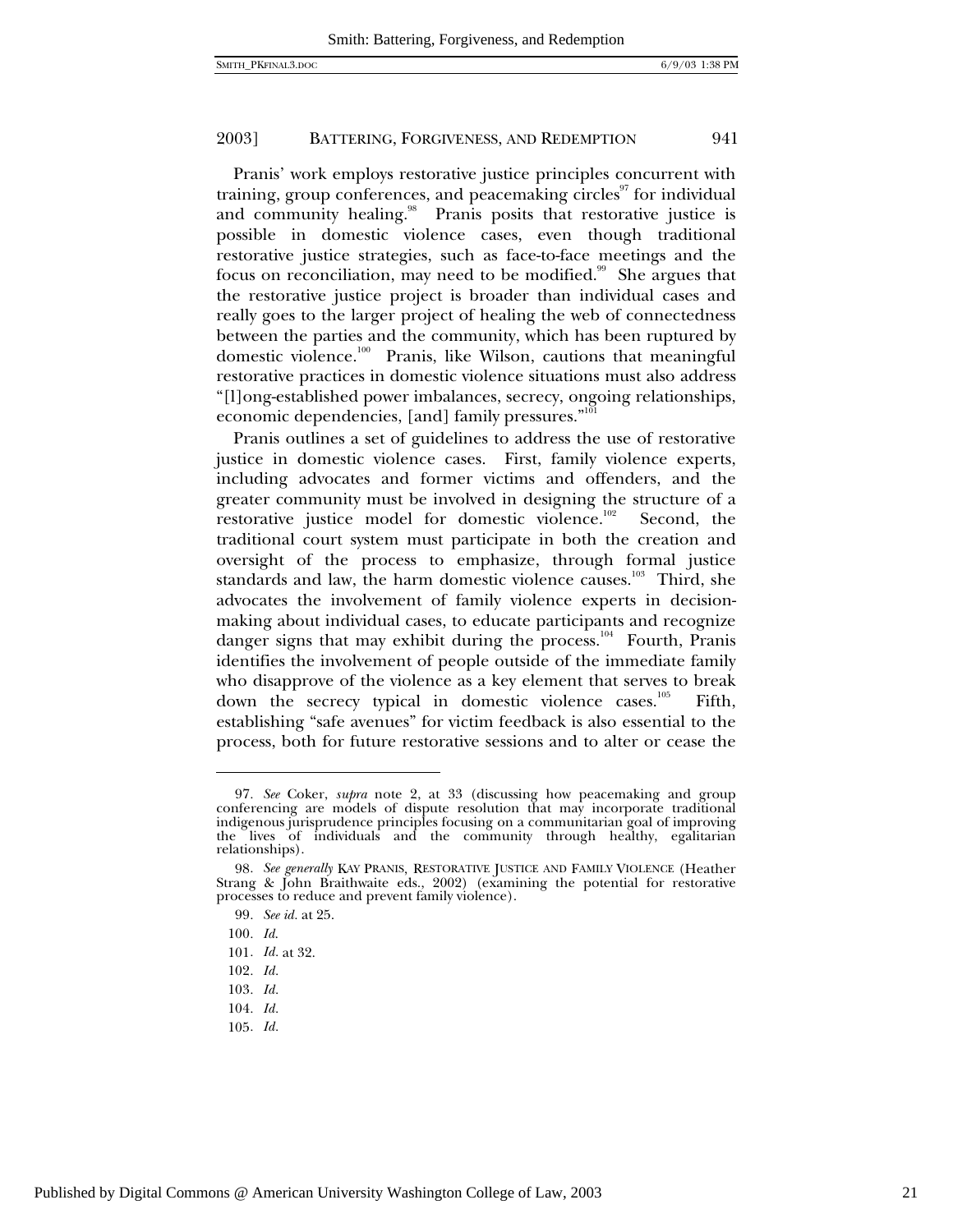process if necessary.106 Finally, Pranis suggests that practitioners and the larger community must regularly self-reflect on the use of restorative justice as an educational tool to improve the process, to reveal the underlying, societal causes of family violence and to begin long-term, preventive endeavors.<sup>107</sup>

While it is obviously fraught with challenges, restorative justice holds out the promise of engagement between battered women and batterers. It provides an opportunity for each to situate and acknowledge the harm. Restorative justice also allows women and men to move forward with a more hopeful project of recreating a non-violent relationship–one in which they may be able to decide and discuss the consequences of the violence and its impact on their future interactions.

Yet, neither mediation nor restorative justice adequately addresses the need and tendency toward remembrance. It is difficult to move forward without remembering and acknowledging the harm that a batterer has caused. Rather than being "unhealthy" and "unhelpful," as mediation and restorative justice principles seem to suggest, remembrance is a tool that helps humans learn from past mistakes and assess the risk of future actions. The Truth Commission Model may assist in this project of integrating remembrance into forgiveness and redemption.

# *C. The Truth Commission Model*

Truth commissions implement many of the tenets of restorative justice in ways that parallel the diversionary conference described above in the Sherman experiment. Many of the pillars of successful truth commissions used to address national incidents of violence, including systemic rape and other violence against women and crimes against humanity, could be modified to address interpersonal domestic violence.

In transitioning governments, such as South Africa during the  $1990s$ ,<sup>108</sup> truth commissions bridged the gap between the unjust laws

-

<sup>106</sup>*. Id.*

<sup>107</sup>*. Id.* at 33.

<sup>108</sup>*. See* LYN S. GRAYBILL, TRUTH & RECONCILIATION IN SOUTH AFRICA 2-3 (2002) (observing that following the Pinochet military coup in Chile the nation established one of the commissions). The commission sought to cope with the loss of human life, government distrust, lack of public awareness and lack of accountability for the losses that affected the entire nation. *Id.* South Africa carefully studied the commissions established in Chile, Argentina, and Eastern and Central Europe, when deciding upon the form that its commission would take. *Id.* South Africa democratically implemented the commissions and "was the very first example of a process officially encouraging public debate and input on the goals, makeup and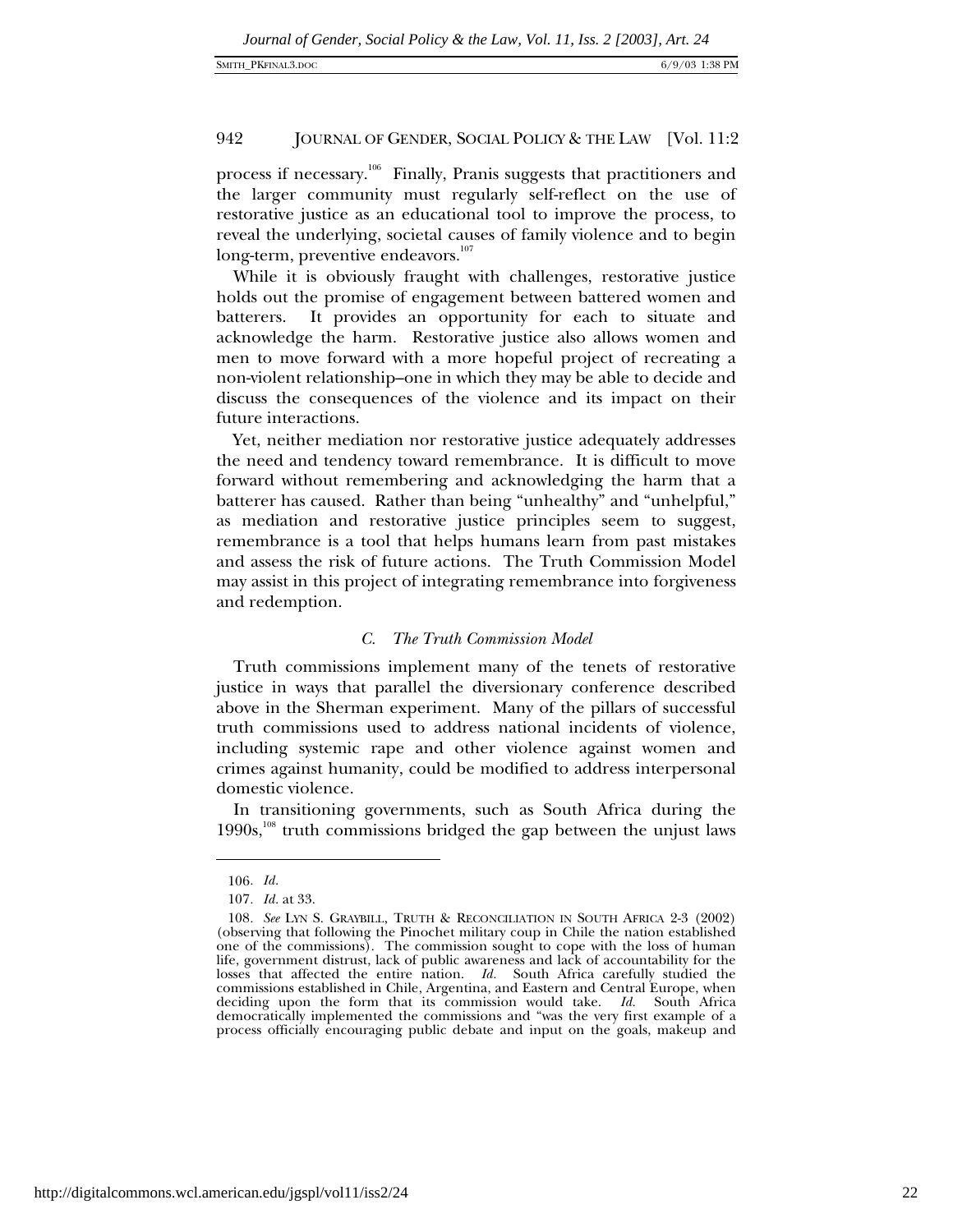of the former government and those implemented by the emerging, more just society.<sup>109</sup> The primary goal of truth commissions is to establish "a new public legal and moral culture" through a restorative process.<sup>110</sup> Distinct from courts of law, which seek to punish offenders, truth commissions focus on the needs of victims by inviting them to speak about their suffering.<sup>111</sup> Victims are not limited to the facts, but are allowed to express feeling and emotion as testimony to their suffering.<sup>112</sup> Thus, "under humane leadership, a truth commission can do justice, not just to facts, but to the lives of whole persons and ... whole communities."<sup>113</sup> Further, as truth commissions work to create a just legal and moral culture, they seek to "bring communities, institutions, and systems to moral judgment."<sup>3,114</sup>

In South Africa, the entire system of apartheid was assessed and revealed. Vast numbers of people were found to have some level of responsibility, and individual citizens could no longer deny knowledge of individual and government wrongs.<sup>115</sup> Ongoing dialogue between victims and offenders led to the accumulation of evidence of the wrongs committed.<sup>116</sup> Hearings took place throughout the country and received broad press, radio, and television coverage in order to increase public education and acknowledgment, thereby promoting healing.<sup> $17$ </sup> They also provided a very visible forum for shaming and vindication. Wrongdoers were thus shamed throughout the country, throughout the world, and

1

117*. See id.* at 17.

procedures of a truth commission." *Id.*

<sup>109</sup>*. See* Donald W. Shriver, Jr., *Truth Commissions and Judicial Trials: Complementary or Antagonistic Servants of Public Justice?*, 16 J.L. & RELIGION 1, 13 (2001) (asserting that South Africa serves as a good example of a government's act of investigating and reporting a country's past human rights abuses).

<sup>110</sup>*. Id.* (describing the ability and need for truth commissions to "invoke moral principles in contradiction to principles and laws observed in a previous socialpolitical order").

<sup>111</sup>*. Id.* at 14 (explaining that truth commissions invite victims to describe their experiences).

<sup>112</sup>*. Id.* ("[T]he truth of unjust suffering is no longer buried in the pain-soaked individual memory.").

<sup>113</sup>*. Id.* at 15.

<sup>114</sup>*. Id.* at 15-16.

<sup>115</sup>*. See id.* at 16 (commenting on the number of white South Africans who testified to a lack of knowledge prior to the establishment of the truth commissions and remarking that subsequent to their creation, South Africans could no longer assert a lack of knowledge).

<sup>116</sup>*. See id.* (revealing the apartheid system on display for its violations from the depositions of 20,000 victims and 7000 perpetrators).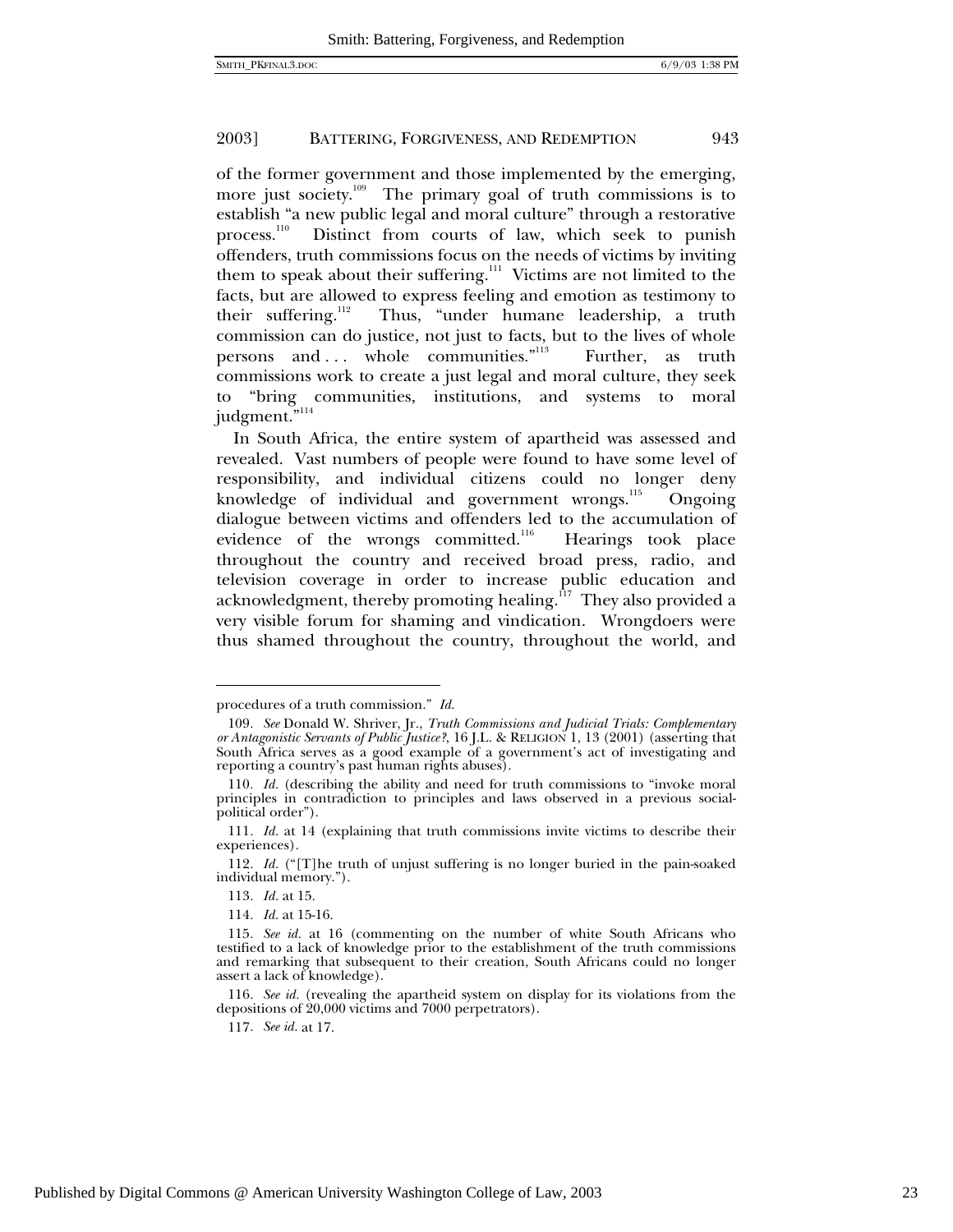more importantly, within their own communities.<sup>118</sup> Victims were likewise vindicated and heard throughout the country, the world and in their communities. $119$ 

The South African Truth and Reconciliation Commission ("TRC") gave individual offenders "amnesty for truth," although the threat of judicial sanctions remained if they were non-compliant.<sup>120</sup> The TRC assumed the restorative goal of returning both the offenders and the victims back to society.<sup>121</sup> The offenders suffered the "informal sanctions of ostracism, disapproval, and disadvantage" while the entire process sought to heal the individuals and the nation.<sup>122</sup> Thus, truth commissions have a prospective mission that involves unveiling the past or remembrance to ensure that bad acts will not occur again.<sup>123</sup> The TRC did not seek full forgiveness from victims, rather it sought to reconcile the harm done to restore the parties as productive members of society.<sup>124</sup>

The truth commission model could be useful as a tool to educate the public about the prevalence and impact of domestic violence on families and the community. Specifically, this model could be particularly useful if brought to significant settings in the community, such as child care centers, schools, churches, salons, barbershops, and recreation centers. The primary goal of this intervention would be to increase communities' awareness of domestic violence by making the problem public and its consequences visible and heard. It could also engage stakeholders from different sectors of the community in the response to violence against women.

-

<sup>118</sup>*. See id.*

<sup>119</sup>*. See id.* (describing how truth commission hearings occurred across the country, thus allowing larger numbers of people to attend and be exposed to commission findings).

<sup>120</sup>*. See id.* at 18 (detailing how perpetrators were granted amnesty unless it was demonstrated that they were testifying falsely before the truth commission).

<sup>121</sup>*. See id.* (noting how public exposure of a perpetrator might constitute punishment sufficient to effect the individual's eventual reintegration into society).

<sup>122</sup>*. Id.* (observing how a perpetrator's exposure to informal sanctions strikes a balance by imposing a socially-approved form of punishment while concurrently ensuring that the offender is disciplined for his egregious acts).

<sup>123</sup>*. See id.* at 19-20 (commenting that by uncovering the truth, the future is served insofar as the revelation ensures that the future will be different from the past).

<sup>124</sup>*. See id.* at 19 (explaining that forgiveness is a complex emotion and process and that to ensure that the wrongdoers understand their wrongs, they are not fully forgiven). In fact, they must bear the weight of community sanctions such as ostracism, disapprobation, and disadvantage. *See id.*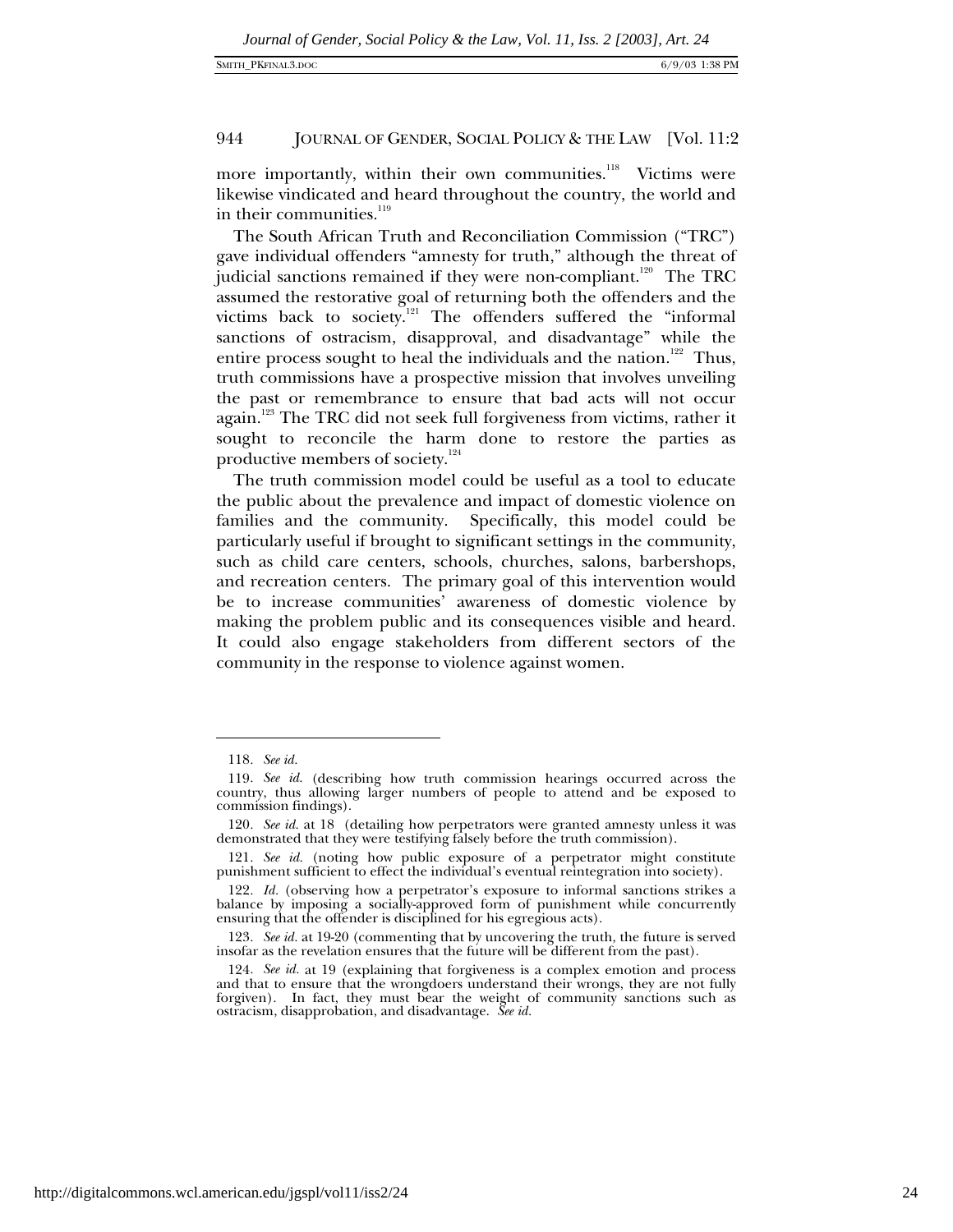# *D. The Religious Model<sup>125</sup>*

In the discourse on domestic violence, religious institutions are commonly associated with the subordination of women and their rights.126 In *The Role of Religious Institutions in Responding to the Domestic Violence Crisis*, Reverend Ragsdale suggests three primary theological approaches to understanding the role of the church in the context of domestic violence.<sup>127</sup> The first is a hierarchical and patriarchal understanding of our society that derives from the Bible.<sup>128</sup> This construct suggests "men have not only the right but also the responsibility to dominate, discipline, and control their wives and children."129 Another understanding of the role of religion focuses on God's omnipotence. God is aware of, and wills the abuse; thus, a victim of domestic violence should not defy God's doing, but should endure.<sup>130</sup> A third approach draws on Jesus' martyrdom and suggests that victims achieve salvation by yielding to suffering and powerlessness.<sup>131</sup>

Ragsdale describes these constructs as a means by which people try to cope and understand the world through religion.<sup>132</sup> In practice, however, she states that religious leaders employ these constructs subject to their own interpretations and thus have a choice about whether to dilute, modify, or reinterpret these constructs. The effect of such reinterpretation ranges from furthering their historic meanings–including the subordination of women–to reinvesting these constructs with a meaning that recognizes the equality of all

<sup>125.</sup> My discussion here primarily relates to Judeo-Christian religions. It does not speak to other religions, which may offer more promising approaches to addressing domestic violence.

<sup>126</sup>*. See generally* Linda L. Ammons, *What's God Got to do with It? Church and State Collaboration in the Subordination of Women and Domestic Violence*, 51 RUTGERS L. REV. 1207 (1999) (tracing how the dogma of male supremacy has been construed from Biblical narratives and has become part of church-codified hierarchical gender roles); Kathleen A. McDonald, *Battered Wives, Religion, & Law: An Interdisciplinary Approach,* 2 YALE J.L. & FEMINISM 251 (1990); Katherine Hancock Ragsdale, *supra* note  $33<sup>1</sup>$  (noting that the church has helped to create and uphold a social climate for domestic violence).

<sup>127</sup>*. See* Ragsdale, *supra* note 33, at 1153-56.

<sup>128</sup>*. See id.* at 1154 (discussing the hierarchy of domination in which God prevails over men who, in turn, reign over women and children); *see also* Ammons, *supra* note 126, at 1220 (providing textual and doctrinal support for proposition that religion promotes this hierarchy and the subordination of women).

<sup>129.</sup> Ragsdale, *supra* note 33, at 1154.

<sup>130</sup>*. See id.* at 1153 (arguing that if God were indeed all-powerful, He would stop the abuse).

<sup>131</sup>*. See id.* at 1154 (teaching victims to learn to adjust to the batterer's moods and to refrain from provoking the batterer's anger).

<sup>132</sup>*. See id.*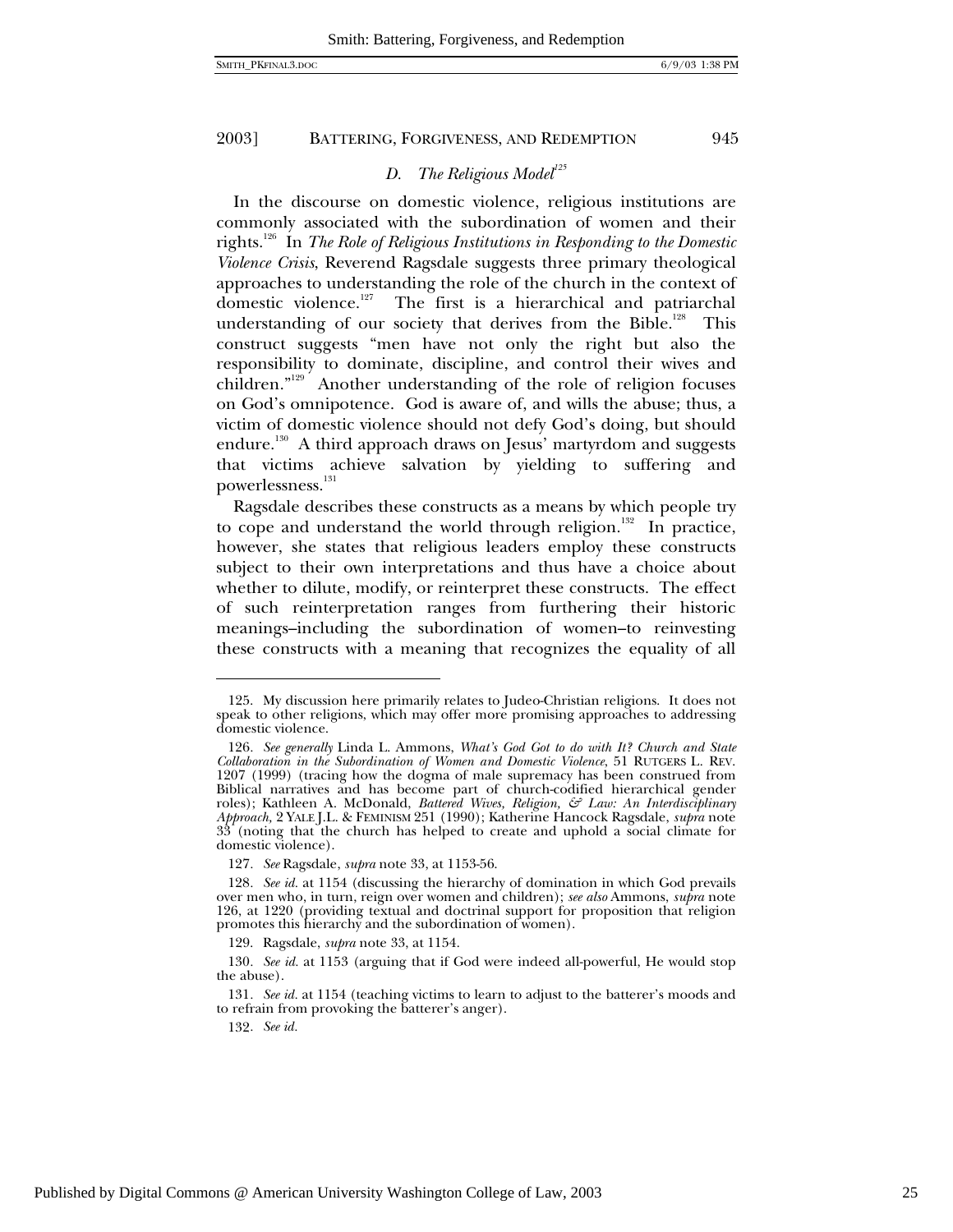individuals and their right to be free from violence and other forms of subordination.<sup>133</sup>

Despite the historical anti-violence sentiment of many religious bodies, religion traditionally bestowed and condoned the right of men to beat their wives. $134 \times 150$  Both early English and American law integrated this right and the patriarchal understanding of the family.<sup>135</sup> The early adaptation of male-dominance has supported the Christian church's and the Jewish tradition's complicity in domestic violence throughout history.136 Although religion has traditionally counseled against violence, and continues to do so, in practice, individual religious counselors must weigh this belief against a multitude of others, such as maintaining the family unit, many of which may be more powerful.<sup>137</sup> Frequently, women are counseled through their faith that they should remain in abusive environments, obey their spouse, and alter their behavior.<sup>138</sup>

While social movements have reconfigured society–particularly the Civil Rights and Women's Rights Movements and the change from an industrial to an information economy–so have the roles of women and men, both in society and in the home. Still, many religious institutions continue to promote fundamentalist beliefs grounded in male dominance.<sup>139</sup> These beliefs, combined with the fact that the vast majority of Americans practice religion, suggest the continued

<sup>133</sup>*. See id.* (explaining that although these are the mainstream constructs, there are other valid interpretations that do not yield the result of female subordination or the promotion of domestic violence). However, these alternative interpretations remain scholarly propositions that have not infiltrated congregations. *See id.*

<sup>134</sup>*. See* McDonald, *supra* note 126, at 252 (noting the codified authority of men to "chastise" their wives prior to any separation of church and state and then the continued acceptance of battering on religious grounds following the division of church and state).

<sup>135</sup>*. See id.* at 254-56 (observing that laws historically codified the authority of husbands to beat their wives and that American law assimilated Blackstone's interpretations of English common law attitudes toward abusing one's wife).

<sup>136</sup>*. See id.* at 262-63 (replicating the subordination of woman to man in the imagery of divine-human relations).

<sup>137</sup>*. See* Ragsdale, *supra* note 33, at 1155 (exemplifying the conflict and interaction among "theological values, social values, and commonly understood standards of pastoral practice" in religious institutions' response to domestic violence).

<sup>138</sup>*. See* Ammons, *supra* note 126, at 1209 ("Clergy have given women advice that focuses on their need to improve their Christian characteristics not his need to stop his unchristian behavior") (quoting Carol J. Adams, *When God-Talk Enters the Shelter*, VOICE 1, 1 (Fall 1996)).

<sup>139</sup>*. See id.* at 1269 (noting as well, that despite the progress of women, the "stronghold of religious doctrine" clearly exists and how religion works as a "powerful, regulating force").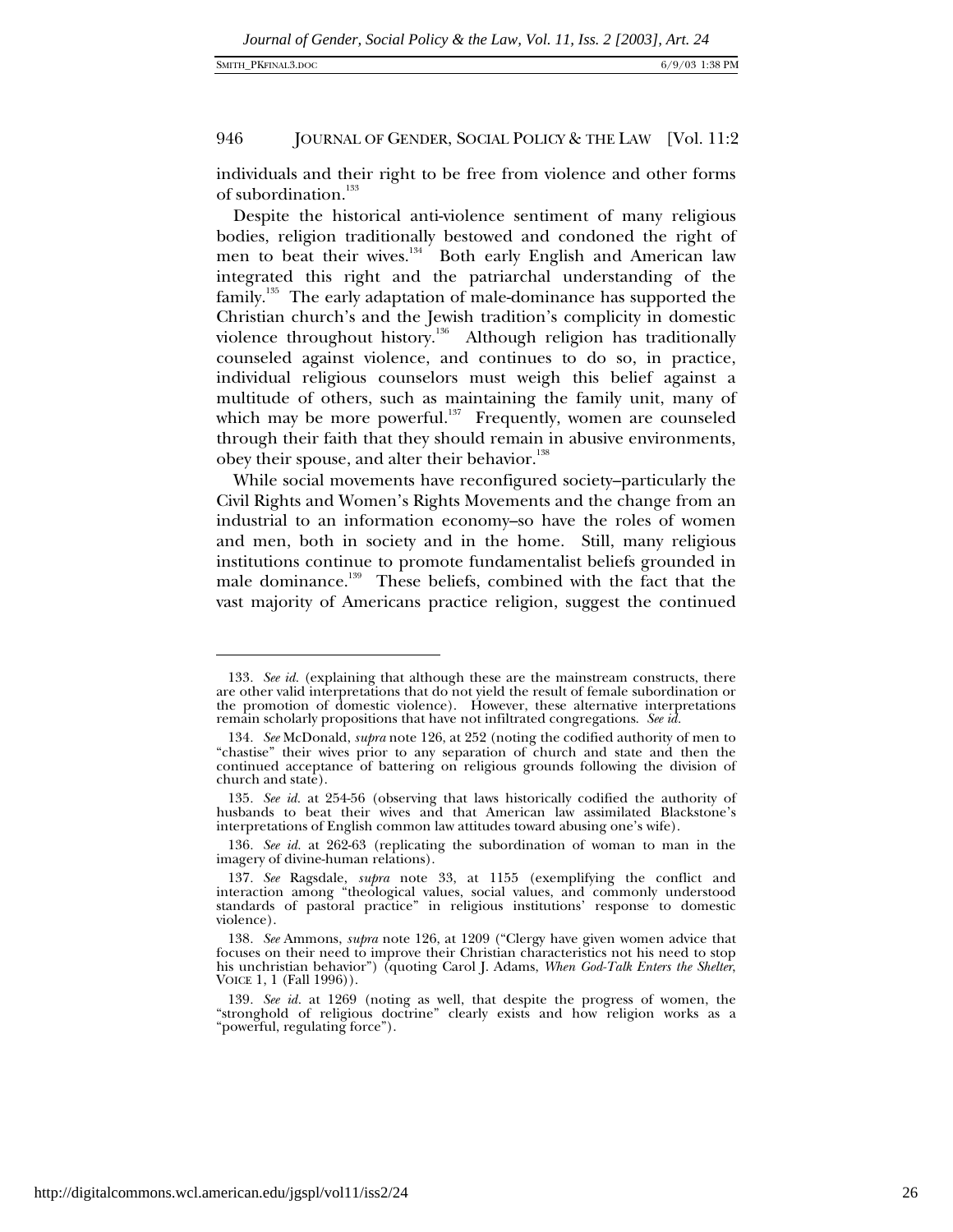-

#### 2003] BATTERING, FORGIVENESS, AND REDEMPTION 947

potency of religious institutions in the subordination of women.<sup>140</sup> The focus of religious institutions and parishes rests primarily on the traditional notion of family but fails to address the needs of problems within the family–such as domestic violence–and those families outside of the norm.<sup>141</sup> Although some religious institutions have changed their doctrine so as not to appear to endorse domestic violence, it is significant that "religious communities have been among the last institutions to be publicly vocal about gendered domestic criminal activity."142

Yet the response of religious institutions is not hegemonic. Indeed the Black Church<sup>143</sup> may provide an alternative to the lack of leadership in faith based communities on domestic violence. In many ways, the Black Church has existed within the conservative framework of the church hierarchy, while at the same time challenging that construct. For example, black churches were an important source of sustenance<sup>144</sup> for slaves and reinterpreted the Bible (which had been used as a means of legitimizing slavery) as a tool of liberation.<sup>145</sup> The Black Church was also a site of resistance

<sup>140</sup>*. See id.* at 1268-69 (arguing that for many abused women, the questions of meaning are expressed in religious terms that become roadblocks for those dealing with family violence).

<sup>141</sup>*. See generally* DOLORES CURRAN, U.S. CATHOLIC, IS YOUR PARISH A GOOD FRIEND OF THE FAMILY? (2002) (acknowledging the church's silence on domestic violence and suggesting a need for change among practitioners to become more aware of and better at addressing the diverse needs of parishes), *available at* http://www.uscatholic.org/1997/06/featb9706.htm.

<sup>142.</sup> McDonald, *supra* note 150, at 266; *see* Merry, *supra* note 17, at 62 (relating comments of a Christian family therapist on conservative Christian churches). "These churches deny that the problem is important, argue that the family is a private domain, and blame the woman for provoking the violence." *Id.*

<sup>143.</sup> Again, eschewing hegemony, the "Black Church" is a diverse phenomenon, which encompasses conservative denominations like Pentecostals and Evangelicals to the more progressive denominations represented by Congregationalists like the United Church of Christ. Indeed the church that I attend today is a progressive denomination that is committed to gender equality and the rights of the disenfranchised. For example, the west stained glass window of the sanctuary of my church has a depiction of Jesus Christ as an African American woman. There is also a church ministry supporting the parents of gays and lesbians; collaborations with homeless shelters; and a ministry with the House of Ruth, a local shelter for battered women and their children.

<sup>144</sup>*. See* TRACI WEST, WOUNDS OF THE SPIRIT 60 (1999) (noting that religion and faith in God provide a "bulwark of strength" without necessarily addressing a specific problem). West describes this as a "crisis of faith" that marginalized women face, where many women "do not expect that faith in God will shield them from all encounters with pain and suffering." Notably, socio-economically and racially marginalized women often view domestic violence as merely part of a daily continuum of violence that God helps them cope with.

<sup>145</sup>*. See* Will B. Gravely, *The Rise of African Churches in America (1786-1822): Re-Examining the Contexts*, *in* WILLIAM H. BECKER, THE BLACK CHURCH: MANHOOD AND MISSION, IN AFRICAN-AMERICAN RELIGION: INTERPRETIVE ESSAYS IN HISTORY AND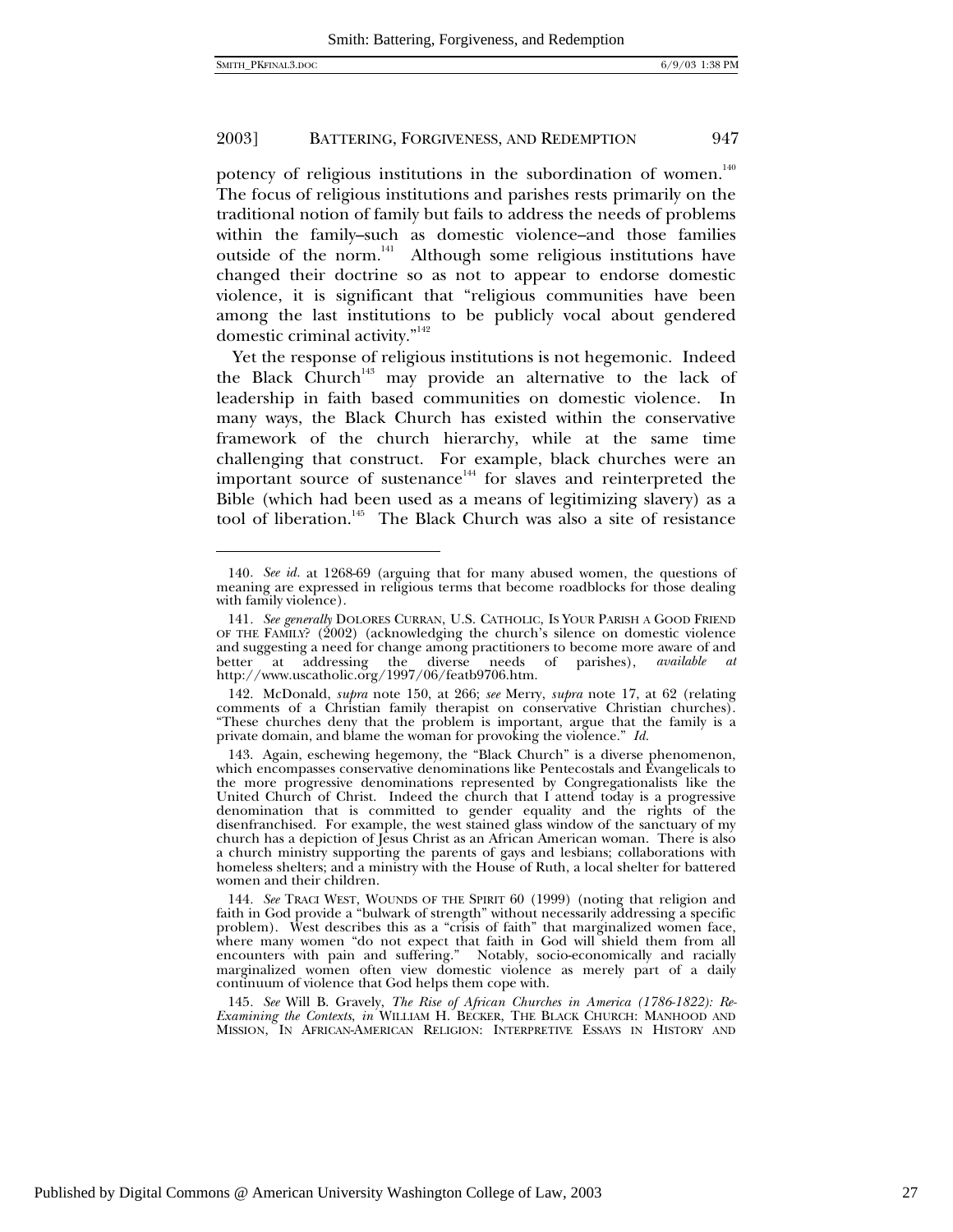during the Civil Rights Movement<sup>146</sup> and has taken a lead role in other social justice issues.

However, the Black Church has been for the most part curiously silent on the issue of domestic violence<sup> $147$ </sup>–no doubt for complicated reasons including complicity in shielding men in their congregations from liability for battering and its acceptance of patriarchal norms of conservative religious teachings that were also imbedded in the broader culture. There may be another reason as well; namely the Black Church's opposition to institutions, such as the criminal justice systems, which continue to disproportionately sanction poor people and people of color.<sup>148</sup> Given the predominant use of the criminal justice system to sanction men for battering, the silence of the Black Church may have been more in opposition to using the justice system as a strategy to end violence against women, rather than opposition to protecting women from violence.

Several religious groups have been less equivocal in embracing more progressive and reform-based principles in their efforts to reduce community and domestic violence.<sup>149</sup> The Franciscan Peacemakers, based in Milwaukee, have developed a comprehensive guide to educate and prepare clergy for the phenomenon of domestic violence in their ministries.<sup>150</sup>

1

CULTURE 177, 182 (Timothy E. Fulop & Albert J. Raboteau eds., 1997); David G. Hackett, *The Prince Hall Masons and the African American Church: The Labors of GrandMaster and Bishop James Walker Hood, 1831-1918*, *in* 69 CHURCH HISTORY 770-802 (2000) (recounting the powerful role of the Black Church during slavery while also discussing Hood's leadership and how he "turned to the Bible and found in it a more complete and compassionate presentation of the history and humanity of black people"); Albert J. Raboteau, SLAVE RELIGION: THE "INVISIBLE INSTITUTION" IN THE ANTEBELLUM SOUTH 280-318 (1980) (discussing how slave reinterpretations of religion shifted Christianity from docility to a radical liberation theology).

<sup>146</sup>*. See* Wesley A. Roberts, *The Black Revolution and the Churches*, *in* EERRDMAN'S HANDBOOK TO CHRISTIANITY IN AMERICA 447 (Mark A. Noll et al. eds., 1983) (discussing the Black Church as a major source of the momentum for the Civil Rights movement). "The revolution began in the black church under the leadership of a black Baptist clergyman. It received its inspiration from the hymns, sermons, and charismatic leadership of the church, which became the meeting place for marchers." *Id. See also* TAYLOR BRANCH, PARTING THE WATERS: AMERICA IN THE KING YEARS 1954-1963 (1988) (discussing the pivotal role of Reverend Martin Luther King in the civil rights movement).

<sup>147</sup>*. See* WEST, *supra* note 144, at 120-21 (hailing the need for intra-community acknowledgement and confrontation of the "male-violence-sanctioning attitudes and practices within the community," including the Black Church).

<sup>148</sup>*. Id.* at 142 (criticizing the response of religious leaders who supported Mike Tyson when he was accused of raping a black woman).

<sup>149</sup>*. See*, *e.g.*, FRANCISCAN PEACEMAKERS, MISSION STATEMENT (last visited Mar. 16, 2003) (providing a description of the Peacemakers' organization and purpose), *available at* http://www.franpax.org/mission.html.

<sup>150</sup>*. See id.* (delineating specific guidelines).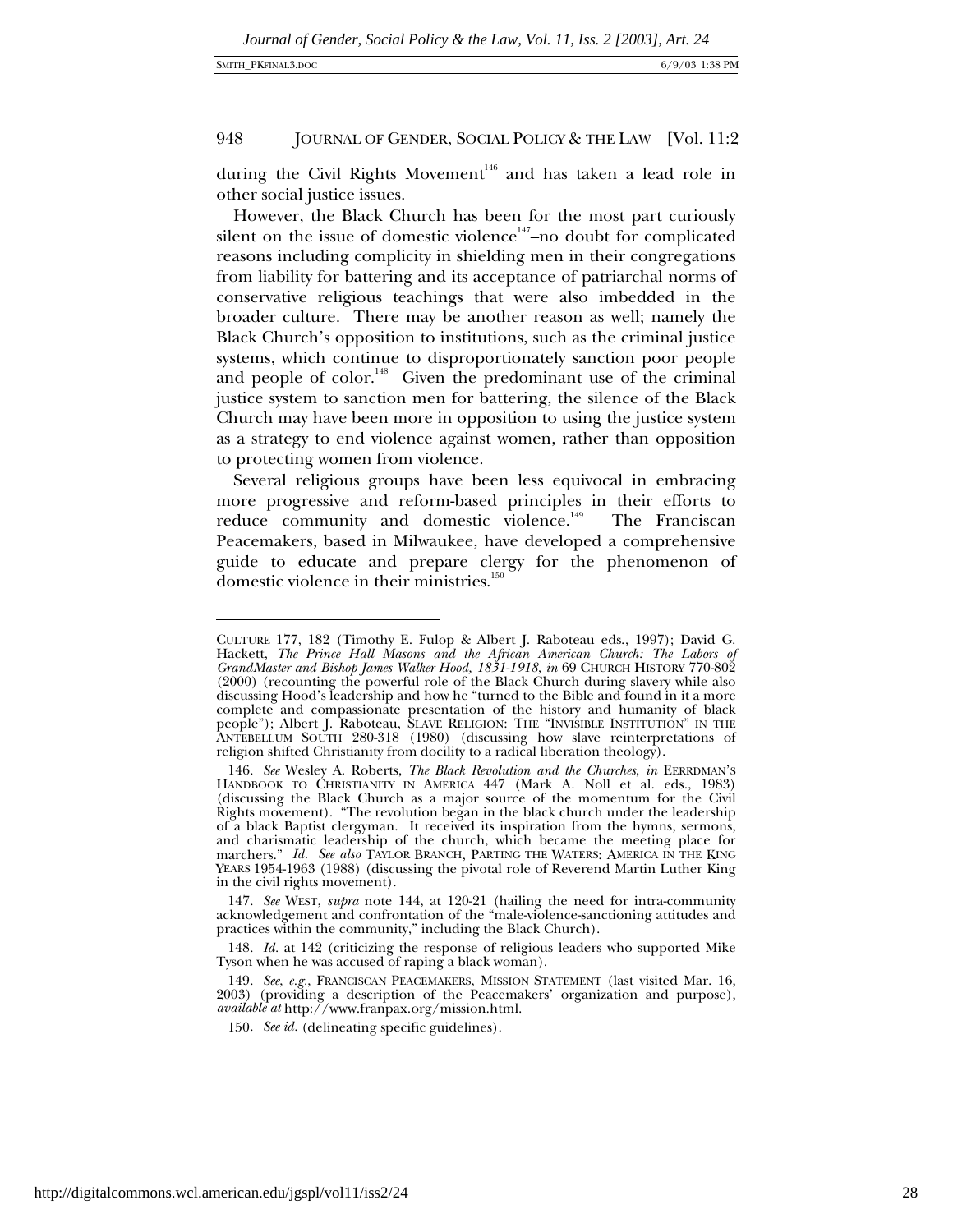While acknowledging the complex histories of battering relationships and the importance of confidentiality for both parties, the Peacemaker guidelines emphasize that safety must always be the primary concern when taking a stance that confronts domestic violence.<sup>151</sup> The Franciscans caution that abuse may not be obvious and insist that clergy who "uncover abuse" listen without assigning blame, and "unequivocally challenge the violence."<sup>152</sup>

The guidelines provide that clergy should encourage women to find safe environments for themselves and their children and offer abused women choices such as "individual counseling, career counseling, support groups, education, separation, divorce, legal aid or counsel."<sup>153</sup> The guidelines further provide that clergy should not confront the abuser but should maintain contact with him and be willing to discuss the violence if the abuser raises it.<sup>154</sup>

Contrary to many religious beliefs, the Franciscans emphasize that the primary goal is not to salvage the marriage, but to end the violence.<sup>155</sup> The guidelines suggest, "if the abuse is ongoing, it means that the abuser has not repented and that therefore forgiveness is not appropriate."<sup>156</sup> While incorporating concepts of forgiveness, the Franciscans emphasize the battered woman's need for strength and independence and assert, "forgiveness is the end, not the beginning of the healing process."157

Even acknowledging that forgiveness is a part of the process is an important modification to the current approach to domestic violence and an important resource for women. Of all the approaches discussed thus far, it is the religious model that most clearly speaks to forgiveness and redemption. However, the need for theological reform to change the climate "which so easily allows domestic violence to occur and to continue"<sup>158</sup> is evident.

#### IV. INDIGENOUS MODELS OF DISPUTE RESOLUTION

Throughout the literature are accounts of models of dispute resolution that indigenous communities use to address domestic

<sup>151</sup>*. See id.*

<sup>152</sup>*. Id.*

<sup>153</sup>*. Id.*

<sup>154</sup>*. Id.* (qualifying this statement by explaining that the discussion must be conducted within the bounds of confidentiality promised to the woman).

<sup>155</sup>*. See id.*

<sup>156</sup>*. Id.*

<sup>157</sup>*. Id.*

<sup>158.</sup> Ragsdale, *supra* note 33, at 1163.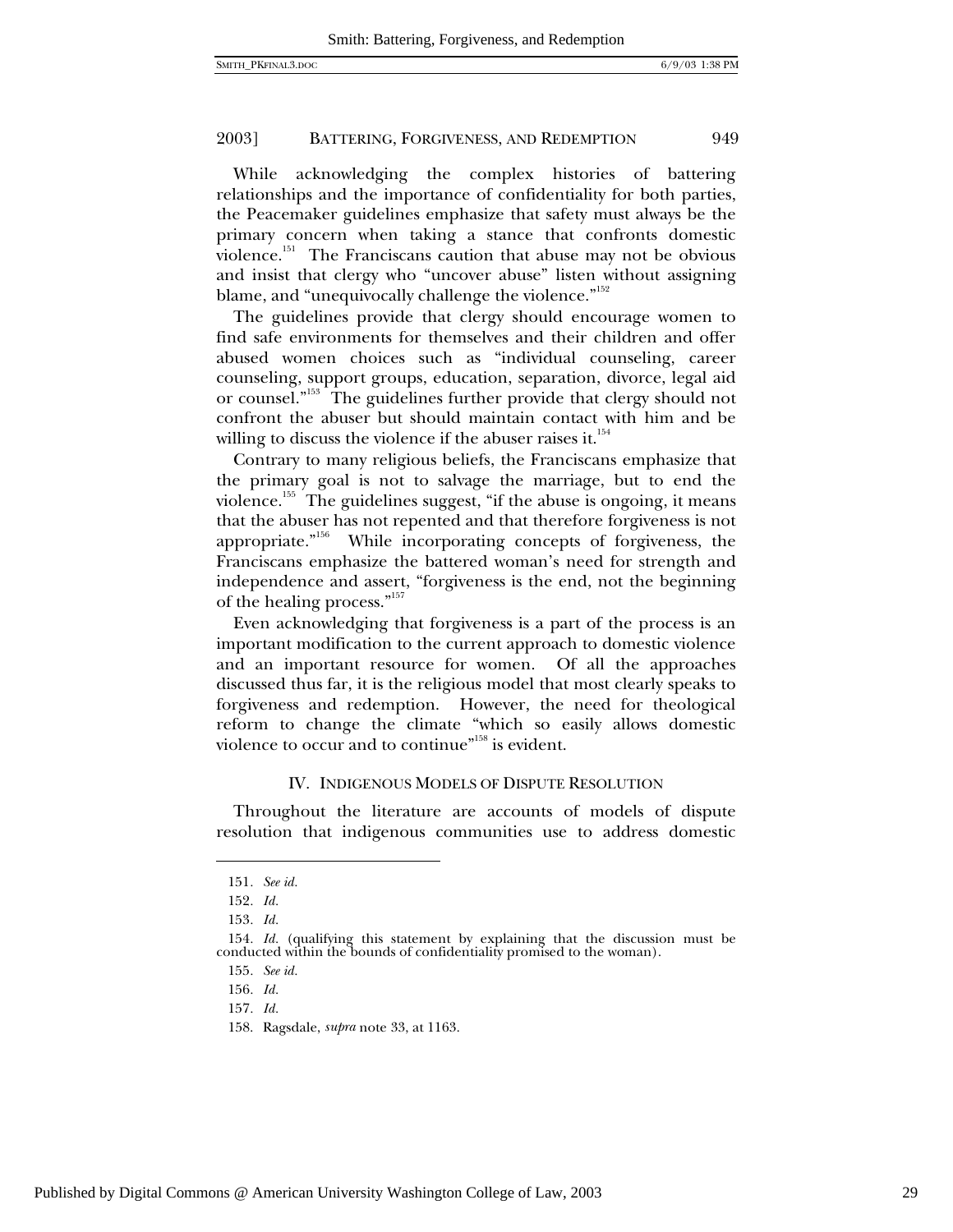#### SMITH\_PKFINAL3.DOC 6/9/03 1:38 PM

# 950 JOURNAL OF GENDER, SOCIAL POLICY & THE LAW [Vol. 11:2

violence.<sup>159</sup> These models employ elements that resemble mediation and apply restorative justice principles.

These models attempt to explicitly draw strength from the connections between the victim and the offender based on their mutual membership in an ethnic group, community, or nation. The models described below are examples of some of the approaches that indigenous groups have used to address domestic violence.

# *A. The Ho'oponopono Process – Native Hawaiian Healing*

The Ho'oponopono process is a spiritual problem-solving process developed by indigenous Hawaiians that focuses on repentance, forgiveness, and reconciliation.<sup>160</sup> Many of the steps in this process parallel the restorative justice model.<sup>161</sup> When an intra-family conflict or a sickness arises, $162$  the family comes together to identify and discuss the problem before employing restitution, repentance, forgiveness, and prayer to correct it.<sup>163</sup> A family elder may lead the process,<sup>164</sup> but alternatively, a "kahuna" or a medical person can facilitate the process. Both parties are charged with working for the greater good of the community.<sup>165</sup> A distinctive feature of Ho'oponopono is that once the family has come together and discussed the sickness or conflict, the family "lets go," and moves on without maintaining resentment or anger.<sup>166</sup> If a person fails to participate in the group's solution, then he will be evicted from the

<sup>159</sup>*. See, e.g.*, Coker, *supra* note 2 (examining the Navajo Peacemaking system as it relates to batterer denial and victim blaming in the family violence context); Erin Daly, *Transformative Justice: Charting a Path to Reconciliation*, 12 INT'L LEGAL PERSP. 73, 161-81 (2002) (detailing the gacaca courts in Rwanda that integrate traditional communitarian principles); Merry, *supra* note 17 (comparing and contrasting religious and indigenous approaches to family violence).

<sup>160</sup>*. See* Merry, *supra* note 17, at 70-71 ("Ho'oponopono means to set to right or to correct, to restore and maintain good relationships among family members, and between the family and supernatural powers."). The process was noted to have been used in "family therapy by social workers, healing within the Christian churches, and family problem solving in everyday life." *Id.* at 71.

<sup>161</sup>*. See* discussion *supra* Part III.B (discussing the restorative justice model).

<sup>162</sup>*. See generally* Merry, *supra* note 17, at 71 (analyzing the nexus between medical and spiritual healing); Buel, *supra* note 41, at 110 (proposing a public health model that entails a comprehensive alternative to the current approach to domestic violence, and like Ho'oponopono, treats violence as an illness).

<sup>163</sup>*. See generally* Merry, *supra* note 17, at 70-81 (allowing each person to speak about what occurred and how they feel in an open forum).

<sup>164</sup>*. See id.* at 75.

<sup>165</sup>*. See id.* at 71 (noting that, due to the spiritual healing activities a kahuna may undertake, the kahuna's role is also affected by and may be likened to that of a religious leader).

<sup>166</sup>*. See id.* (commenting on how the result obtained through the Ho'oponopono process should be without the reservation of individual resentments or grudges).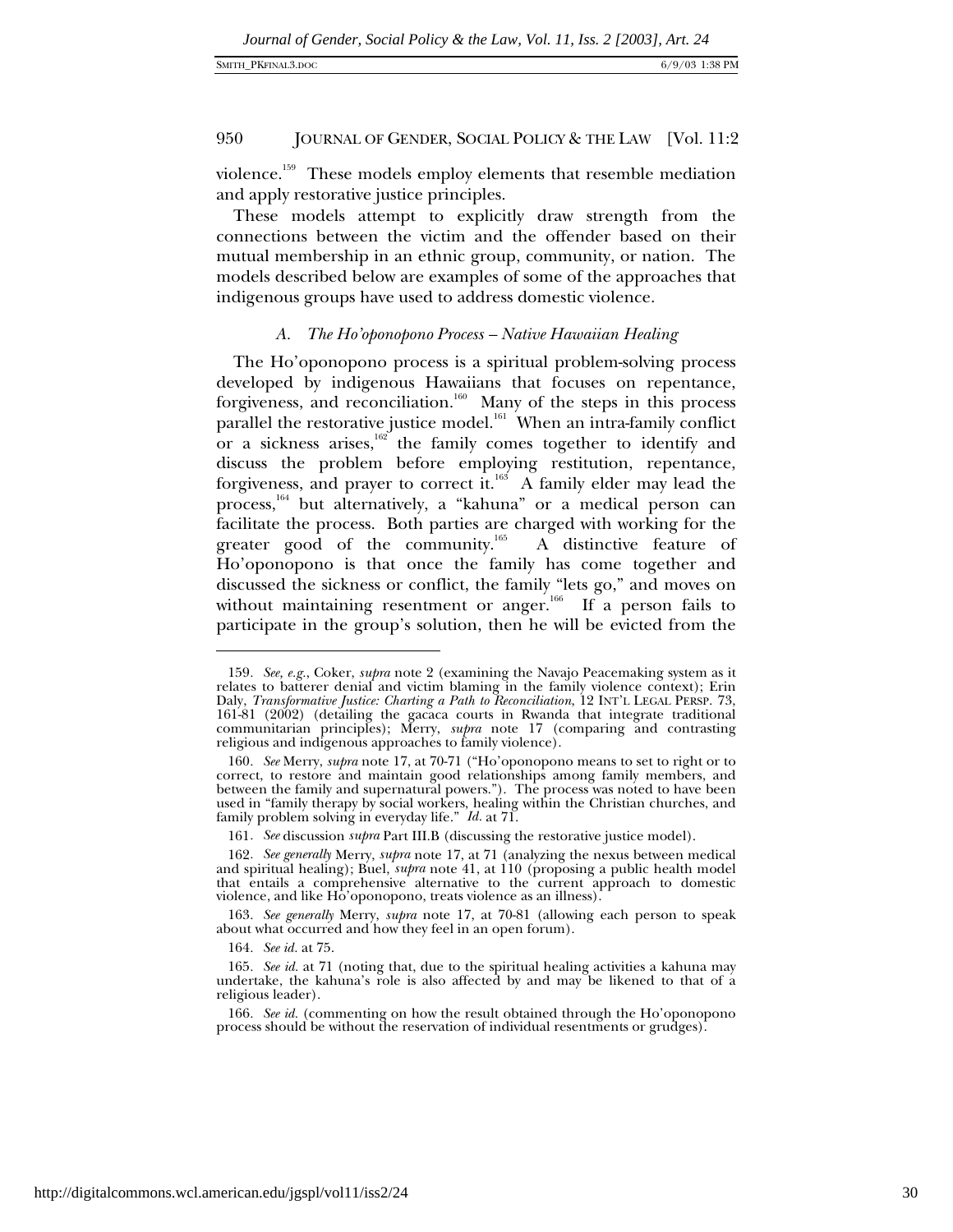family.<sup>167</sup>

The Ho'oponopono process has also been used in domestic violence cases where the focus is on improving the self-esteem of the abusive man.<sup>168</sup> The leader of the session will stress the consequences and risks of the man's battering on the family and also each person's responsibilities.<sup>169</sup> The woman is asked to forgive her batterer and is urged to stop fighting.<sup>170</sup> The process stresses the integrity of the family, and no blame is assigned for the problem. $^{171}$ 

#### *B. Navajo Peacemaking*

The Navajo Peacemaking process is a form of restorative justice and shares features of the Hawaiian Ho'oponopono dispute resolution process. The philosophy underlying Navajo Peacemaking derives from traditional Navajo jurisprudence that focuses not on punitive goals, but on teaching people how to live a better life, rebuild good relationships, and cultivate a healthy environment.<sup>172</sup> A central tenet of Navajo culture is the interdependence of members of the community, family and the environment, and their responsibilities, rights, and reciprocal obligations.<sup>173</sup> However, this belief does not detract from the belief in the equality of individuals.<sup>174</sup> A parallel goal of the Navajo community is to maintain "hozho," which is best translated as "harmony."<sup>175</sup> Interestingly, the Navajo judicial system accommodates peacemaking that is court-ordered or that comes to court through self-referral.<sup>176</sup> In cases where a domestic violence protection order is sought, distinct rules requiring the petitioner's consent and the peacemaker's special training in

 $\overline{a}$ 

175*. See id.* at 7.

<sup>167</sup>*. See id.* at 75.

<sup>168</sup>*. See id.* at 77 (observing that at least one Ho'oponopono leader believes that a man's lack of self-esteem is typically due to "poverty, stupidity, and feelings of uselessness" that ultimately lead him to abuse his wife).

<sup>169</sup>*. See id.* (explaining that the husband is also informed that he may potentially lose his wife if he continues to exhibit violent behavior against her).

<sup>170</sup>*. See id.* at 77-78 (detailing the manner in which a woman may be asked to return to a violent husband under certain conditions).

<sup>171</sup>*. See id.* at 78 (noting that the focus of these sessions is on relationships and the acceptance of personal responsibility, rather than blame).

<sup>172</sup>*. See* Coker, *supra* note 2, at 33 (stating that the Navajo Supreme Court wishes to incorporate Navajo law into adjudicatory functions). Navajo law also emphasizes the restoration of relationships. *See id.*

<sup>173</sup>*. See id.* at 34 (describing this feature as "relational justice").

<sup>174</sup>*. See id.* at 34 (observing that individuals speak for themselves, and not on behalf of their families or other individuals).

<sup>176</sup>*. See id.* at 36 (defining self-referral as when a petitioner claims that he was "injured, hurt or aggrieved by the actions of another").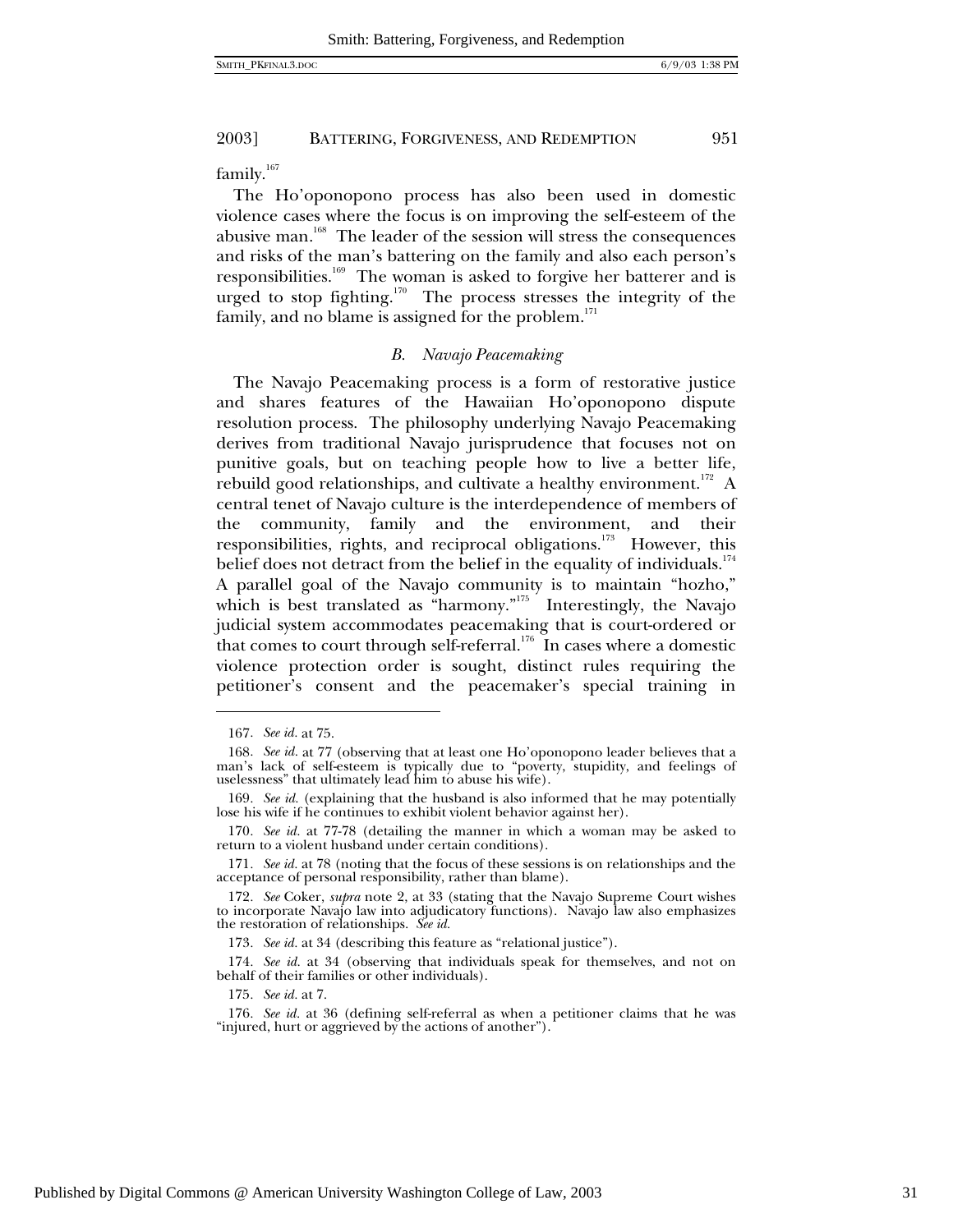domestic violence are applicable.<sup>177</sup>

Peacemaking is a spiritual method that involves several defined stages.<sup>178</sup> However, it is also very flexible, and with a dynamic peacemaker, the session is able to address the particular needs of the participants.<sup>179</sup> The session is led by "a respected person with demonstrated knowledge of traditional Navajo stories.<sup>"180</sup> The process commences with a prayer and engages the parties, their social support systems, and possibly a healthcare practitioner, such as a social worker or a drug or alcohol counselor.<sup>181</sup> Each person is given an opportunity to talk about the problem and the peacemaker guides the group in a discussion aimed at developing suggestions and agreements intended to improve the situation.<sup>18</sup>

Coker, the author of *Enhancing Autonomy for Battered Women: Lessons from Navajo Peacemaking*, provides three justifications that support Peacemaking as a beneficial process for resolving domestic violence cases.183 Describing battering as a systemic problem, Coker asserts that Peacemaking directly addresses the tendency of the batterer and the family to deny the detrimental consequences of the abuse while simultaneously creating an understanding support system for the victim.<sup>184</sup> Peacemaking also engages the community in accepting responsibility for battering and in finding ways to improve the situation.<sup>185</sup>

Additionally, Coker suggests that Peacemaking deconstructs

 $\overline{a}$ 

181*. See id.* at 34.

182*. See id.* at 35 (noting that the problem is discussed among disputants and family members).

184*. See id.* at 42 (detailing the discussion and confrontation among family members and the Peacemaker in a domestic violence case).

<sup>177</sup>*. See id.* at 37.

<sup>178</sup>*. See id.* at 36 (discussing how Peacemaking is not a fixed process and explaining how its flexibility allows it to adapt to circumstances on a case-by-case basis).

<sup>179</sup>*. See id.* (referring to an interview with a leader from the Peacemaker Division of the Navajo Nation).

<sup>180</sup>*. See id.* at 59 (explaining how peacemakers use traditional Navajo stories and lessons to convey a message and asserting that because of their flexibility, peacemakers thus may also have the ability to have gender-egalitarian themes permeate the session).

<sup>183</sup>*. See id.* at 38 (conveying the author's perspective that when compared with legal means of intervention in domestic violence cases, there are several areas within the concept of Peacemaking that might be more advantageous to battered women).

<sup>185</sup>*. See id.* at 45-46 (specifying that the community also provides aid to both the battering victim and the batterer). It is not uncommon that the two partners are referred to social service providers or traditional healers. *See id.* "The assistance given by agencies and by traditional healers often results in increased community and governmental material support." *Id.*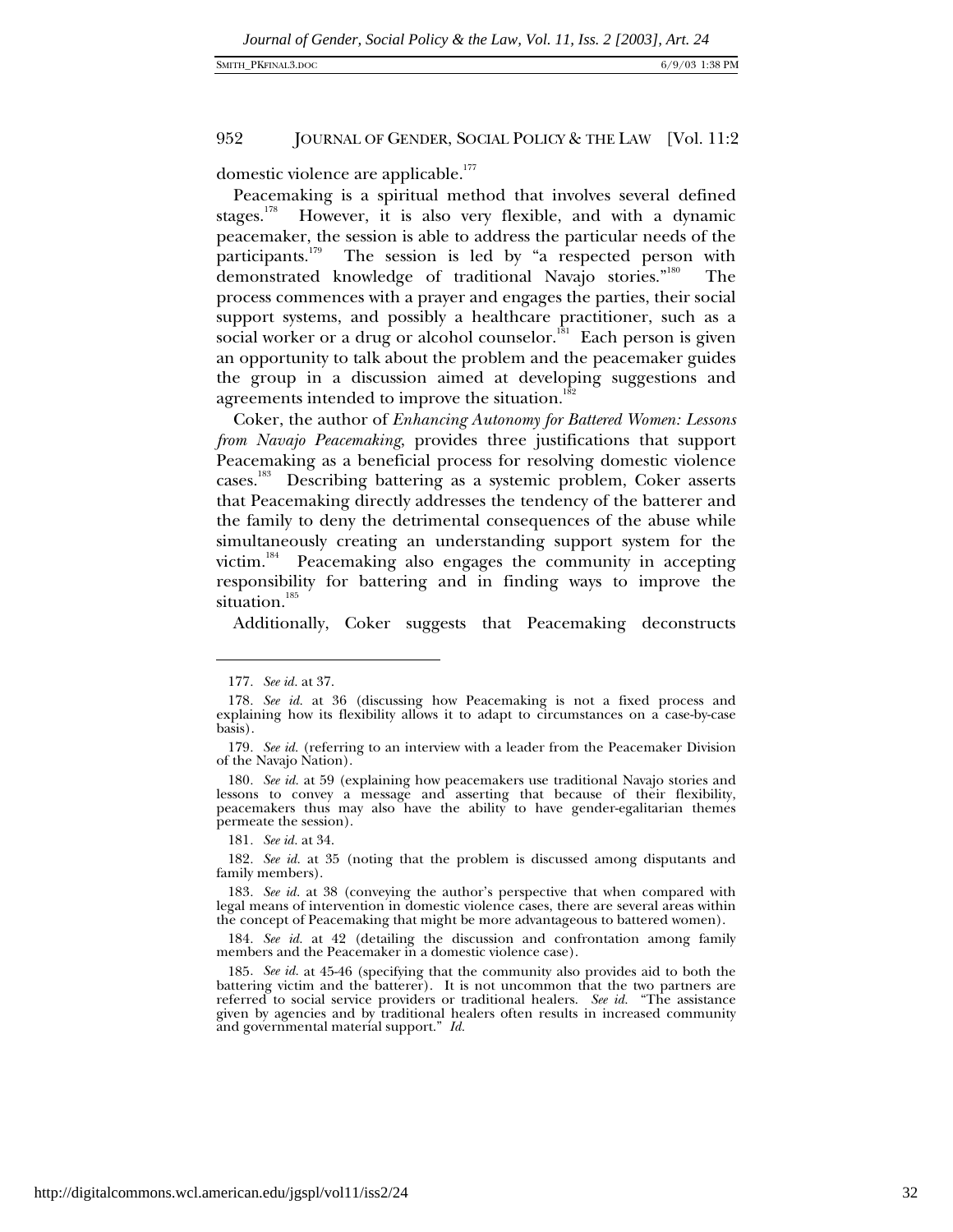battering's systemic nature by allowing the batterer to also express the oppression he himself has suffered.<sup>186</sup> This attention does not detract from the batterer's responsibility for harm to the victim, but places his wrongdoing in a context that acknowledges the multiple forms of oppression that both he and the victim share.<sup>187</sup> Finally, the author proposes that Peacemaking more acutely addresses "battering as a system of control"<sup>188</sup> because unlike traditional courts, the peacemaker is able to reach and address the "non-violent and noncriminal" conduct that contribute to the domestic abuse.<sup>189</sup>

Unlike judicial processes, where intervention can only occur in the event of a violation of the law, Peacemaking processes use rehabilitative measures or "stay away" orders to address the more subtle forms of domestic violence.<sup>190</sup> Peacemaking acknowledges the importance of relationships, the interconnectedness of persons, and the complementariness of the genders.<sup>191</sup> Coker asserts that because the Peacemaker, unlike a mediator, is explicitly not a neutral party, but one who is invested in eliciting the greater good,<sup>192</sup> s/he can integrate an "anti-misogyny norm" as a means of further disintegrating the battering culture.<sup>193</sup> Importantly, Peacemaking "does not treat as pathological women's attempts to maintain relationships with men who have abused them."<sup>194</sup> Nor does Peacemaking force the woman to choose between "various competing loyalties" as traditional adjudication often does.<sup>195</sup>

190*. See id.* (adding that alcohol treatment, counseling, and healing ceremonies are often included as rehabilitative measures).

191*. See id.* at 102 (discussing the value the Peacemaking process accords relationships).

194*. Id.* at 67.

<sup>186</sup>*. See id.* at 51 (revealing how Peacemaking can uncover the abuser's underlying feelings of oppression).

<sup>187</sup>*. See id.* at 53 (weighing the pros and cons of involving the batterer's life context in the Peacemaking process).

<sup>188</sup>*. See id.* at 57 (depicting the system of control as a "state of siege" over the woman that involves "control, intimidation, threats of violence, and violence").

<sup>189</sup>*. See id.* (mentioning "economic coercion and control, name-calling and humiliating behavior, and influencing the children to coerce the woman," as examples of behavior that Peacemakers are better equipped to address).

<sup>192</sup>*. But see* Rashmi Goel, *No Women at the Center: The Use of the Canadian Sentencing Circle in Domestic Violence Cases,* 15 WIS. WOMEN'S L.J. 293, 325 (2000) (suggesting that reporting domestic abuse to outsiders, and perhaps even to a Peacemaker, may be in conflict with traditional indigenous values, such as kindness and family cohesion, and may give the impression of betrayal).

<sup>193</sup>*. See* Coker*, supra* note 2, at 103 (emphasizing the use of traditional Navajo stories to pursue this goal while further noting the potential difficulties with the subtle infiltration of misogynistic beliefs into the process).

<sup>195</sup>*. See id.* 68 (analyzing the unique function of Peacemaking and the ways in which it effectively addresses the conflicting needs of battered women).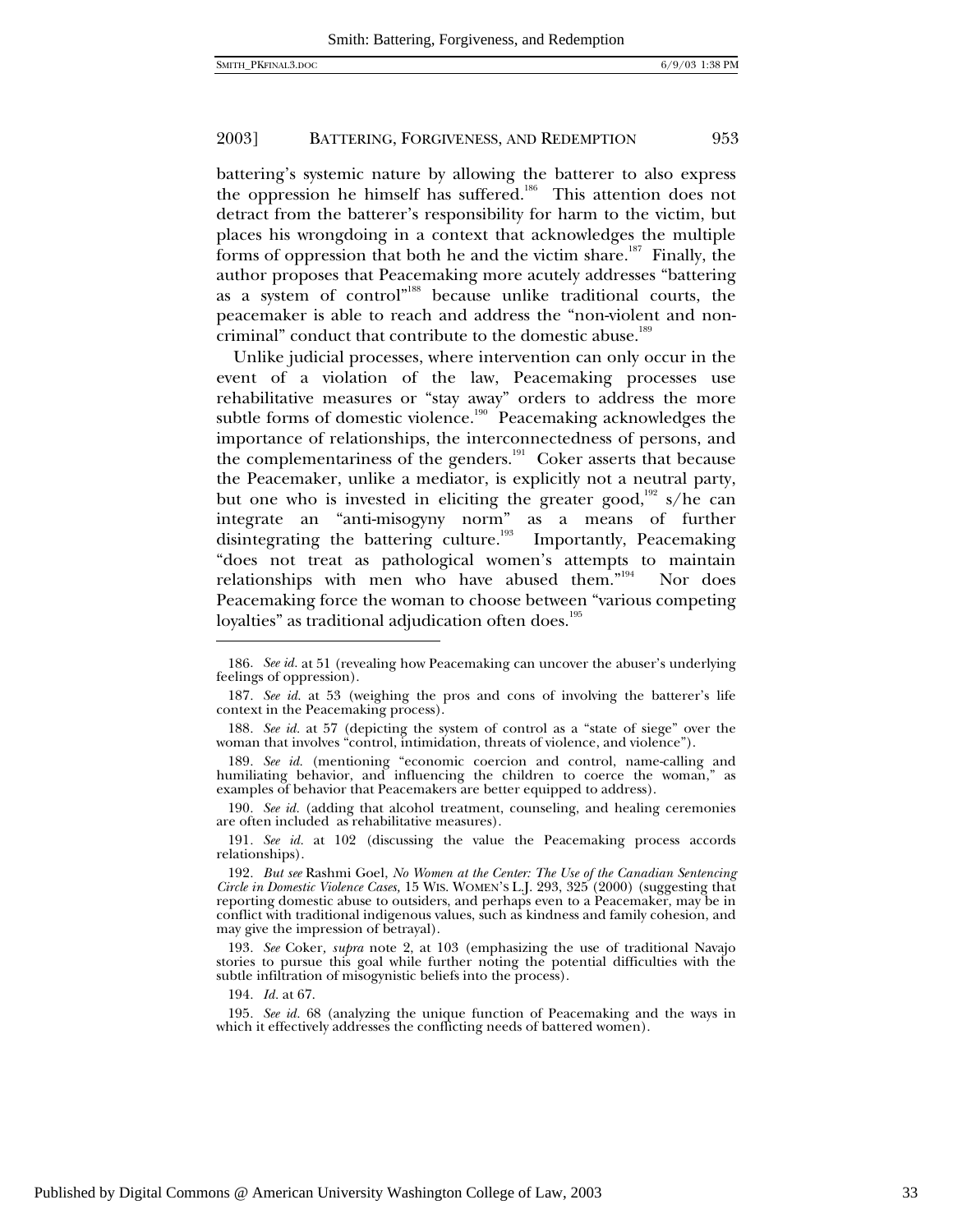# *C. Gacaca – A Rwandan Experiment in Justice and Reconciliation*

In 1994, Rwandan Hutus killed approximately 700,000 people, mostly Tutsis, and an additional 50,000 Hutus considered sympathetic to the Tutsis.<sup>196</sup> In addition to the murders, Hutus committed other acts of violence, including rape and other forms of torture.<sup>197</sup> While the Hutu-run government was largely responsible, other individuals, including groups of youths and "ordinary people," participated in the genocide as well.<sup>198</sup> The genocide ultimately resulted in the arrest of approximately  $115,000$  alleged participants,<sup>199</sup> severely straining the capacity of the government to house the prisoners.<sup>200</sup> The government has also experienced significant problems adjudicating the cases, $201$  and many individuals have been detained for as long as seven years while awaiting trial.<sup>202</sup> Attempting to address the administrative and judicial issues that arise from detaining such a large number of individuals charged with ethnic violence, and seeking to implement a means through which to address the fractured Rwanadan society, the Rwandan government legislatived that traditional "gacaca" courts would hear the cases of those detained.<sup>203</sup>

200*. See id.*

 $\overline{a}$ 

203*. See* Honeyman, *supra* note 206 (explaining that "gacaca," roughly translated, means "to sit in the grass.").

<sup>196</sup>*. But see* Catherine Honeyman, *Gacaca Jurisdictions: Transitional Justice in Rwanda, Interim Observations*, *June 10-Aug. 8, 2002* (last visited Mar. 17, 2003) (documenting that more recent government information estimates the number of deaths as closer to one million), *available at* http://www.fas.harvard.edu/~socstud/ rwanda/preface.html*.*

<sup>197</sup>*. See* Laurie Anne Pearlman & Ervin Straub, *The Gacaca Process as an Avenue Toward Healing and Reconciliation* (last revised Oct. 24, 2001) (recounting the various forms of violence used during the Rwandan genocide), *available at* http://wwwunix.oit.umass.edu/~gubin/rwandasup/gacaca.htm.

<sup>198</sup>*. See id.* (describing the wide range in the groups of Rwandan citizens who particpated in the massive genocide).

<sup>199</sup>*. See* REPUBLIC OF RWANDA, OFFICIAL GOVERNMENT WEBSITE (last visited Mar. 29, 2003) [hereinafter RWANDA GOVERNMENT] (providing numerous reports concerning the events thaty have unfolded within Rwanda over the past several decades), *available at* http://www.rwanda1.com/government/.

<sup>201</sup>*. See* Honeyman, *supra* note 196 (explaining that the Rwandan government estimated that it would take over 200 years to bring all of the nearly 200 prisoners to trial using the traditional court system). The prospective delay was due, in part, to the fact that the court system had been essentially decimated during the genocide and was incapable of regenerating itself quickly enough to accommodate such a heavy caseload. *See id.*

<sup>202</sup>*. See* Marco Domeniconi, *High Turn-Out as Gacaca Courts Open Nationwide* (Dec. 5, 2002) (noting the large number of Rwandan prisoners left in jail without a trial subsequent to their capture following the genocide), *available at*<br>http://allafrica.com/stories/200212090340.html and http://www.alertnet.org/ http://allafrica.com/stories/200212090340.html and thenews/fromthefield/561998.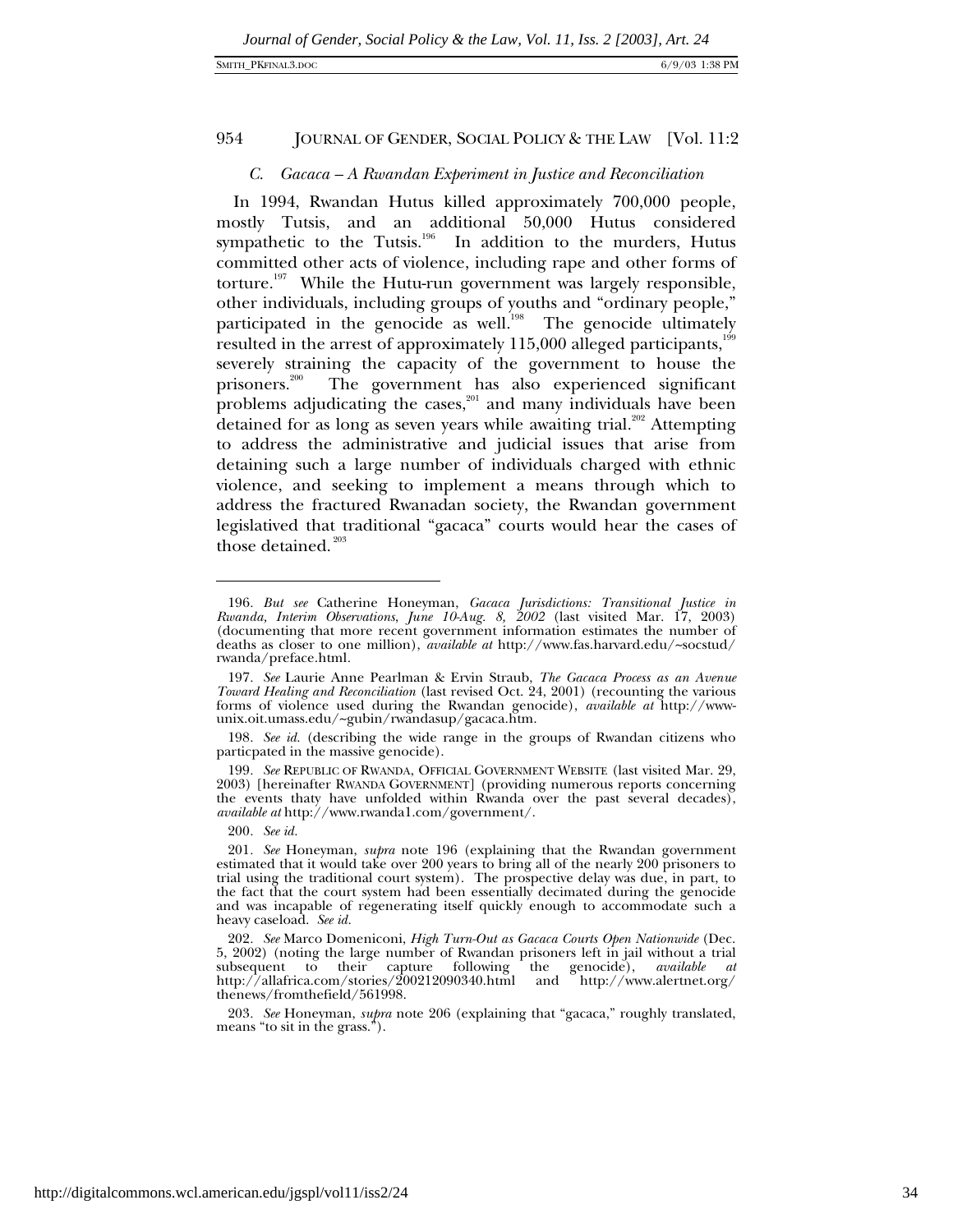In traditional gacaca courts, two parties voluntarily agree on the person who will hear their dispute and reconcile them by resolving the matter outside the formal court process.<sup>204</sup> The Rwandan government has modified this process and in October 2001, local communities selected 250,000 adults who would hold the title of "inyangamugayo"<sup>205</sup> and serve as judges in over  $10,000$  gacaca tribunals.206 These judges adjudicate the cases from the lowest level of Rwandan society, called "cells."<sup>207</sup> The courts also hear all but the most serious of offenses committed during the genocide.<sup>208</sup> Those who planned the genocide, who engaged in rape, and committed other serious crimes are tried in the formal courts.<sup>20</sup>

The explicit purposes of the gacaca courts are threefold: (1) the reconstruction of that which was destroyed during the genocide; (2) the acceleration of processing defendants from a large number of jurisdictions; and (3) the reconciliation of Rwandans and the reenforcement of their unity.<sup>210</sup> The gacaca courts also have important ancillary goals: (1) establishing a record of what occurred and settling the past through truth-telling; (2) eradicating the culture of impunity; (3) redressing wrongs committed; (4) encouraging broad participation of all affected by the genocide; and (5) reestablishing trust and solidarity.<sup>211</sup>

The gacaca courts accomplish these goals by engaging in a multistage process that includes gathering the names of individuals who lived in cells prior to and after the genocide; creating a list of those deceased; collecting a list of damage claims; maintaining lists of those accused; and adjudicating the cases of the accused. $^{212}$ 

<sup>204</sup>*. See* Afrol.com, *Rwanda Implementing Controversial 'Gacaca' Courts* (last visited Mar. 4, 2003) (describing the traditional methods of implementation of gacaca courts and explaining how they differ from the modern government-controlled gacaca courts), *available at* http://www.afrol.com/News/rwa018\_gacaca\_courts3.htm.

<sup>205</sup>*. See* Honeyman, *supra* note 196 (translating "inyangamugayo" as meaning "a person of integrity"). "The judges of Gacaca Courts will be respectable people of at least 21 years of age, and elected by people of voting age. They will take responsibility for ensuring orderly and fair proceedings." *Id.*

<sup>206</sup>*. See* AMNESTY INT'L, RWANDA: GACACA-GAMBLING WITH JUSTICE (June 19, 2002), *available at* http://web.amnesty.org/ai.nsf/index/AFR470032002.

<sup>207</sup>*. See* Honeyman, *supra* note 196 (explaining that Rwanda's government is organized on a colonial model that includes cells composed of 400-800 households, sectors, districts and prefectures).

<sup>208</sup>*. See* AMNESTY INT'L, *supra* note 206.

<sup>209.</sup> See id. (describing the categories of offenses for which the gacaca courts hold trials).

<sup>210</sup>*. See id.*

<sup>211</sup>*. See* Honeyman, *supra* note 196.

<sup>212</sup>*. Id.*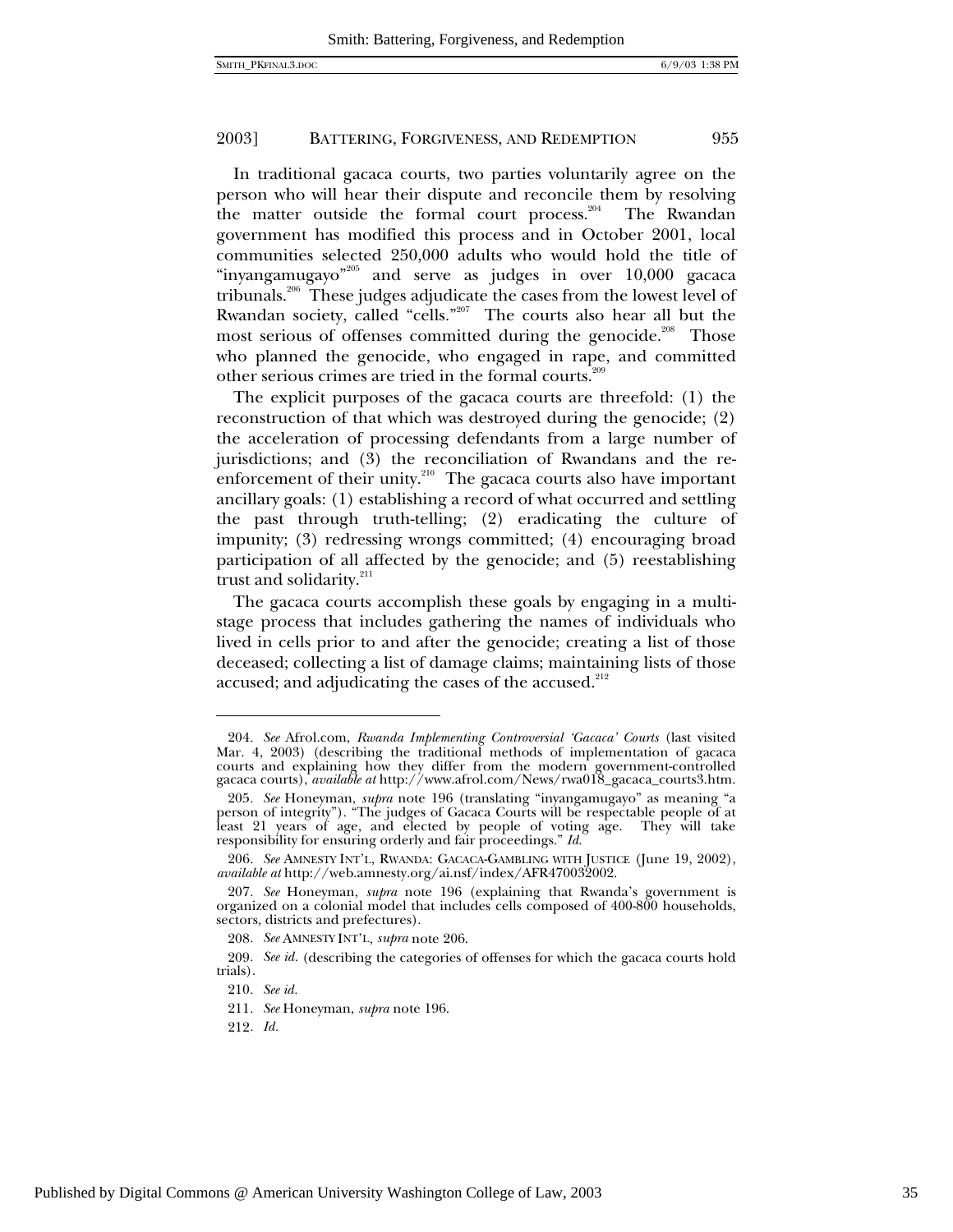The defining feature of gacaca is the level of participation from all sectors of society. The gacaca courts literally hold meetings "in the grass" and engage the community in developing the lists of those affected by the genocide. The community also participates in the trials of the accused. $213$  The gacaca process rewards the accused for pleading guilty and confessing by cutting their sentences in half. $^{214}$ 

About eighty pilot gacaca courts were established in June 2002.<sup>215</sup> This provided a way for Rwanda to evaluate the success of the gacaca process prior to implementing the process throughout the country. Prior to the establishment of the courts, preliminary gacaca sessions were held.<sup>216</sup> Defendants were brought to communities where they had allegedly committed crimes.<sup>217</sup> If no one in the community came forward with evidence of his crime, the defendant was set free.<sup>218</sup> If testimony was presented that the defendant participated in the offense, he was sent back to prison to await classification of the offense and a formal appearance before a gacaca court.<sup>219</sup>

At present, it is too early to evaluate the effectiveness of the gacaca process, but several organizations have released some initial observations.220 Many indicate that the gacaca process has resulted in widespread involvement of people and institutions at all levels of society.<sup>221</sup> The existence and work of the gacaca courts is publicized in government newsletters, religious institutions and by radio.<sup>222</sup> Furthermore, the radio has emerged as an important vehicle for educating and investing people in the gacaca process.<sup>223</sup> Additionally, several films have been made about the gacaca process and shown in a variety of settings throughout the country, bringing yet another tool

 $\overline{a}$ 

223*. See id.*

<sup>213</sup>*. Id.*

<sup>214</sup>*. See* Domeniconi, *supra* note 202 (reporting that the Rwanda Ministry of Justice had released a report indicating that "[thirty percent] of all genocide suspects in detention have pleaded guilty.").

<sup>215</sup>*. See* RWANDA GOVERNMENT, *supra* note 199 (reporting that the pilot courts were established in one sector in each province of the country and the City of Kigali during the first phase of implementation).

<sup>216</sup>*. See id.*

<sup>217</sup>*. See id.*

<sup>218</sup>*. See id.*

<sup>219</sup>*. See* Mary Kimani, *Community Frees Four Genocide Suspects During Pilot Gacaca Justice Process*, INTERNEWS, May 30, 2001 (detailing release of four suspects in preliminary gacaca process), *available at* http://www.internews.org/activities/ICTR\_reports\_ may2001.htm.

<sup>220</sup>*. See*, *e.g*., Honeyman, *supra* note 196.

<sup>221</sup>*. See id*.

<sup>222</sup>*. See id.*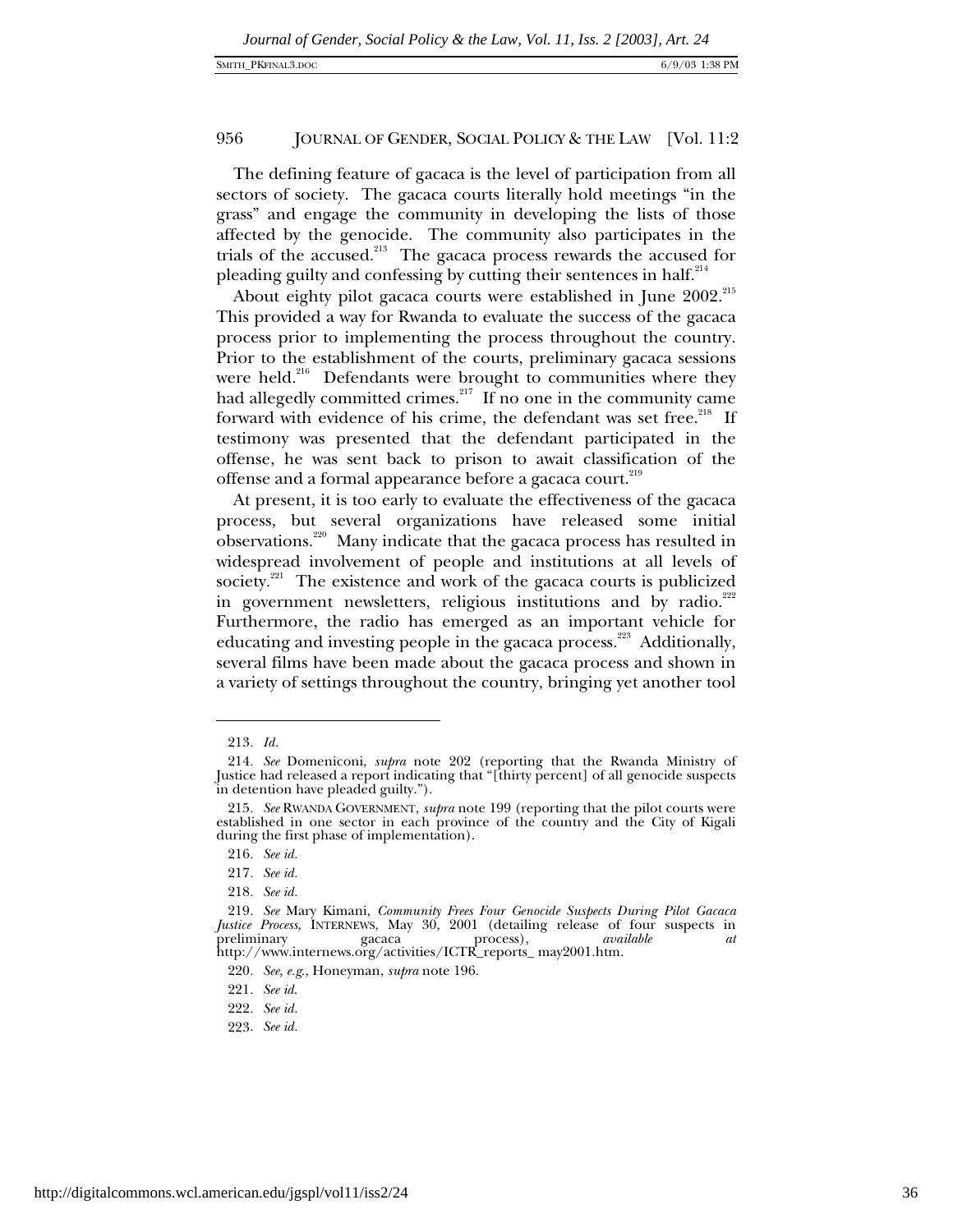to bear in educating and alerting the populace broadly about the gacaca process.<sup>224</sup>

In general, gacaca courts have generated favorable reviews at all levels as well.<sup>225</sup> For the most part, the inyangamugayo or gacaca judges are viewed as competent and skilled at coordinating and managing the many community meetings called for in the process. $226$ And, interestingly, the selection process identified strong women and men as leaders.<sup>227</sup> To some degree, these women have a greater opportunity for leadership roles because of the massacres of so many men during the genocide.<sup>228</sup> Another success of the gacaca process has been its staging of the tasks of the court from the most prosaic, such as conducting a census of who lived in the cells prior to the genocide and who lived there afterwards, to much more intricate tasks arising near the end of the process, thereby allowing people to freely participate in distinct stages of the process depending on their investment, stamina and emotional resources.<sup>229</sup> Finally, while not perfect, many believe that the gacaca process is the only viable way to accomplish the multiple goals of reducing the number of individuals in detention, while at the same time coming to terms with the aftermath of the genocide and trying to construct a reconciliation in the country. $230$ 

The gacaca process is ambitious and complicated, combining elements of the truth commission, mediation, and restorative justice models. While it is likely to assist in Rwanda's goal of reducing the number of individuals in detention, it is not clear whether it will accomplish the goal of securing justice and encouraging reconciliation among the Rwandan people. While few aspects of gacaca would be useful in the domestic violence context, the public education aspects would be incredibly helpful in educating the public and sensitizing the community at the most basic level about the prevalence and consequences of domestic violence. Though similar

<sup>224</sup>*. See* Mary Kimani, *Gacaca: Villagers Ask Questions After Viewing Internews Newsreel*, (Dec. 20, 2002), *available at* http://www.allafrica.com/stories/200212220254.html.

<sup>225</sup>*. See* Honeyman, *supra* note 196.

<sup>226</sup>*. See id.*

<sup>227</sup>*. See id.*

<sup>228</sup>*. See* Daly, *supra* note 159, at 171 (discussing the shift in family paradigms where women have become the heads of households due to the massacre of so many men).

<sup>229</sup>*. See* Honeyman, *supra* note 196; Pearlman, *supra* note 197 (discussing the need for extensive psychological support to assist gacaca participants, including defendants, victims, witnesses, community members and judges, in managing trauma associated with resolution of the claims).

<sup>230</sup>*. See* Honeyman, *supra* note 196.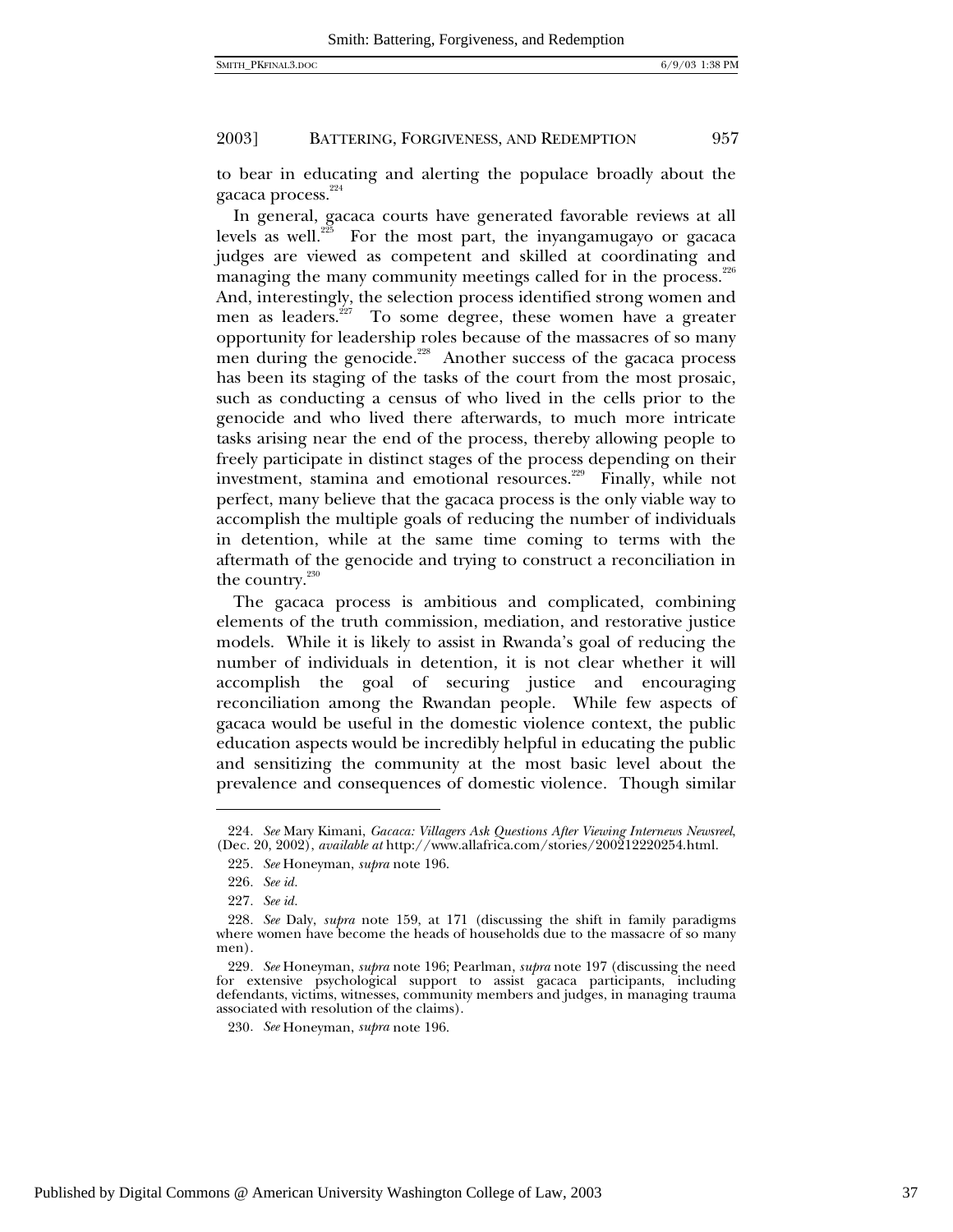efforts at encouraging a national dialogue have occurred in this country, for example former President Clinton's National Dialogue on Race,<sup>231</sup> there has not been any recent effort of this magnitude to educate people at a neighborhood level and to secure their agreement about the direction and goals that the nation should pursue to resolve an important and pervasive problem.

# *D. A Critique of Indigenous Models*

The indigenous models described above share three common attributes; informality, spirituality and the importance of narrative. Each seeks to create a process where the victims and offenders are heard. Two of the models, Ho'oponopono and Peacemaking, explicitly work toward the goal of having the victim release anger and hostility and forgive the offender.<sup>232</sup> In positioning the offender as capable of being forgiven, they have also acknowledged that redemption is possible.

Yet, these indigenous models also share common problems. First, all of these models are based on the involvement of elders or wise men and women in the processes. Often these elders hold traditional values which do not prioritize women's safety as the most important goal.233 Moreover, situating resolution of domestic violence in communities that are struggling to maintain their culture in the face of economic, racial and cultural threats may cause a bunker mentality where recourse to traditional values is seen as a way of supporting the integrity of the community in opposition to dangers from the dominant culture.

A second problem that these models share is the "hybridization" of the original models to make them more congruent with modern processes. For example, Ho'oponopono, Peacemaking and garaca all rely on the parties to choose a person to resolve their problems. This element of choice is critical to these indigenous healing processes. Yet, these voluntary processes have become mandatory. In the case of Ho'oponopono and Peacemaking, they are court ordered.<sup>234</sup> In the case of gacaca, litigants no longer select the inyangamugayo. Those

<sup>231.</sup> Claire Wolfe, *A National Monologue on Turpitude* (Dec. 5, 1997) (describing one of President Clinton's dialogues on race), *available at* http://www.geocities.com/ CapitolHill/Lobby/1797/turp.htm.

<sup>232</sup>*. See* discussion *supra* note 184 and accompanying text.

<sup>233</sup>*. See* discussion *supra* notes 186-89 and accompanying text.

<sup>234</sup>*. See* Merry, *supra* note 17 (contrasting the court ordered Ho'oponopono process requires that the offender report back whereas the native process seeks to address that issue and then move on to a restored family); *see also* Coker, *supra* note 2, at 36 (discussing the referral process in the Navajo Nation).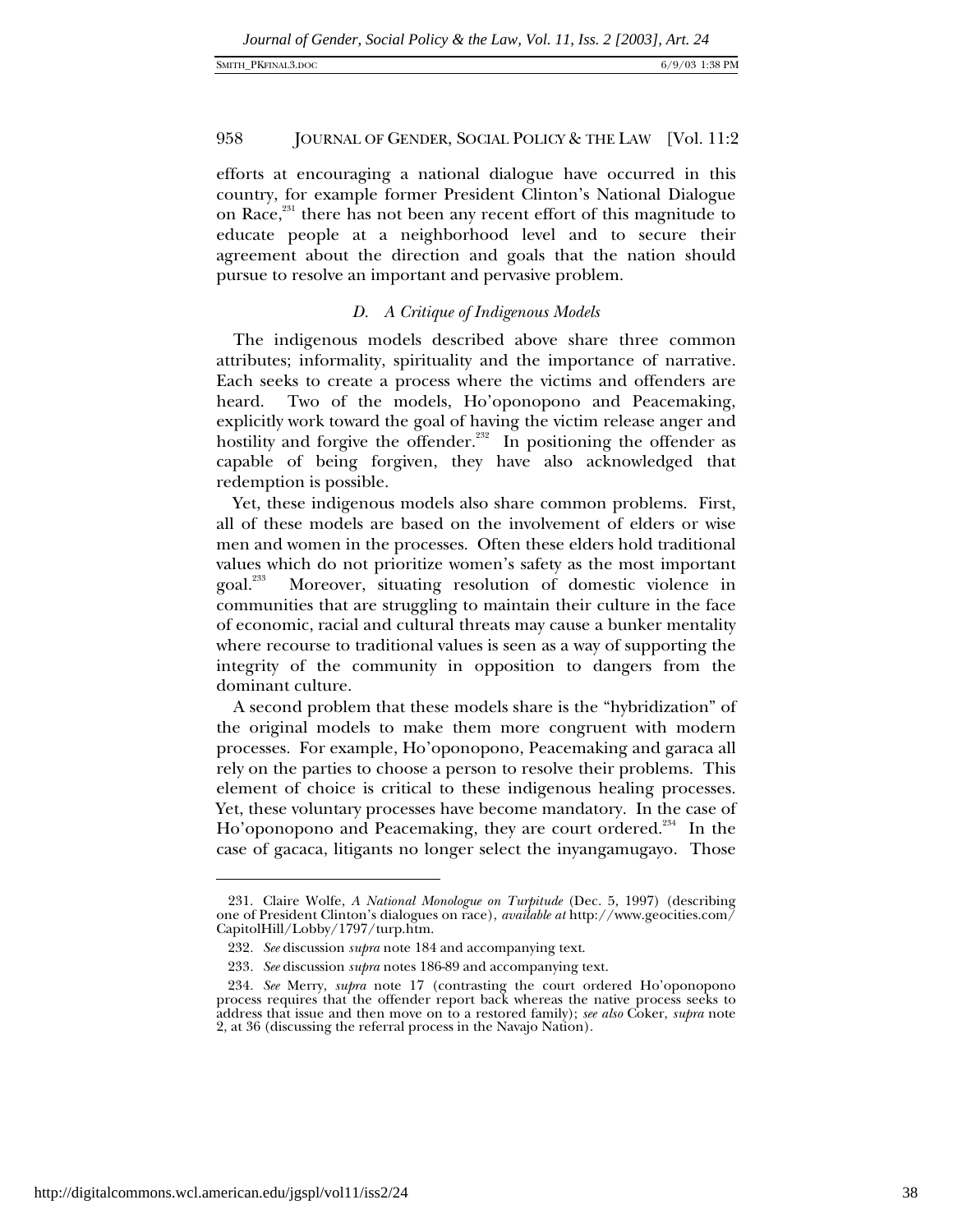$\overline{a}$ 

# 2003] BATTERING, FORGIVENESS, AND REDEMPTION 959

envisioned are elected in a popular process, while the gacaca process envisioned an intensely personal process where the parties selected the inyangamugayo.

A third problem is the informality of these processes. The criminal justice model seems to elevate domestic violence by positioning it within a formal structure. The indigenous models, particularly Ho'oponopono and Peacemaking treat the violence as another sickness. $^{235}$  While the public health model has its strengths, the potential consequences for both the offender and the victim, seem to call for a process where the offender's right to due process is protected and where the victim is able to make a record. These processes, which often call for letting go of anger and mistrust, do not accord sufficient weight to the importance of remembrance.<sup>236</sup>

Finally, the processes that are currently being used are just one of a number of practices that indigenous communities use to resolve problems. Many other practices which may have accorded more importance to women's needs have been lost, discarded, or dismissed.<sup>237</sup> So the processes currently in use may only present part of the intervention and may preclude others which are more sustaining for women.

This critique of indigenous models does not mean that these models should be discarded. It simply provides other issues and cautions that communities, advocates and women should consider when using these processes. In this regard, particularity–asking "does the process meet the needs of this family, this man or this woman?"–is

<sup>235</sup>*. See* Coker, *supra* note 2, at 34 (noting that peacemaking circles are used in myriad interpersonal conflicts); Merry, *supra* note 17, at 72 (describing peacemaking as "a means of spiritual problem-solving" used in varied circumstances such as "family therapy by social workers, healing within the Christian churches, and family problemsolving in everyday life").

<sup>236</sup>*. See* discussion *supra* note 184 (emphasizing the need to let go).

<sup>237</sup>*. See* Rashmi Goel, *No Woman at the Center: The Use of the Canadian Sentencing Circle in Domestic Violence Cases*, 15 WIS. WOMEN'S L.J. 293, 300, 323 (2000) (discussing the egalitarian, matriarchal and pre-colonial indigenous society and also applying Kimberle Crenshaw's intersectionality theory of the marginalization of women minorities to indigenous women). Goel further states that to employ these processes premised on equality is incongruous with the readily apparent effects of European  $\overline{c}$ colonization on indigenous communities and the ensuing dual nature of discrimination that indigenous women face. *Id.*; *see also* Loretta Kelly, *Using Restorative Justice Principles to Address Family Violence in Aboriginal Communities*, *in* RESTORATIVE JUSTICE AND FAMILY VIOLENCE 206, 207-08, 211 (Heather Strang & John Braithwaite eds., 2002) (supporting the need to address violence in the context of post-colonization while also acknowledging that the violence may be a product of colonized society – "in contemporary Aboriginal communities, the impact of colonization and dispossession has led to dislocation and the disintegration of traditional cultural values, so that the dissatisfaction of victims of violence, especially family violence, can be ignored and the community can continue to function").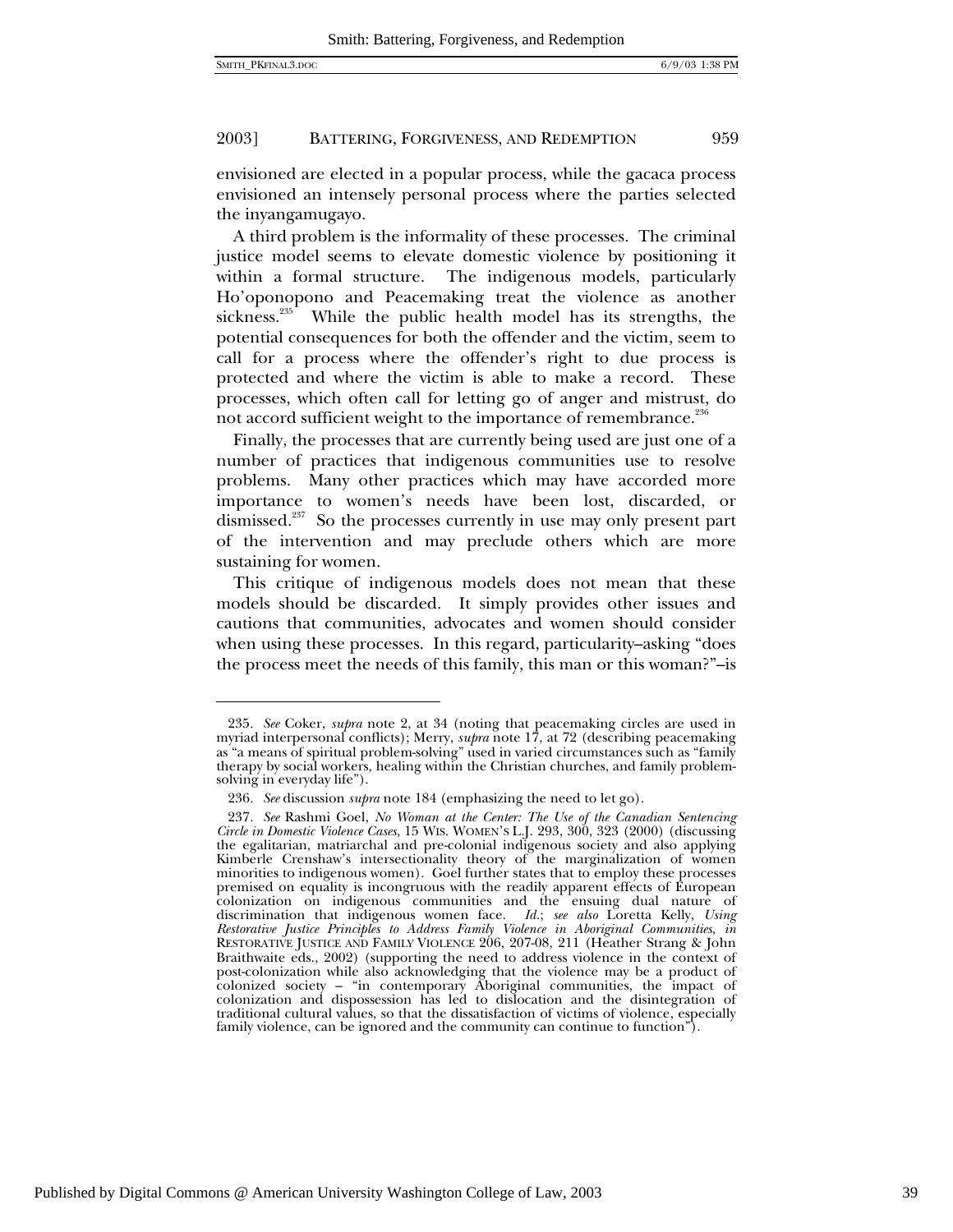#### SMITH\_PKFINAL3.DOC 6/9/03 1:38 PM

960 JOURNAL OF GENDER, SOCIAL POLICY & THE LAW [Vol. 11:2

more important than perfection.

# **CONCLUSION**

There are a number of processes that institutions and individuals have used to resolve deeply felt injuries and harms to other individuals and sometimes even to entire nations. Each of these models, as discussed *supra*, has strengths and weaknesses, as does our current system of addressing domestic violence. Notably, each of these models shares goals of truth telling, justice and reconciliation. None of them demands forgiveness of abusers by victims, accepting the notion that the process of forgiving is acutely personal and cannot be scripted or required. While none of these processes explicitly refers to redemption, they nevertheless have implicitly recognized that people can and do change, particularly if they are heard and respected. These processes also share a quality of hopefulness by recognizing that with attention and resources, people and situations have the potential to change and to improve. The different measures offer something that the current model does not offer: the possibility for growth, healing and insight for the victim, offender and the community.

I will end this Article as I began it, with a narrative of sorts, a poem by Nikki Giovanni.<sup>238</sup>

*Nikki Rosa* childhood remembrances are always a drag if you're Black you always remember things like living in Woodlawn with no inside toilet and if you become famous of something they never talk about how happy you were to have your mother all to yourself and how good the water felt when you got your bath from one of those big tubs that folk in Chicago barbecue in and somehow when you talk about home it never gets across how much you understood their feelings as the whole family attended meetings about Hollydale and even though you remember your biographers never understand your father's pain as he sells his stock and another dream goes

<sup>238.</sup> Nikki Giovanni, *Nikki Rosa*, *in* BLACK FEELING, BLACK TALK (1968).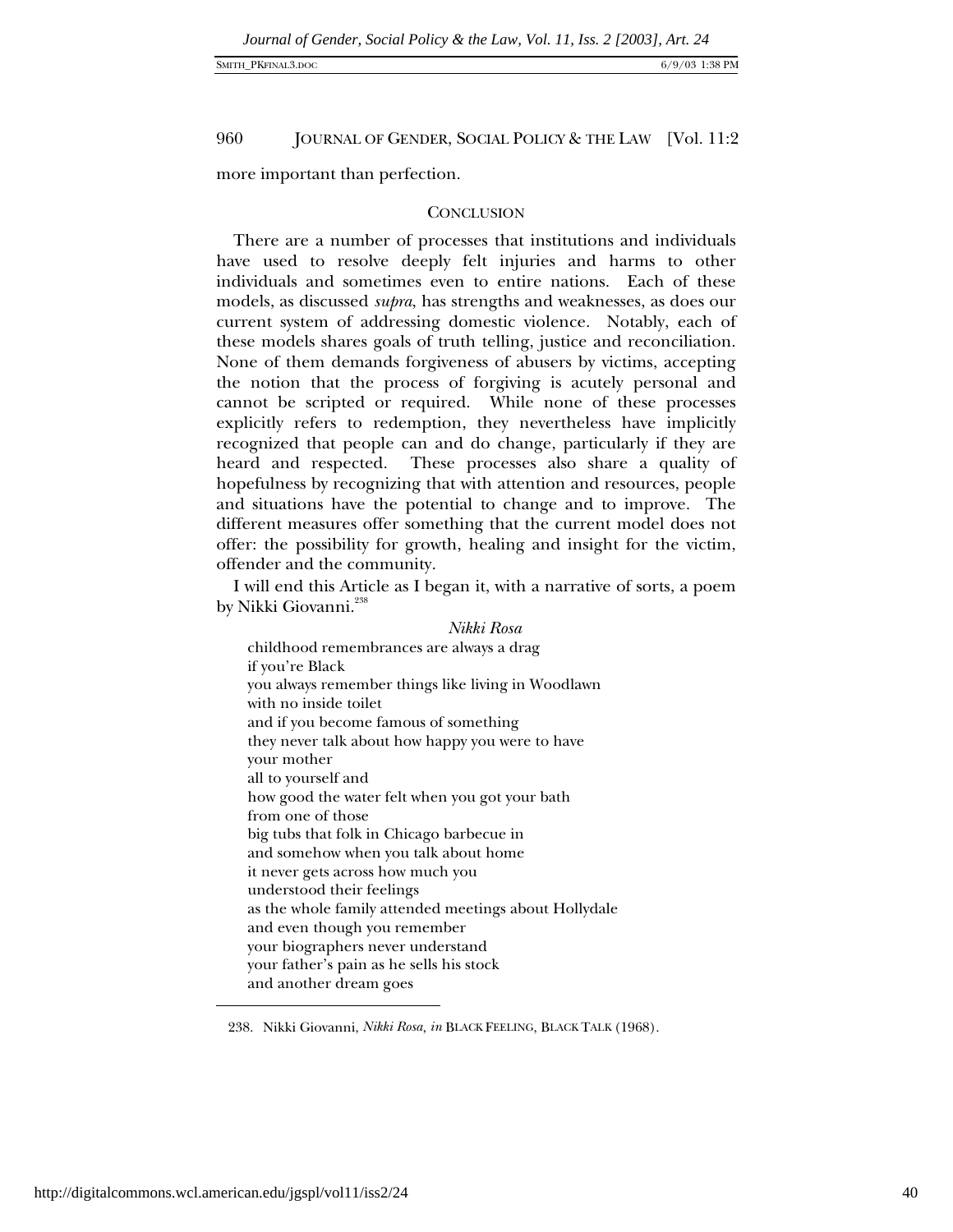and though you're poor it isn't poverty that concerns you and though they fought a lot it isn't your father's drinking that makes any difference but only that everybody is together and you and your sister have happy birthdays and very good Christmases and I really hope no white person ever has cause to write about me because they never understand Black love and Black wealth and they'll probably talk about my hard childhood and never understand that all the while I was quite happy  $^{239}\,$ 

This poem speaks to the duality lived by many individuals who have experienced or witnessed violence at the hands of a loved one or within their own family. Notwithstanding the violence I witnessed and the abuse my mother suffered, I am happy to have had both of my parents in my life. In my struggles to place my father's violence and my mother's forgiveness in context, I am often reminded of a conversation I had with my mother about why I should forgive my father. My question was, "Why should I put up with conduct from him, that I would not accept from an acquaintance or friend?" Her response was,

Because he is your father. You can change friends or acquaintances, but you can't change your family. You are as much a part of him as you are of me. You are just as capable of doing what he did and as vulnerable to abuse as I was. You need to be able to look at both of our weaknesses, accept what happened and move on. You need to try not to repeat the same mistakes that either of us made. And you need to let go of your anger. It is taking up a lot of energy that could be put to better use.

That answer was quite unsatisfactory at the time. Over the years, (in that way that we all hate to admit) I have come to agree with my mother. Regardless of whether we like it or want it we are all connected. In the same way that oppression of a person or a people, can create individual and cultural privilege, $240$  that subjugation and disenfranchisement ties the oppressor to the oppressed symbiotically by bonds of shame and guilt.<sup>241</sup> For me, anger at my father bound me

-

<sup>239</sup>*. Id.*

<sup>240</sup>*. See generally* TRACI WEST, WOUNDS OF THE SPIRIT (1999) (examining the social and psychological impact of domestic violence upon women of color from the time of slavery to today).

<sup>241</sup>*. See*, *e.g*., EDWARD BALL, SLAVES IN THE FAMILY (1998) (exploring in narrative